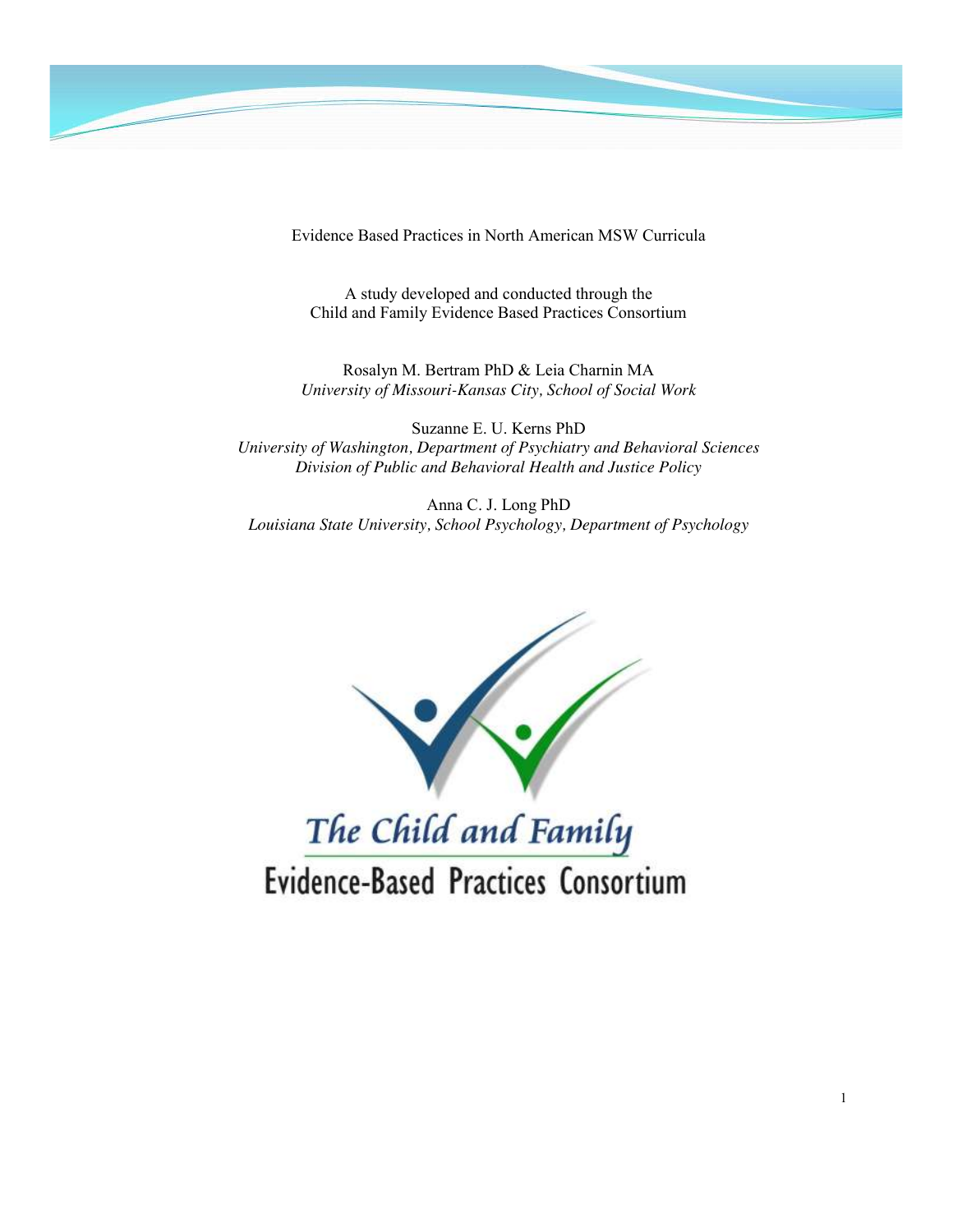# **Contents**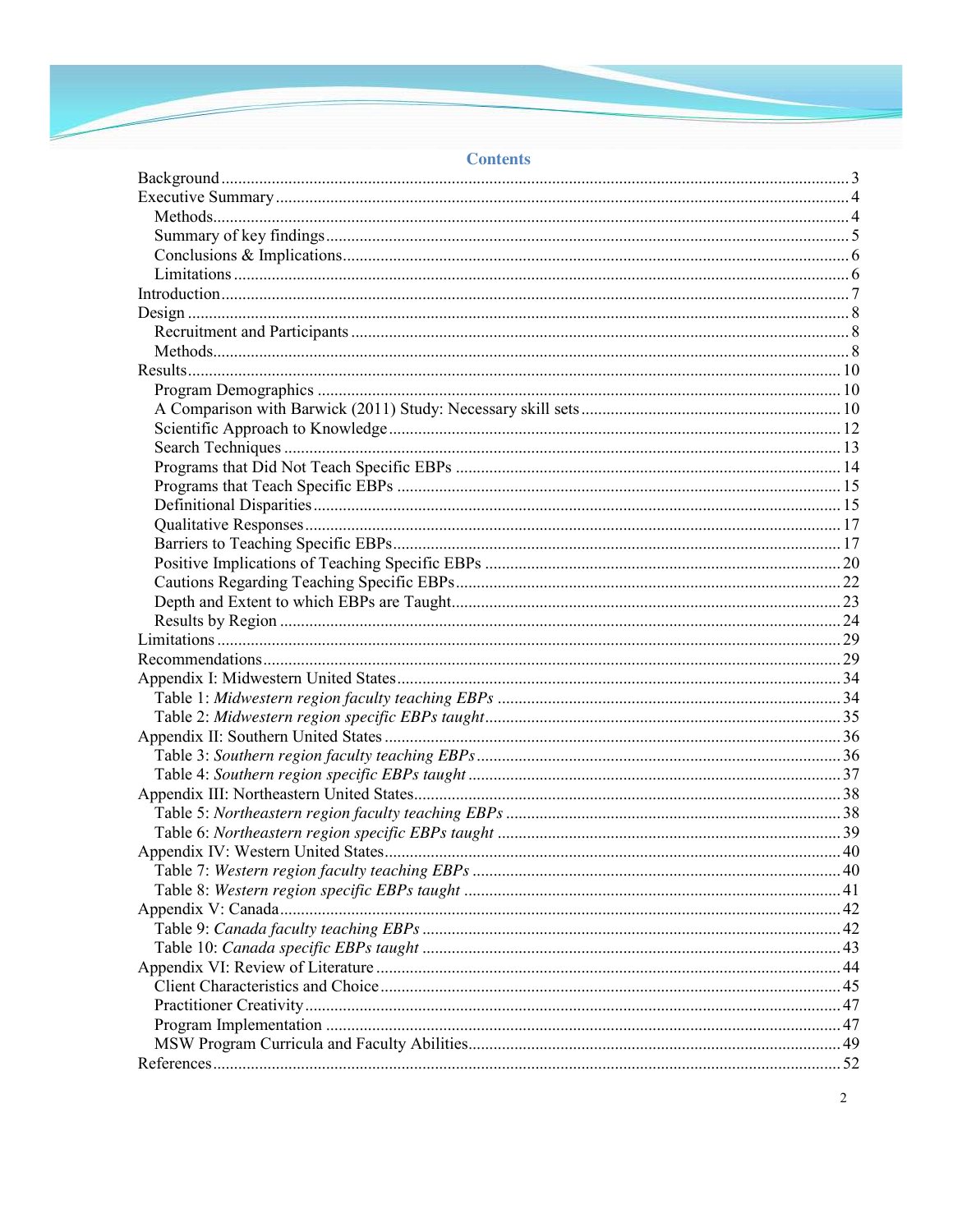#### **Background**

The Child & Family Evidence-Based Practices Consortium formed in 2004. It is an independent group of human service professionals dedicated to the implementation of programs that have strong empirical support. The Consortium provides a forum for professionals involved in large-scale implementation of evidence-based programs to learn from successes and challenges experienced in their research, training, and technical assistance activities.

The Consortium issued a monograph addressing special challenges of funding evidence-based practices, and conducted two North American surveys related to workforce development in the implementation of evidence-based practices in child and family behavioral health care. We seek to foster better academic preparation, and specifically are focusing upon assessing and improving how evidencebased practices, translational science, and implementation frameworks are taught in professional advanced degree programs including Social Work, Marriage and Family Therapy, Psychology, Educational Psychology Counseling and Professional Counseling. Our Advisory Board includes:

**Bianca Albers** Development Consultant, Familie & Evidens Center, Copenhagen, Denmark

**David Bernstein** Director, Center for Effective Interventions, Metropolitan State University, Colorado, USA

**Rosalyn M. Bertram** Associate Professor School of Social Work, University of Missouri-Kansas City, USA

**Jacquie Brown** Implementation Specialist, Toronto, Canada

**Robert Franks** Vice President Child Health and Development Institute, Director of Connecticut Center for Effective Practice, Connecticut, USA

**Suzanne Kerns** Assistant Professor, School of Medicine, Dept. of Psychiatry & Behavioral Sciences, University of Washington, USA

**Patrick Kanary** Director, Center for Innovative Practices, Begun Center for Violence Prevention Education and Research at the Jack, Joseph and Morton Mandel School of Applied Social Sciences, Case Western Reserve University, Cleveland, Ohio, USA

**Jane Lewis** Director of Implementation Support Colebrooke Centre for Evidence & Implementation, London, UK

**Lynne Marsenich**, Independent Implementation Consultant, California, USA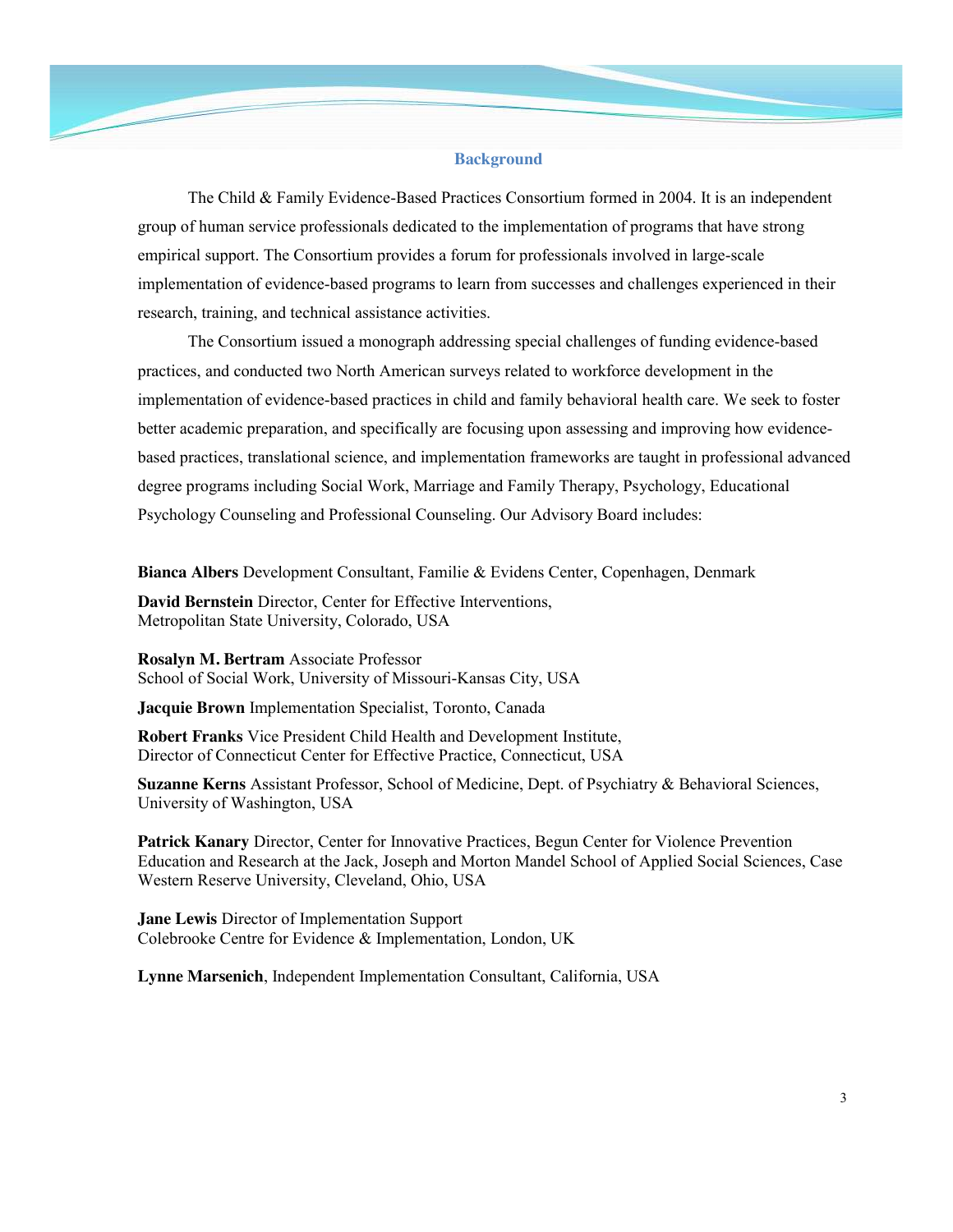#### **Executive Summary**

This study emerged from the Workforce Development Group of the Child  $&$  Family Evidence-Based Practice Consortium. It examines the inclusion of instructional training on evidence-based practices (EBPs) within North American MSW programs. A previous study of community-based behavioral health care programs revealed a significant perception by administrators and clinical supervisors that graduates of MSW programs were not highly prepared to enter an evidence-based workforce (Barwick, 2011). As compliment to that Barwick study, the present study examined the extent to which EBPs are being taught within MSW curricula, and to determine if there are any regional or other demographic trends that may be useful in understanding how to support integration of EBPs into curriculum.

This study used the Chambliss and Ollendick (2001) definition of EBPs, and as such evidencebased practices were defined as those practices for which there is: 1) a clearly defined target population; 2) specific written elements, activities and phases of service delivery; and 3) research supporting effectiveness with that population established through random-assignment control group studies.

# **Methods**

A web-based survey for Deans and Directors of Social Work Programs in North America was distributed in 2013 via the National Association of Deans and Directors of Schools of Social Work listserv and a similar listserv in Canada. Completed responses were received from 58 North American MSW programs (approximately 27% response rate).

This brief survey contained questions about program size and structure, what types of evidencebased programs are covered in training curriculum (if any), and the depth and extent to which these programs are taught. Respondents were invited to provide narrative to further understand perceived strengths, opportunities, and barriers to teaching EBPs within their respective MSW programs.

A combination of quantitative and qualitative data analysis approaches were used. Coding of practices listed by MSW programs was necessary because we found some programs listed practices that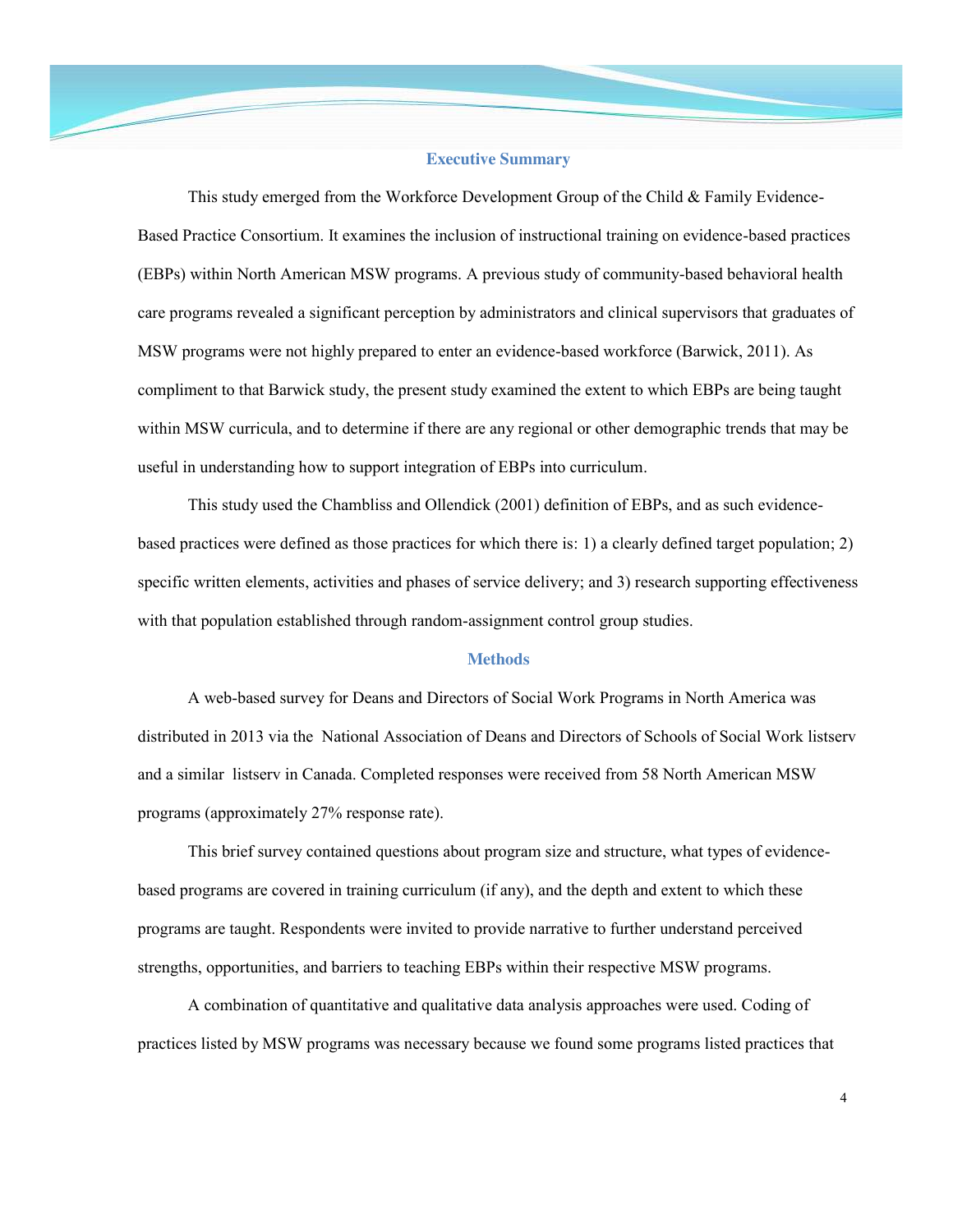

did not align with the working definition used in this study. We achieved a 98% inter-rater agreement on classification of EBP programs. This study was approved by the University of Missouri-Kansas City Social Science Institutional Review Board.

# **Summary of Key Findings**

- The majority of MSW programs reported at least one EBP in their curriculum
- In contrast with reports by North American behavioral health care leaders (Barwick, 2011), most MSW program leaders indicated their students thoroughly developed the following evidence-based practice skill sets:
	- o Critical appraisal of literature and practices
	- o Scientific approach to practice
	- o Ability to search secondary sources for specific EBPs
- Definitional disparities continue to confuse. Though provided a specific definition of evidencebased practice, well over a third of the responding programs indicated they taught EBPs, but after careful examination many of their reported practices did not meet study criteria.
- The most frequently cited barrier to teaching EBPs is lack of trained and experienced faculty, or a contingent of faculty with competing theoretical orientations.
- The most frequently cited positive implication of including EBPs in course curriculum is the workforce preparation this affords program graduates. This was closely followed by perceptions that teaching EBPs increases professional credibility.
- Cautions highlighted the importance of critical appraisal skills and inclusion of best practices related to cultural competence in teaching EBPs.
- To a great extent, programs indicated they taught: elements, participants, activities and phases of specific EBPs; the underlying theory base; the research supporting that EBP's effectiveness with a specific population as well as its theory of change, and that there were opportunities for students to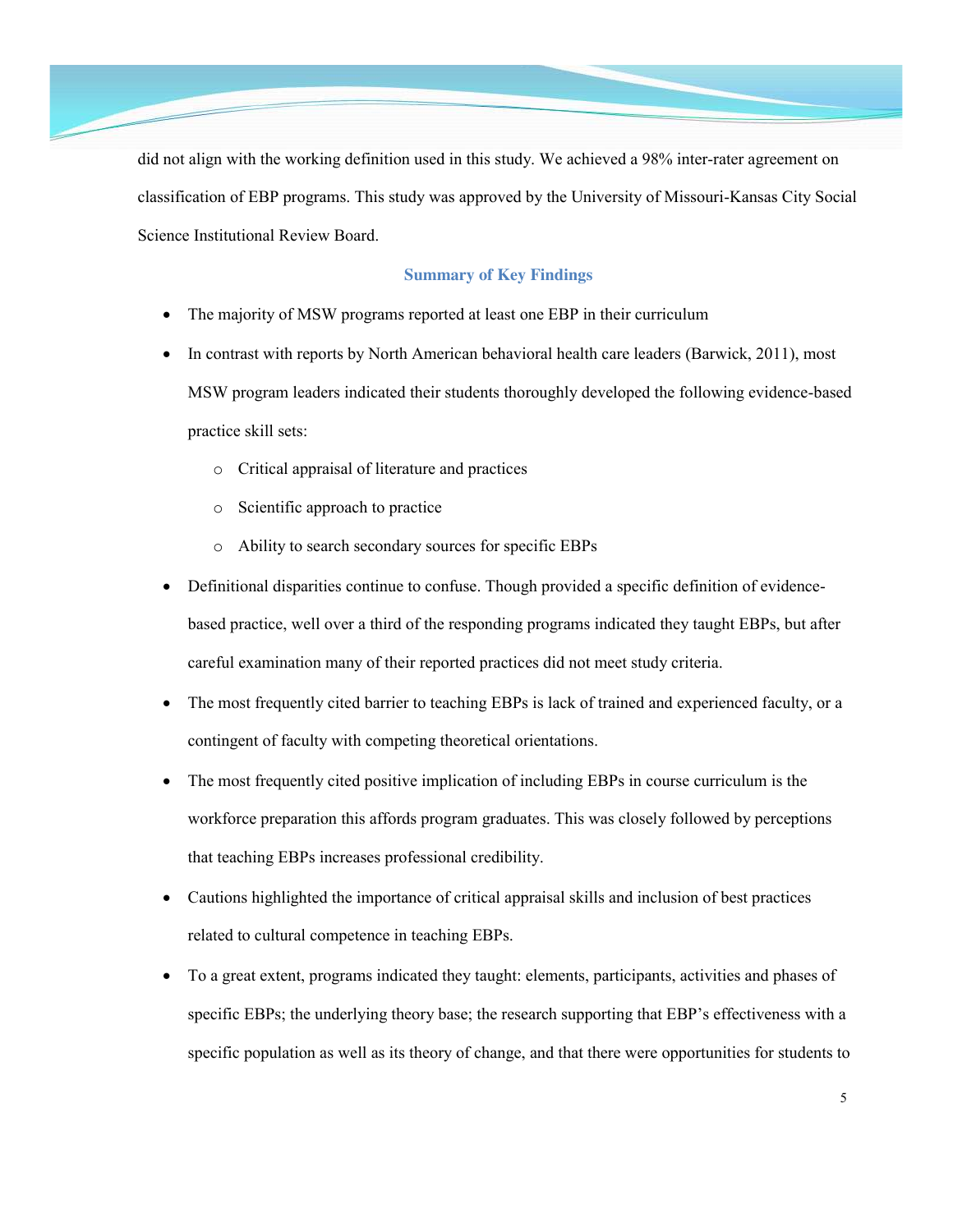practice it. However, when one or more of these elements was missing, it was most often the theory of change or the opportunity to practice the specific EBP.

There appear to be some regional differences. For example, there was less diversity in types of EBPs reported by programs located in the Midwestern United States compared with other locations.

# **Conclusions & Implications**

From this study, we draw several cautionary conclusions. First, the vast majority of programs reported some integration of EBP-related course material into curriculum. However, ideological, definitional, and practical concerns remain.

Several areas for future exploration emerged from these results. There was a significant discrepancy between what Barwick (2011) reported about the perception of employers regarding the skills that newly employed MSW graduates have and what graduate programs believed they develop. Further studies should identify whether this discrepancy was a result of sampling differences, possible competing response biases, or a real and fundamental difference in what the field desires and what institutions of higher education are providing. Once this is determined, the next step would be to identify feasible pathways to support adoption of EBP curricula that honors the concerns raised by faculty and moves the field forward in providing the most well-supported interventions to vulnerable individuals, children, and families.

## **Limitations**

- Modest response rate limits generalizability of findings.
- In an effort to keep the survey short, we did not ask more in-depth questions about course placement and strategies for integrating EBP training into the curriculum.
- Some survey questions may be vulnerable to socially desirable responses.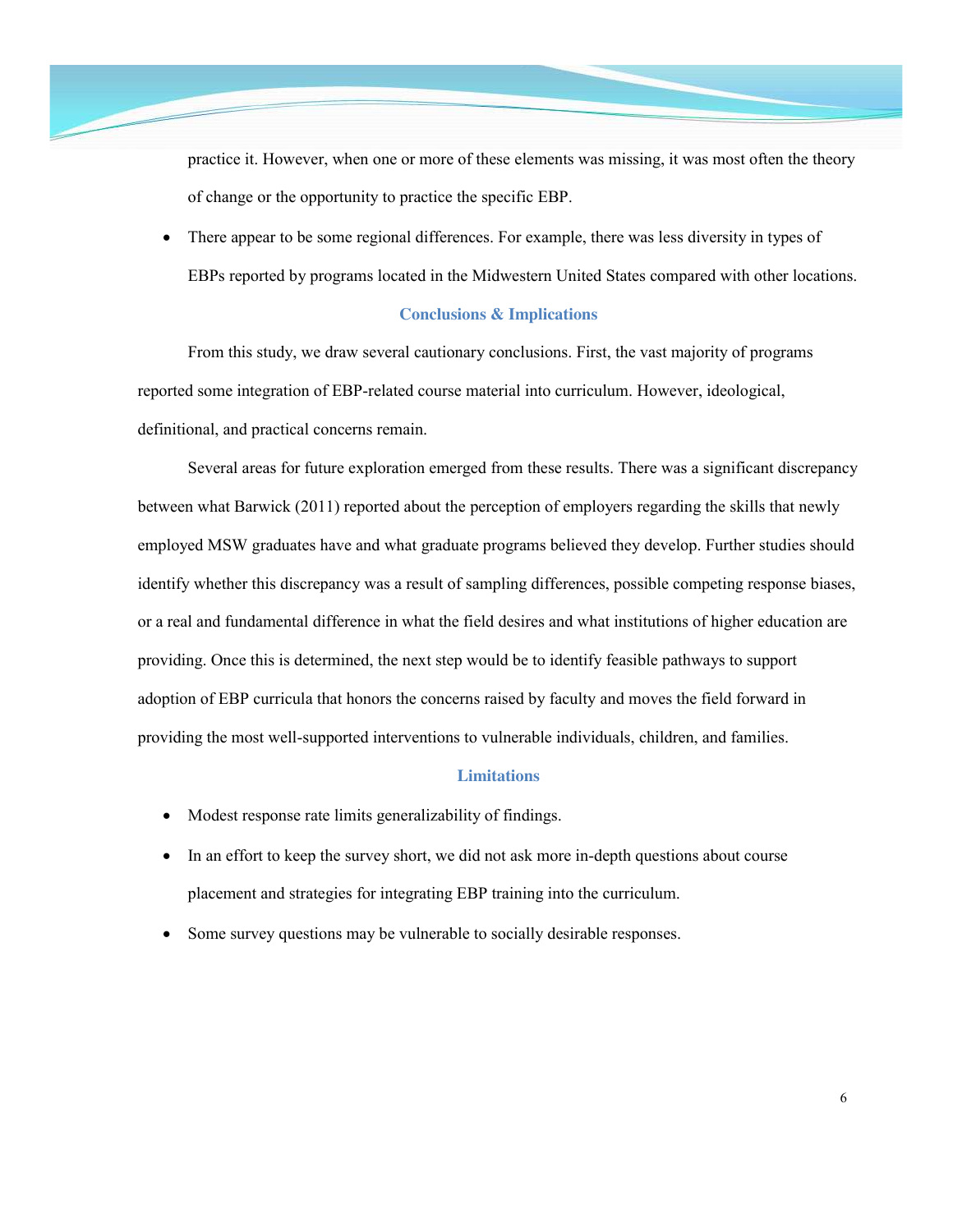## **Introduction**

This exploratory study examines the extent to which evidence-based practices (EBPs) are taught in North American MSW curricula. Factors influencing the teaching of EBPs are examined, as well as the barriers to and the implications of teaching EBPs. This investigation also serves as a follow-up to the Consortium's initial examination of how well graduate level clinicians are prepared to function in the selection and delivery of evidence-based practices in child and family behavioral health care programs (Barwick, 2011). In that study, 589 North American administrators and supervisors with hiring responsibilities were surveyed. Most had earned a MSW degree (40%). While Barwick's sample included respondents from several behavioral health disciplines, the largest portion (40%) had earned an MSW degree.

Results of that study indicated that basic abilities necessary for evidence-based practice were often not in the repertoire of knowledge and skills of graduate level clinicians they hired, and that these abilities had to be developed through in-service training and coaching. Respondents were also asked about the extent to which their service organization had worked with academic programs to discuss the extent of graduate preparation. Twenty-five percent indicated this did occur, but 36% said this did not occur and 39% were uncertain. Of those indicating there was contact between their organization and graduate degree programs, 45% indicated the purpose of contact was to secure practicum placements, and only a small proportion addressed curriculum recommendations (16%), intern competencies (15%), or development of course assignments (2%).

With that study as background, we decided to explore the extent to which evidence based practices were taught in North American MSW curricula.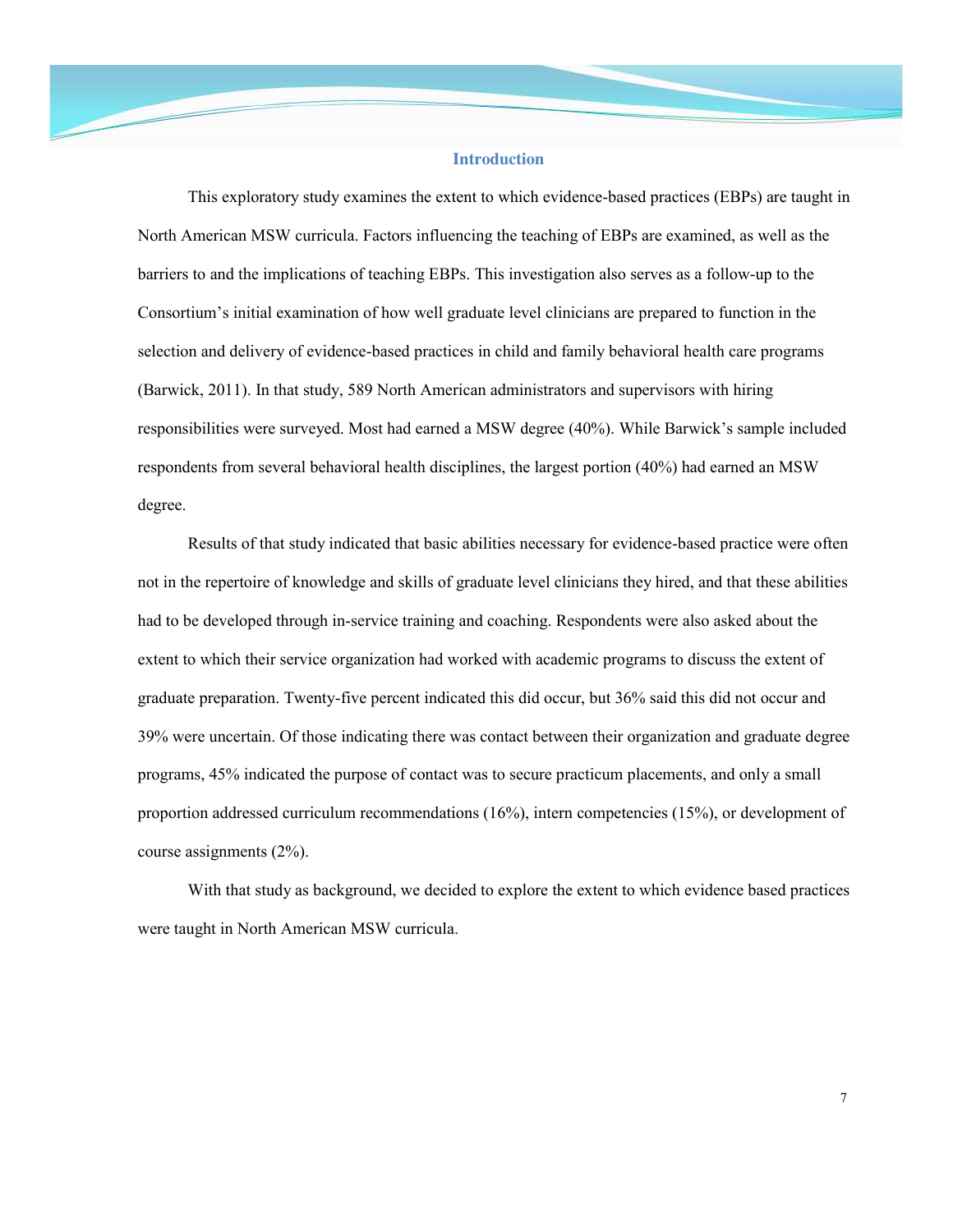#### **Design**

## **Recruitment and Participants**

In 2012, an initial survey and study were developed by the EBP Consortium's workforce development group and approved as non-human subjects research by the University of Missouri-Kansas City Social Science Institutional Review Board. The initial survey was distributed via e-mail directly to deans and directors of MSW programs in the United States and Canada. Each MSW program was further encouraged to participate in the study via telephone reminder. However, distribution of the survey near the end of spring semester limited the number of respondent programs.

With feedback from Jeff Jenson PhD Associate Dean of Research at the University of Denver Graduate School of Social Work, the survey was revised. It was distributed via the National Association of Deans and Directors of Schools of Social Work (NADD) listserv with support of the NADD President in January 2013. A few Canadian MSW programs are members of the NADD listserv. Other Canadian programs received the survey through a listserv used by an EBP Consortium member at the University of Toronto. Approximately 215 deans or directors of MSW programs in the United States and Canada received the survey. A follow-up request to complete the survey was distributed on both listservs in February 2013. Completed surveys were submitted anonymously to a secure website. Completed surveys were received from 58 North American MSW programs.

## **Methods**

We used the same criteria for defining evidence-based practice applied in the Barwick (2011) study that was derived from previous studies (Chamless & Ollendick, 2001; Silverman & Hinshaw, 2008). These criteria included:

- 1) A clearly defined target population
- 2) Specific written elements, activities and phases of service delivery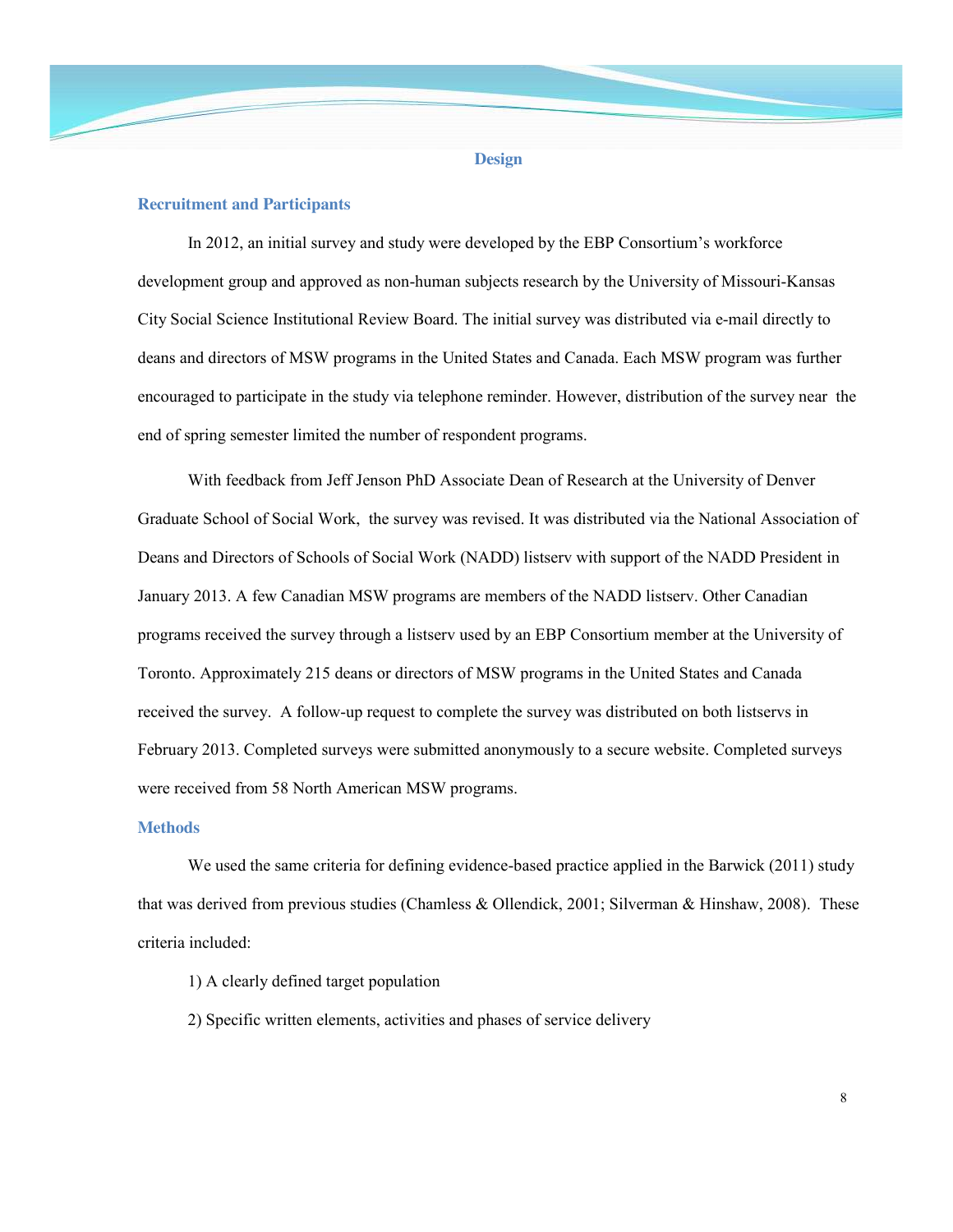3) Research supporting effectiveness with that population established through random-assignment control group studies.

Our survey sought information on MSW program demographics and curricula characteristics. These included: (a) geographic region; (b) size of 2012-2013 student cohort; (c) whether or not EBPs are taught that meet study criteria; (d) names of those EBPs taught; (e) number of faculty by position and the number by position teaching those EBPs. Faculty positions were differentiated by traditional tenure track positions (professor, associate professor, assistant professor) and by non-tenure track positions (listed in tables as clinical instructor), and adjunct faculty. To further understand the depth and extent to which those EBPs are taught, the survey included a series of questions focusing through the National Implementation Research Network (NIRN) intervention component framework (Bertram, Blase, & Fixsen, *in press*; Bertram, Blase, et. al., 2011; Fixsen, et al, 2005). Respondents were also offered the opportunity to present their perspectives on evidence-based practice via open-ended questions regarding barriers and implications of teaching EBPs in MSW programs. Finally, for comparison with the Barwick study (2011) we replicated three of its questions and asked respondents to rate the extent to which their program developed MSW student competencies necessary for evidence-based practice.

**Inter-rater reliability.** To determine if the respondent-identified EBPs met study criteria, each of the four authors of this report individually coded the identified practice models as meeting our study's EBP definition, not meeting, or unsure. These analyses were then discussed over a series of conference calls in which any disagreements or uncertainties were addressed by a concurrent search for evidence on the stated practice. As a further check for reliability, Jeff Jenson, Ph.D. similarly coded each respondent-identified EBP. This process produced an inter-rater reliability score of 98.9%.

**Analysis.** Data analyses included SPSS descriptives and a content analysis of free response items using Atlas.ti7 to identify themes across respondent perceptions of barriers and implications of teaching evidence-based practice. Finally, we conducted within and between group comparisons. We examined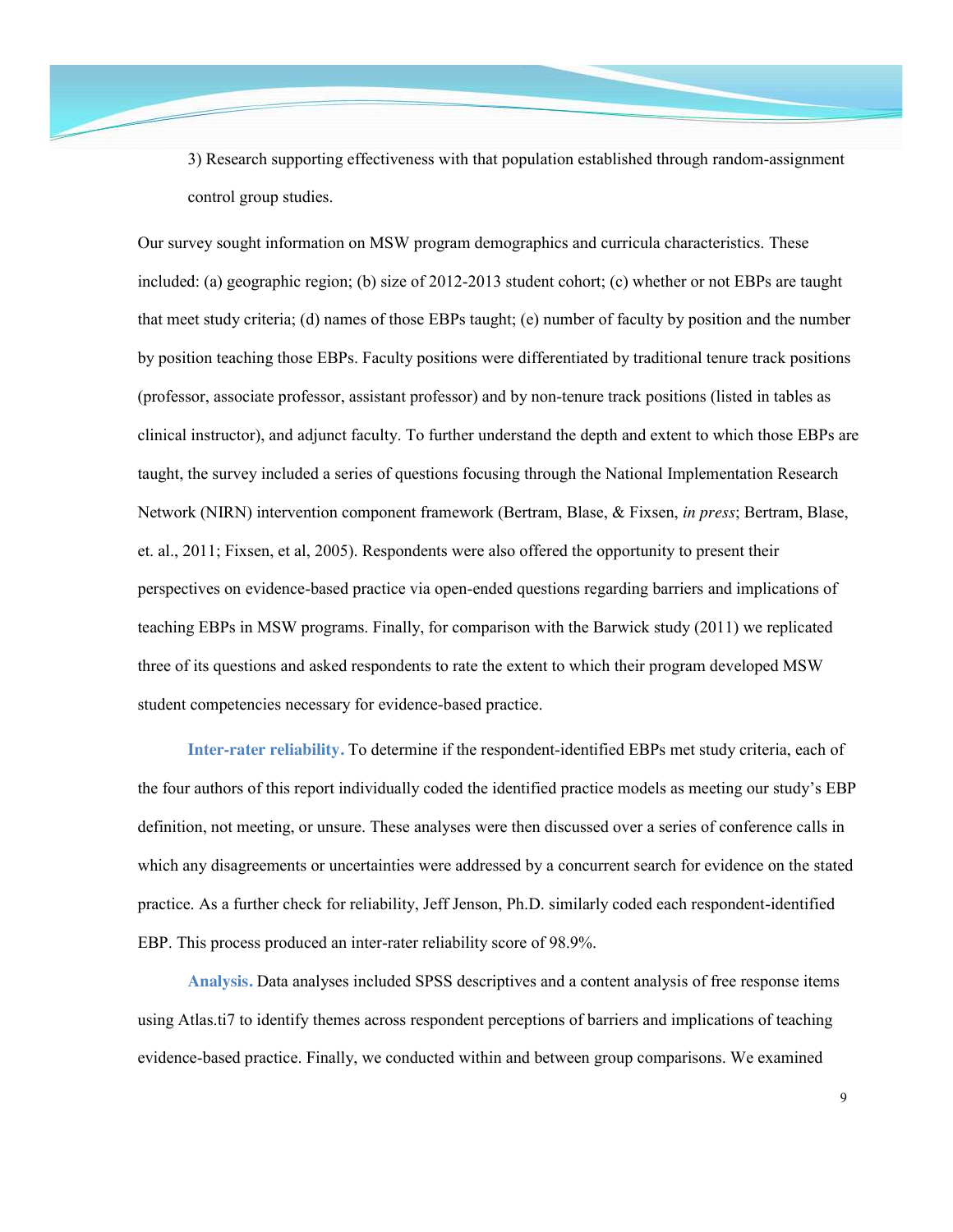demographic data, whether and which EBPs are taught, the depth and extent to which they are taught, as well as responses to skill set questions imported directly from the Barwick (2011) study.

## **Results**

## **Program Demographics**

A total of 58 North American MSW programs responded to our survey. Of these programs, 94.8% were MSW programs in the United States (*n=*55). Most of the responding US programs were located in Midwestern states (29.3%), Southern states (27.6%,), or in the Northeastern states (24.1 %). There were fewer responses from programs in the Western states (13.8%). Three MSW programs responded from Canada (5.2%), two from Central Canada and one from Western Canada.

In addition to the MSW degree, half of the 58 North American programs (n=29) also offered doctoral programs. MSW program size varied considerably as indicated by a range of as few as 7 or as many as 1300 students admitted in academic year 2012-2013. Understandably, faculty size similarly varied and can be examined in sections and appendices of this report that present results by geographic region.

# **A Comparison with Barwick (2011) Study: Necessary Skill Sets**

As noted in the introduction to this report, our current study builds upon a previous survey by the Child and Family Evidence Based Practices Consortium. In Barwick (2011), 589 North American behavioral health care administrators and supervisors with hiring responsibilities (84.1% from the United States and 15.6% from Canada) rated the necessity of three skill sets for practitioner effectiveness in evidence-based practice and whether masters level practioners possessed these skills upon hire or learned them on the job. These skills included critical appraisal skills, scientific approach skills, and search techniques. *Critical appraisal skills* were defined as the ability to accurately appraise research findings for validity, impact, and applicability to client information. *Scientific approach to knowledge building* was defined as the ability to formulate a clinical problem, develop or apply the appropriate practice, and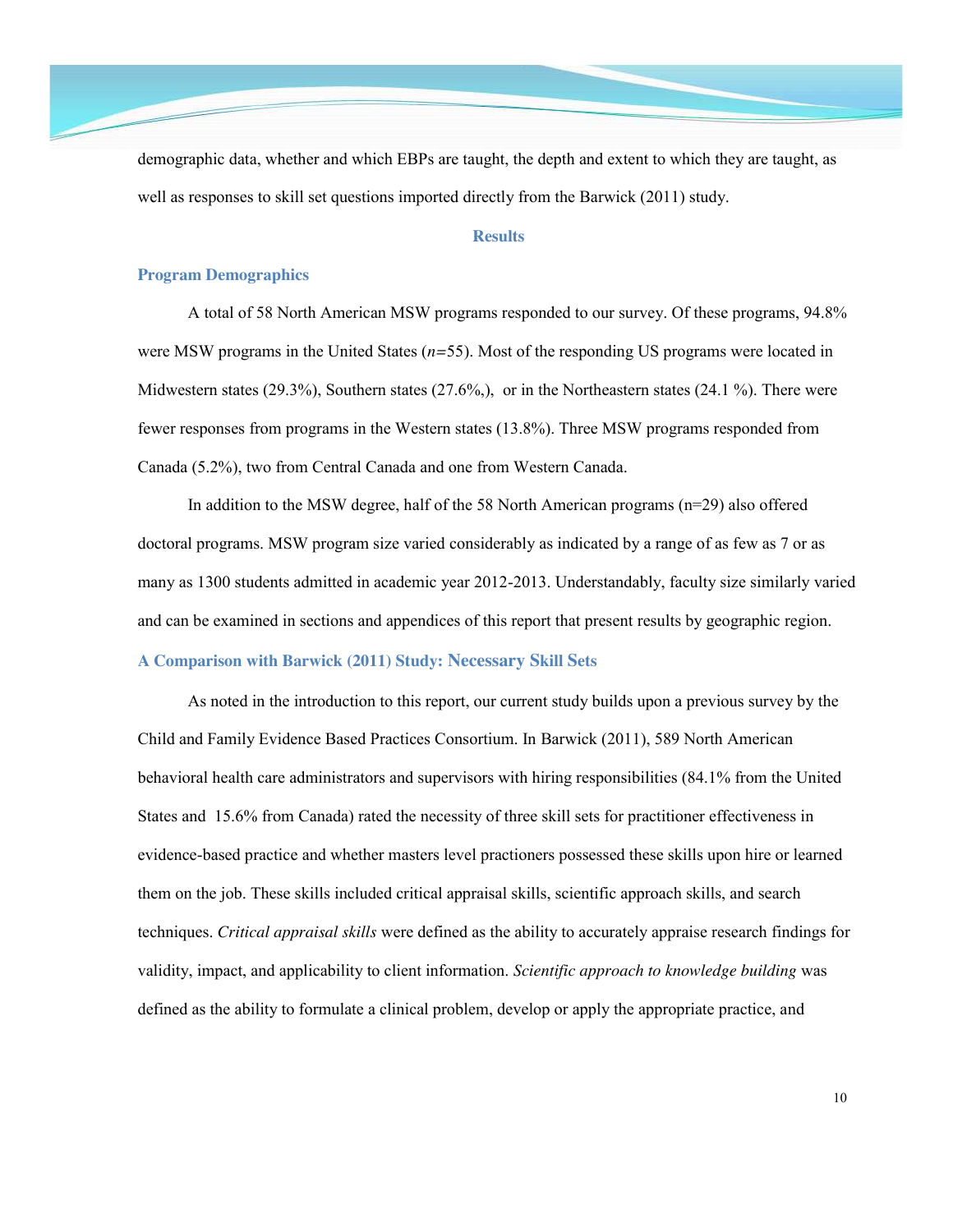evaluate service delivery for outcomes. *Search techniques* were defined as ability to find secondary sources of reliable information pertaining to evidence-based programs or practices.

Our study asked the 58 responding deans and directors to evaluate how thoroughly their program taught each of the three skill sets Barwick (2011) explored with North American behavioral health care administrators and supervisors. Responses to these three questions in both studies provide context for considering the extent to which specific EBPs are taught in North American MSW curricula.

**Critical appraisal skills.** In Barwick's (2011) study, 56% of the 589 responding administrators and supervisors believed that skills to critically appraise research findings were necessary for practitioner effectiveness in evidence-based practice. However, 55% of respondents indicated practitioners with master degrees did not possess these skills and had to develop them on the job. Related to Barwick's (2011) results, we found that 67.2% of responding MSW programs reported they thoroughly or extensively addressed critical appraisal skills, twelve (20.6%) reported their program somewhat addressed these skills, and six (10.3%) reported their program minimally or briefly addressed these skills (see Figure 1).



*Figure 1. Note*. Graph does not include MSW programs that minimally teach these skills.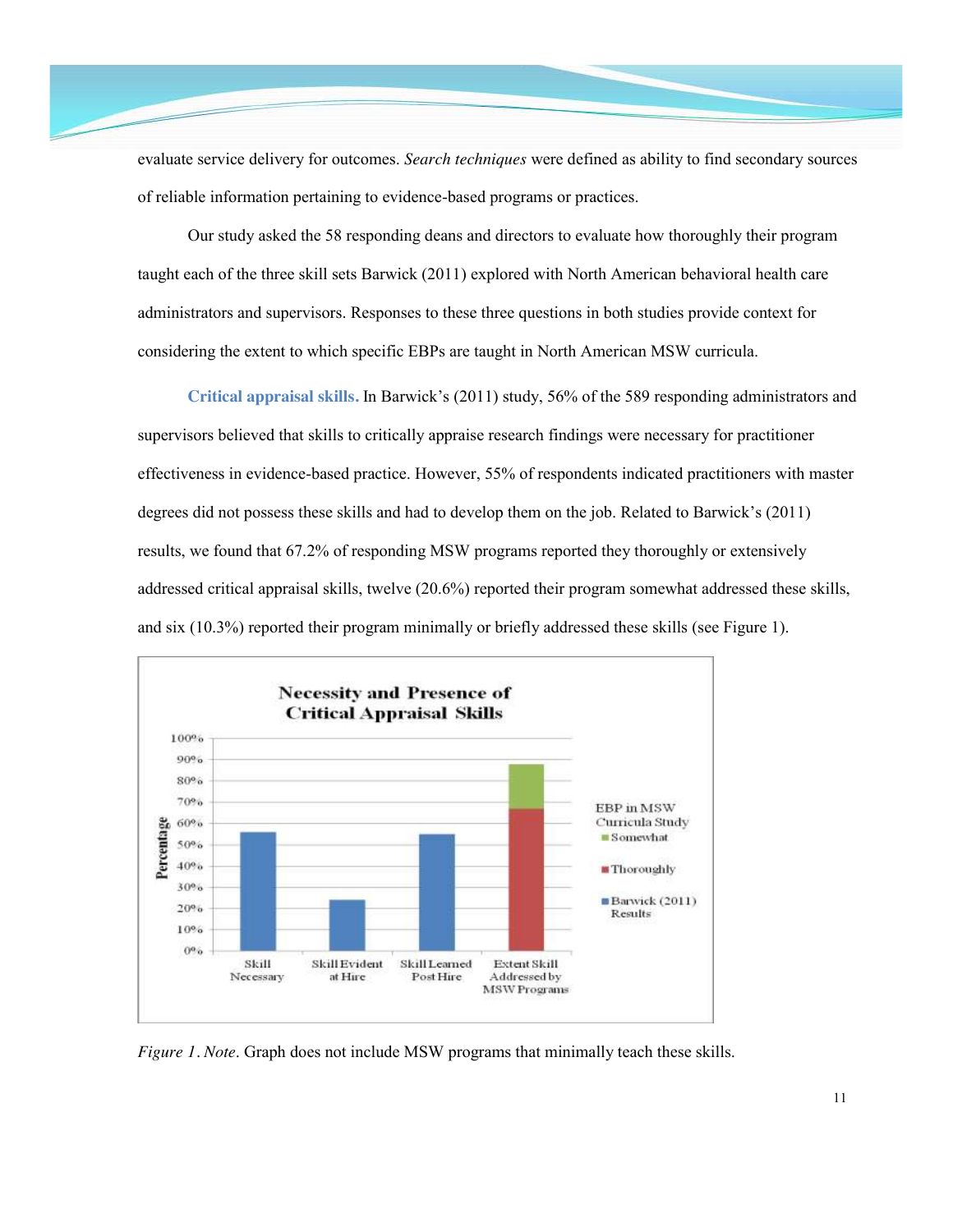**Scientific approach to knowledge.** In Barwick's (2011) study 69% of the 589 responding administrators and supervisors believed a scientific approach to knowledge was important for effective evidence-based practice. However, 64% of respondents reported that master's level practitioners did not possess this skill set and had to develop it upon hire. These results also stand in contrast to our findings, in which 40 (68.9%) responding MSW programs reported thoroughly or extensively addressing scientific approach to knowledge skill development. Fourteen (24.1%) respondents reported their program somewhat addressed development of these skills, and only three (5.1%) respondents reported their program minimally or briefly addressed development of these skills (see Figure 2).



*Figure 2. Note*. Graph does not include MSW programs that minimally teach these skills.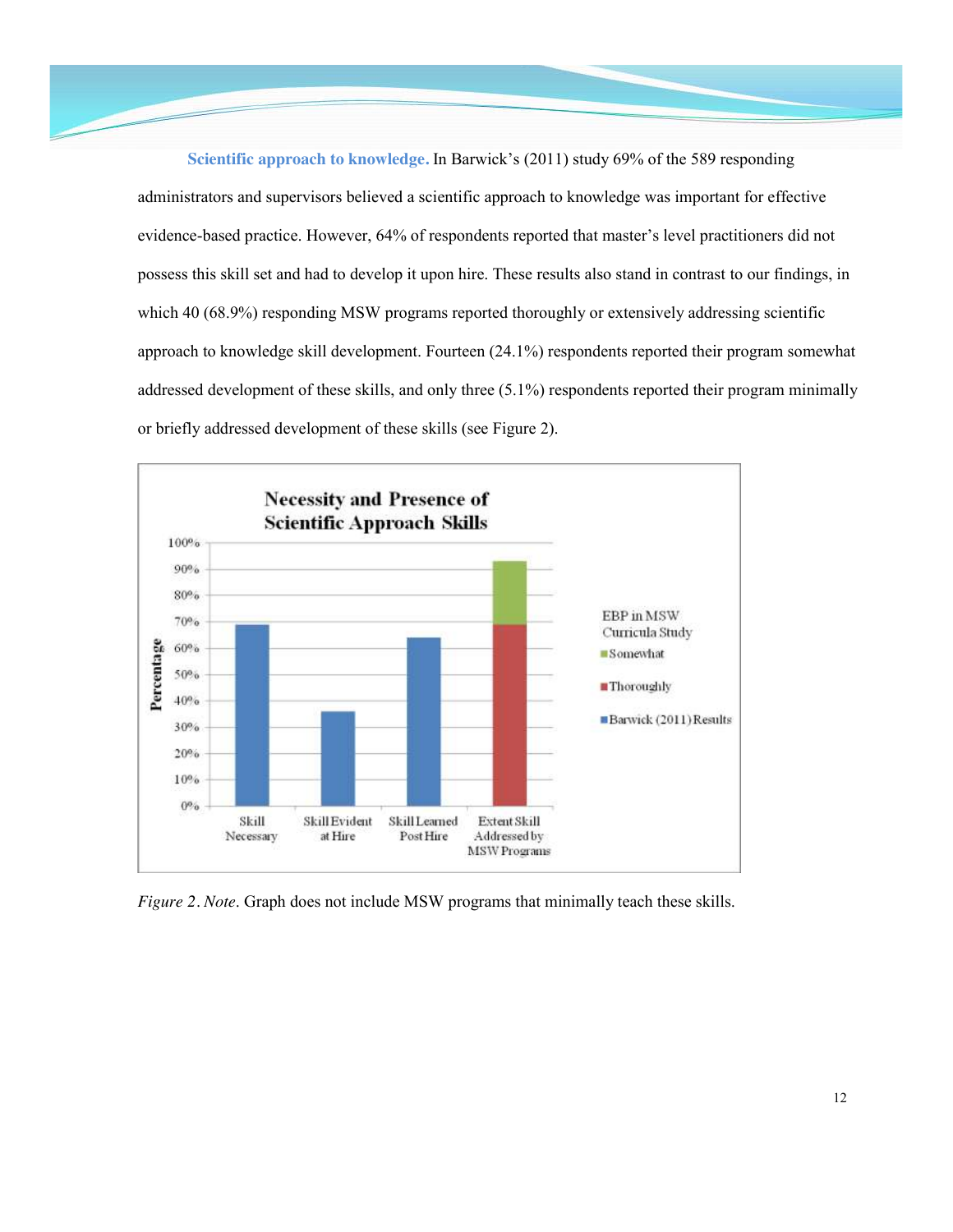**Search techniques.** In Barwick's (2011) study, 43% of the 589 responding administrators and supervisors believed that the ability to search for, find and use reliable secondary sources about specific evidence-based practices was important for practitioner effectiveness. A total of 54% of respondents reported that master's level practitioners did not possess this skill set and had to develop it upon hire. Of the 58 responding North American MSW programs 20 (34.5%) reported thoroughly or extensively addressing search techniques to find and use reliable secondary sources of information about specific evidence-based practices. 25 programs (43.1%) reported somewhat addressing development of these skills. Eleven programs (19%) reported minimally or briefly addressing development of these skills, while one program (1.7%) indicated it did not attempt to develop these skills (see Figure 3).





The discrepancy between assessments by North American behavioral health care leaders (Barwick, 2011) and responding MSW program leaders may be due to response bias, social desirability, or a real but not well examined discrepancy between what MSW program leaders believe should be taught and what is actually being taught or learned.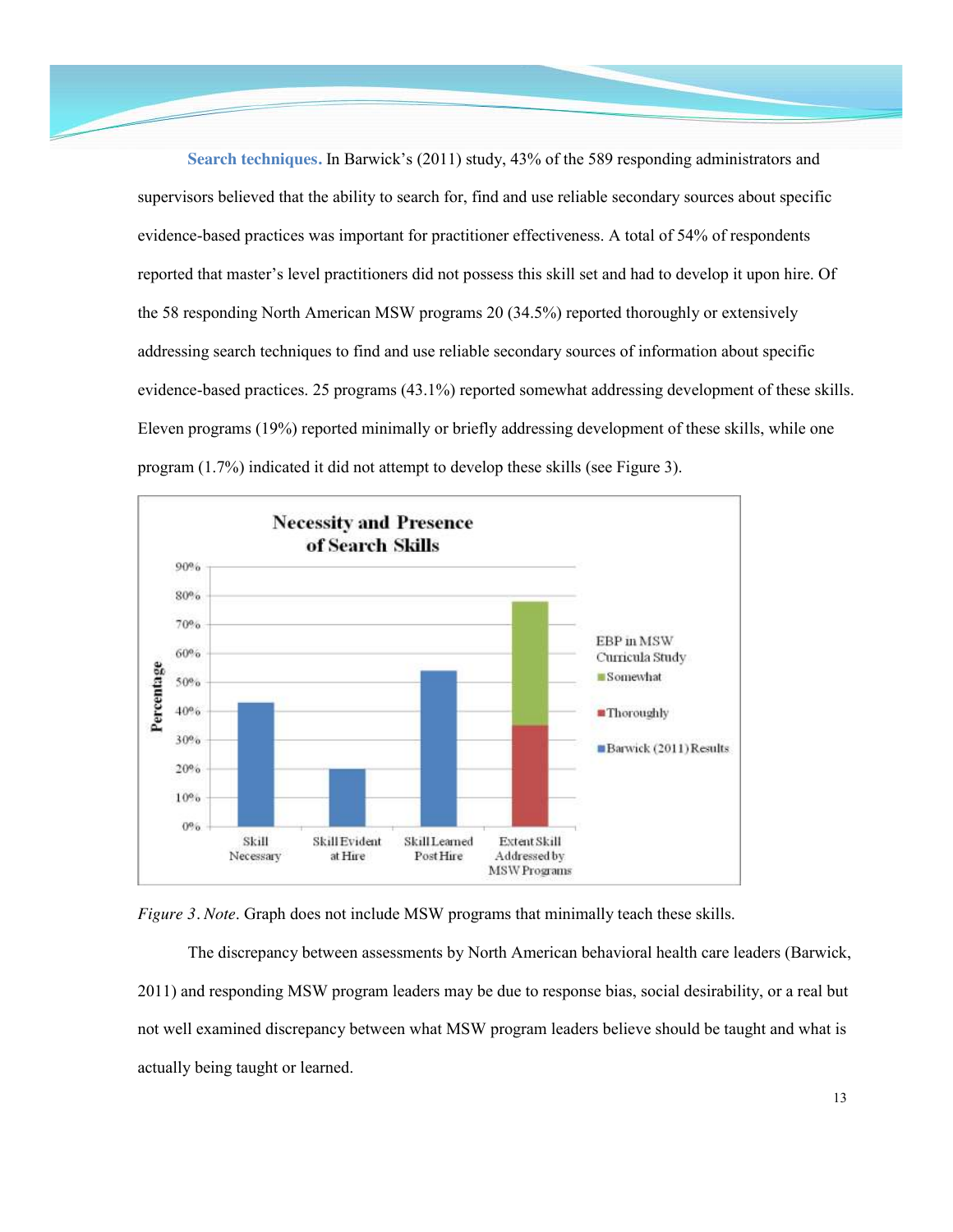#### **Programs that Did Not Teach Specific EBPs**

While 89.7% respondents to our survey reported (sometimes inaccurately) their programs taught specific evidence-based practices that met study criteria (*n=*52), 10.3% indicated their programs did not (*n=*6). All of these six North American programs engaged 50 or fewer students in academic year 2012- 2013, and five of these six were in the United States. One respondent stated their program had a sole concentration in community partnerships, a non-clinical approach to social work that did not meet study criteria. Another indicated EBPs are discussed as being important and that a course was offered in program evaluation. Other respondents indicated students learn about evidence-based practices through required research courses, through "assigned readings of evidence based research," when junior tenure track faculty with EBP expertise taught a specific course, or when a field placement provided a specific EBP.

Clear criticisms of evidence-based practice were stated by three respondents. One indicated, "we teach our students to critically analyze the concept of evidence-based practice, including the deconstruction of (its) underlying socio-political implications." Another elaborated and somewhat repeated,

Evidence-based practice is a highly controversial method of delivery that is not supported by the evidence. We teach our students common factors research and relational research that demonstrate the application of techniques is not the mutative factor in treatment and may in fact undermine the actual mutative factors. We teach our students to deconstruct the socio-political implications of evidence based practice.

Finally, one respondent noted that,

Senior faculty neither have the training nor philosophical orientation to teach EBP. Most teach relationally based approaches to social work practice with human rights and social justice perspectives. A few senior faculty oppose teaching more scientifically based methods.

Similar perspectives consistent with objections or criticisms of evidence-based practice may be explored in a brief review of literature (see Appendix VI).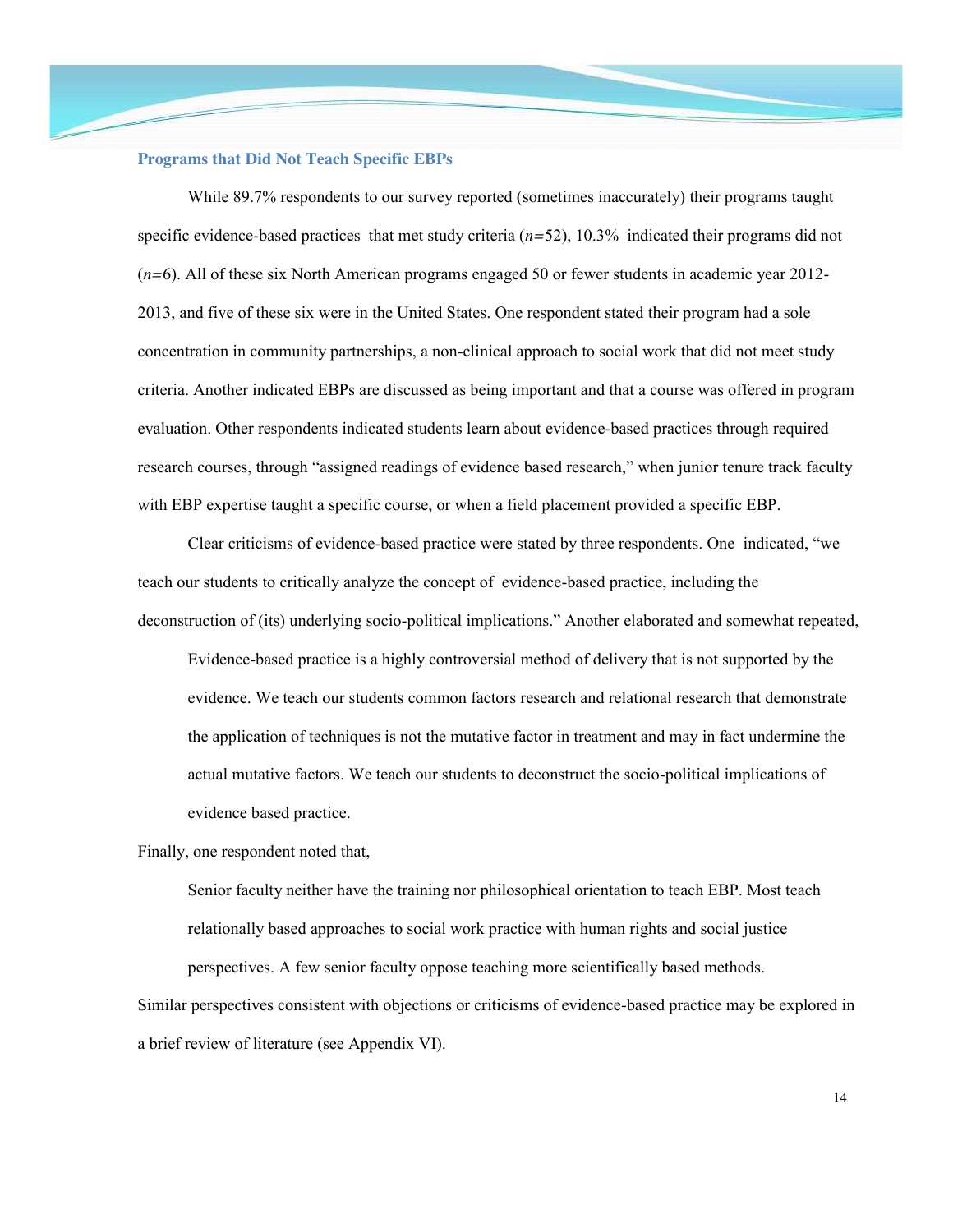## **Programs that Teach Specific EBPs**

Of the 58 North American responding MSW programs, 89.7% reported teaching specific evidencebased practices that met study criteria (Barwick, 2011; Chamless & Ollendick, 2001; Silverman & Hinshaw, 2008). These programs provided by position the number of faculty teaching EBPs and the total number of faculty in their MSW program. *Figure 4* visually depicts by position the mean number of faculty teaching or not teaching EBPs in the 52 North American MSW programs that reported teaching evidencebased practices that met study criteria. Though the means are influenced by the differences in size of programs, it clearly depicts the crucial role of adjunct faculty in teaching all courses but even more so in teaching evidence-based practices. The latter is of interest when considered in light of the next section of this report in which we present qualitative responses regarding barriers to teaching evidence-based practices. There are informative data within later discussion of results by geographic region which allow the reader to examine and compare their program with respondent programs. Respondent programs are not identified by name, city, or state.



*Figure 4. Note.* Some programs identified teaching EBPs that did not meet study criteria.

#### **Definitional Disparities**

Programs could report up to 10 EBPs taught. A total of 163 reported EBPs were examined based on whether or not they met study criteria. Again, five participants in the research team examined these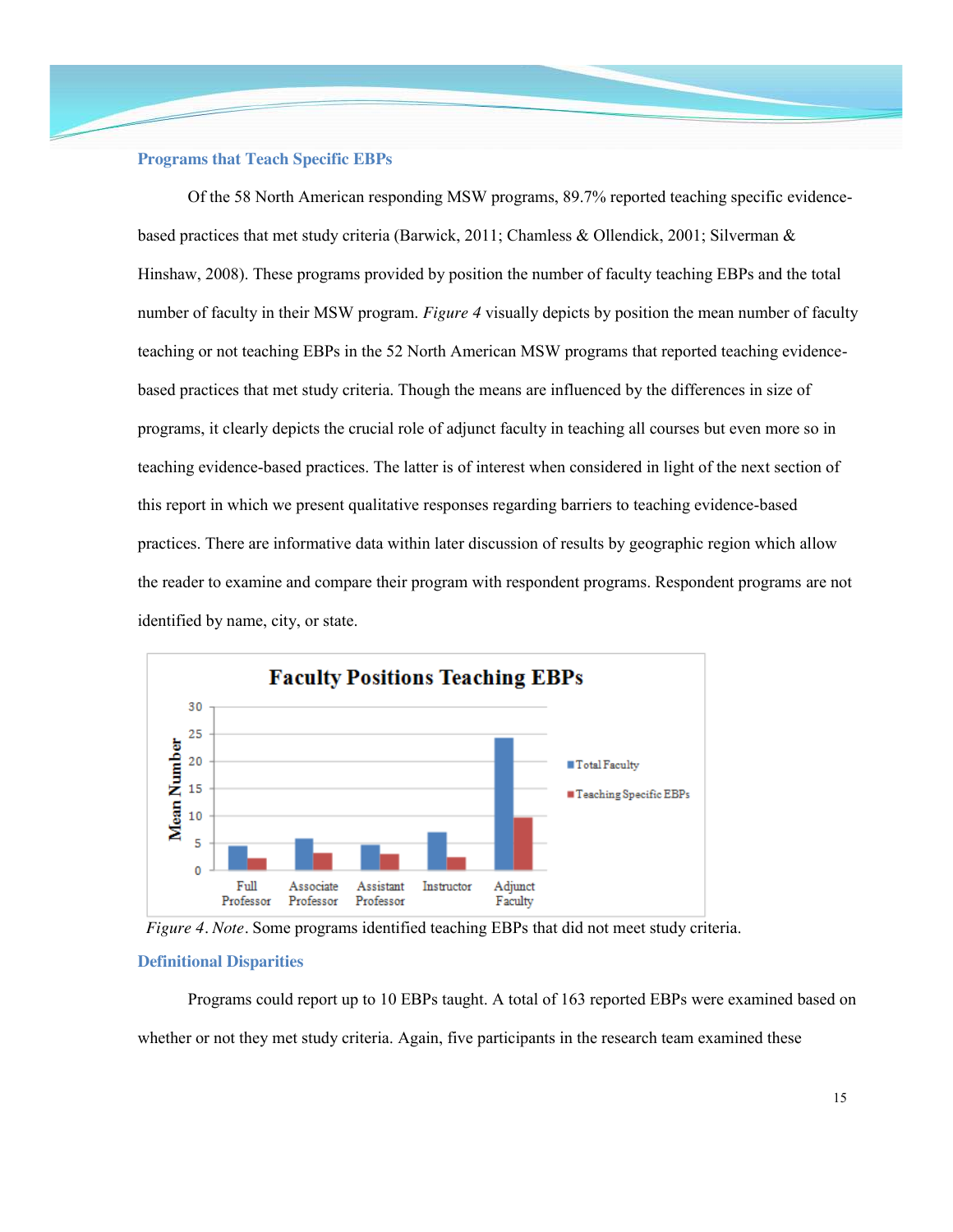practices, and identified that 110 met study criteria (67.5%) and 53 did not meet study criteria (32.5%). The inter-rater reliability between the investigators and a consultant was 98.9%.

The overwhelming majority of responding programs (*n=*52) indicated they taught specific EBPs. However, sixteen of these 52 programs reported teaching a practice that did not meet study criteria in addition to practices that met study criteria. In figure 5, these programs are reflected in the "mixed" bar. Three programs indicated they taught specific EBPs but did not identify the practice.

These somewhat confusing responses may reflect incomplete knowledge of evidence for all three criteria needed to identify an EBP for this study, as well as definitional differences noted in the literature that are also represented in this study's qualitative data (see Barriers and Implications sections below). Misidentification of a practice model as an EBP that met study criteria may also be the result of the respondent dean or director not being fully engaged in curriculum committee course development.

A detailed presentation of specific evidence-based practices taught that can be compared to other program factors is organized by geographic region and available in Appendix I-V. These factors include size of program (number of students and number of faculty by position), what faculty positions teach the EBPs, and which specific EBPs are taught.



*Figure 5. Note*. Three programs indicated teaching EBPs, but did not identify them.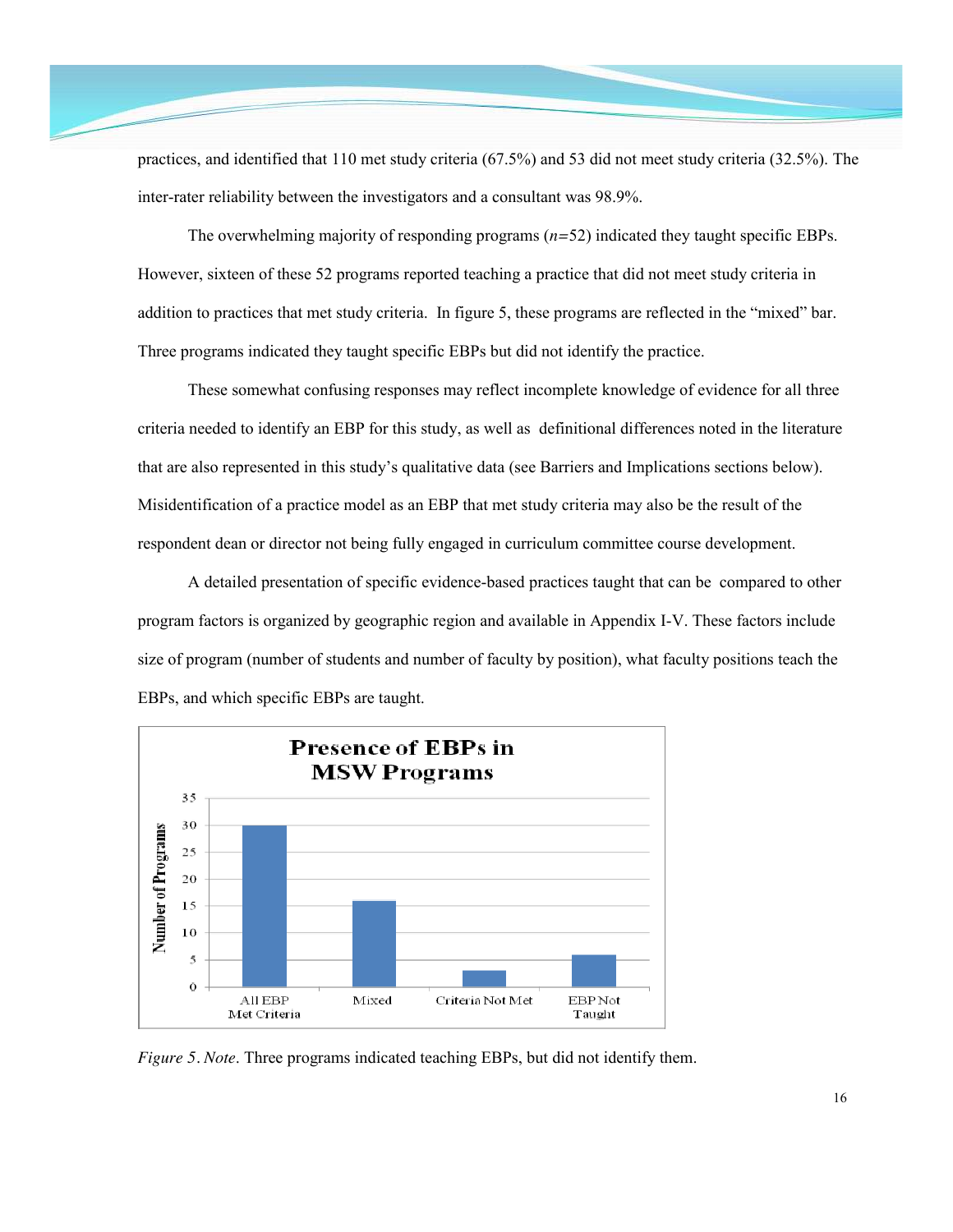#### **Qualitative Responses**

Next, we examined the narrative responses and used a grounded theory approach to identify major themes. In particular, we wanted to better understand barriers to teaching EBPs and MSW program leader perceptions of the implications of teaching such practices. Identified barriers were related to faculty, development of curriculum, field placement, and definition of evidence-based practice. Positive implications of teaching EBPs were related to workforce preparation, to improving the credibility of social work as a profession, to benefits for clients, and to access funding. A few responses entered as implications actually identified cautionary concerns that evidence-practice must be well taught, clearly understood, and carefully applied.

**Barriers to teaching specific EBPs.** Barriers to teaching specific evidence-based practices were identified by all 58 North American MSW programs. Barriers naturally grouped into four types (see *Figure 6*). The smallest number of qualitative responses identified MSW field placement sites as a barrier to teaching specific EBPs (*n=*7). Most of these respondents indicated field practicum sites simply did not support instruction and opportunity to practice specific EBPs, and often provided services through eclectic approaches to counseling or case management. One respondent indicated that field sites are not yet organized to support specific EBPs and preferred "evidence supported interventions." The same respondent indicated this concern has become a focus in training of field instructors.

A much larger number of barriers were identified regarding development of curriculum (*n=*24) and EBP definitions (*n=*26). Concerns about development of curriculum included the challenge of integrating specific evidence-based practices with existing curriculum content, especially when a program identified itself as a generalist program. One respondent indicated that Council on Social Work Education (CSWE) requirements to organize MSW curriculum to measure student attainment of CSWE evaluation and accreditation competencies was time consuming, leaving little opportunity to focus upon specific EBPs. Time was a factor of concern in many responses, including time to discuss and plan changes in curricula as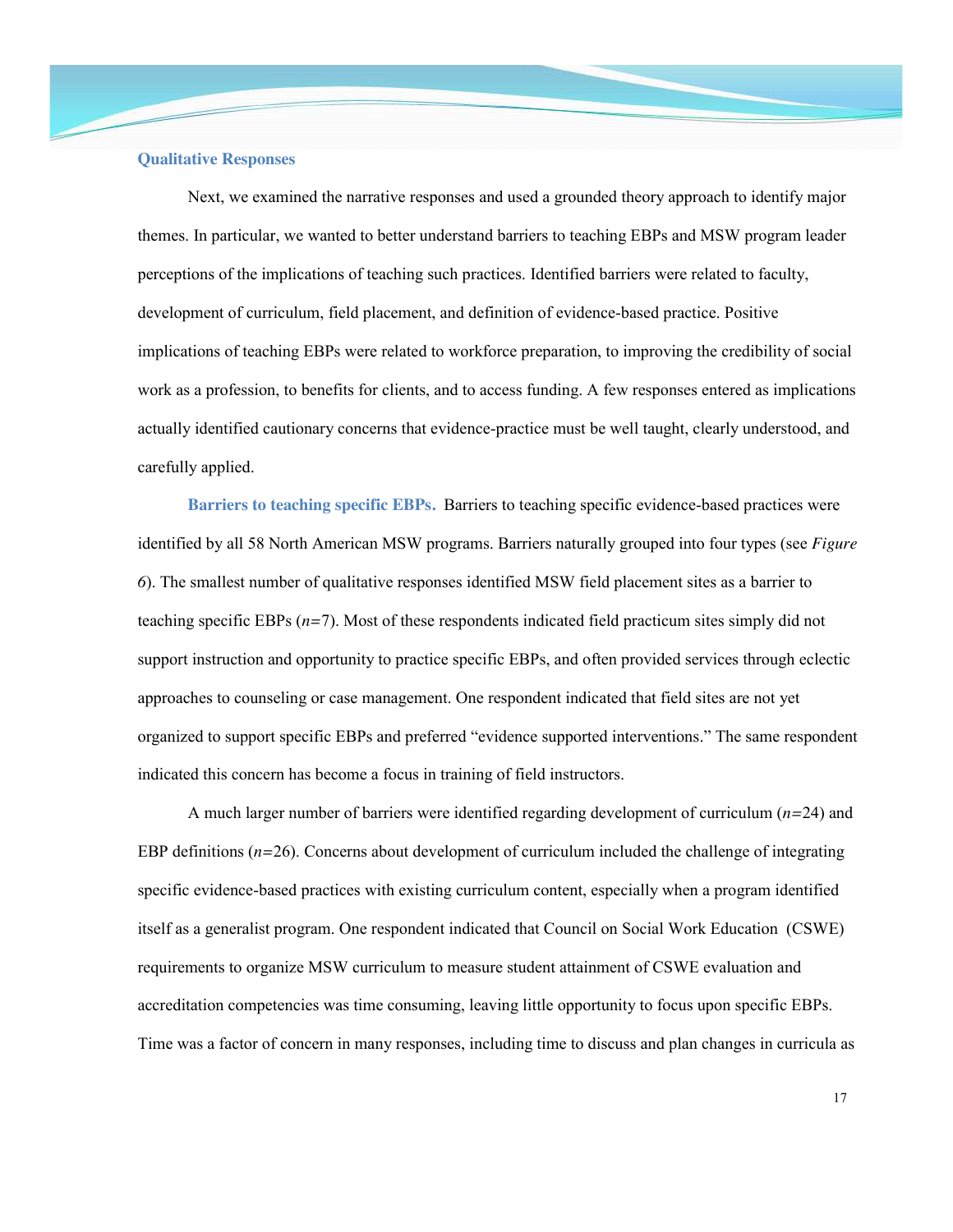well as time to teach existing course content in addition to specific EBPs. It appeared many respondents were thinking in terms of adding content to current courses or of creating new electives rather than transforming the curriculum.

A major concern expressed in the literature is the perception that Chambless and Ollendick's (2001) definition of three characteristics of an evidence-based practice is too limiting. Not surprisingly, since our study criteria were based upon that definition, there were 26 responses aligned with the barriers identified to teaching evidence-based practice that resonated to similar questions about EBP definition. These included multiple concerns that specific EBPs are not a good fit for minority populations, especially Native Americans, Pacific Islanders, or Mexican Americans. One respondent saw this gap as a clearly defined research opportunity. Another respondent believed cognitive behavioral therapy (CBT) could be used with minority populations but believed individual instructors might not have the expertise to understand and teach CBT in this manner. Some respondents indicated faculty were confused about evidence-based practice and believed that EBPs were tested and proven only for "specific diagnosable conditions." Another believed that "EMDR with trauma victims like returning vets was popular but looked down upon because it was not evidence-based." Other definitional barriers included social work's responsibility to promote community development or other macro level policy or practice activities.

However, by far the largest number of responses identified faculty related barriers to teaching specific evidence-based practices (*n=*37). These included limitations in the competency, training, and experience of faculty (*n=*12). Several respondents (*n=*8) noted that faculty theoretical orientation or their perception that evidence-based practices were "too structured and cookbook-like," thus limiting "the art of therapy" or social work practitioner creativity were barriers. This was noted as especially true if faculty embraced psychodynamic theory, or if they simply preferred to teach eclectic holistic practice. One respondent noted that in emphasizing a holistic approach to working with clients, their faculty taught students not to "get caught up in manualized treatment" because "evidence-based practice is much too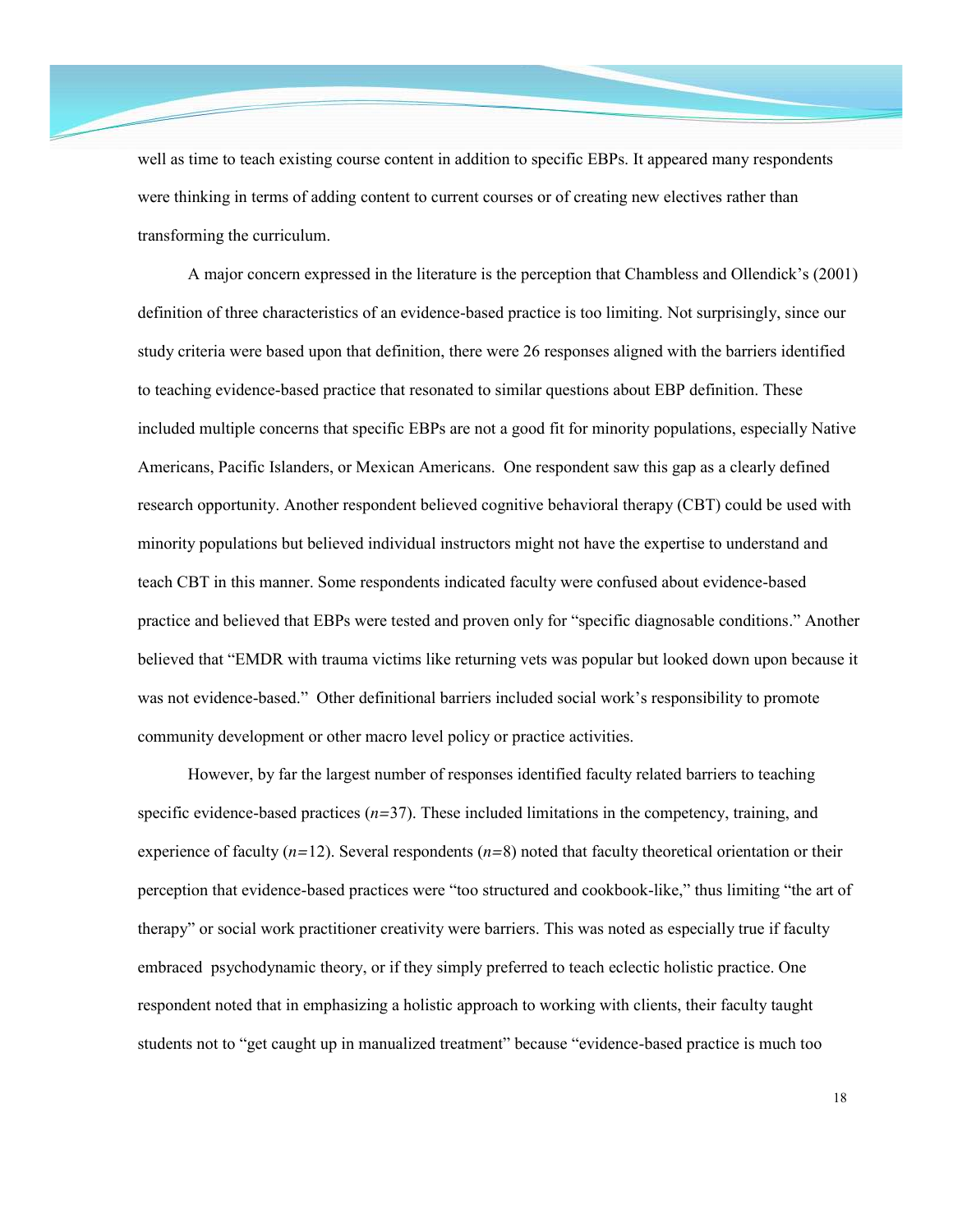simplistic." One respondent noted that such perspectives may be the result of thinking in terms of private practice rather than social work in organizations that have responsibility for fidelity and sustainability of services that improve client outcomes. A general resistance to change was highlighted by six programs. Finally, six programs noted reliance upon adjunct faculty who work at agencies that do not use EBPs as a faculty related barrier. *Figure 7* depicts faculty-related barriers to teaching evidence-based practice.



*Figure 6*.



*Figure 7.*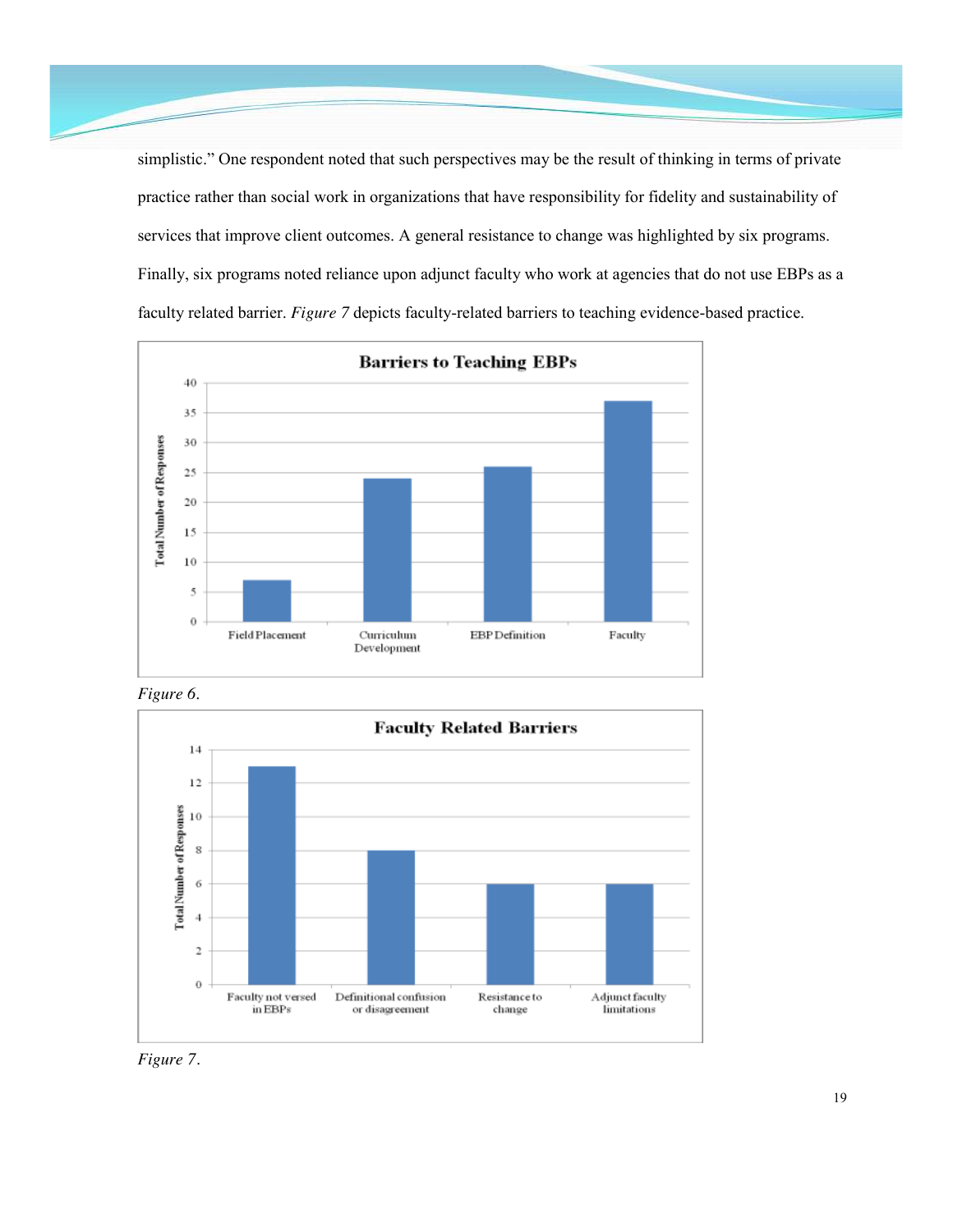**Positive implications of teaching specific EBPs.** Respondents were given the opportunity to identify the implications of teaching evidence-based practice. Ninety different implications were noted; however, twenty-two were actually identified as barriers to teaching EBPs and thus were presented in the previous section. Three responses (not depicted in *Figure 8* below) were broad, "It is very positive," "Positive," and "It has positive implications for our students." Nineteen naturally grouped around workforce preparation and addressed either academic preparation (*n=*8) or skill building (*n=*11). Thirtytwo implications highlighted credibility of the profession (*n=*17), benefits to clients (*n=*10), and improved access to funding (*n=*5). The fourteen remaining implications expressed cautionary concerns and are discussed separately.



*Figure 8.*

Of the five implications that addressed access to funding as a positive implication of teaching evidence-based practice, one noted that "science provides a platform to *prove worth* [their emphasis] to consumers and funding sources." This emphasis was echoed in part or in whole by the other four statements, three of which noted that reimbursement for billable hours and working with managed care increasingly requires use of evidence-based practices. Related themes were noted in the identification of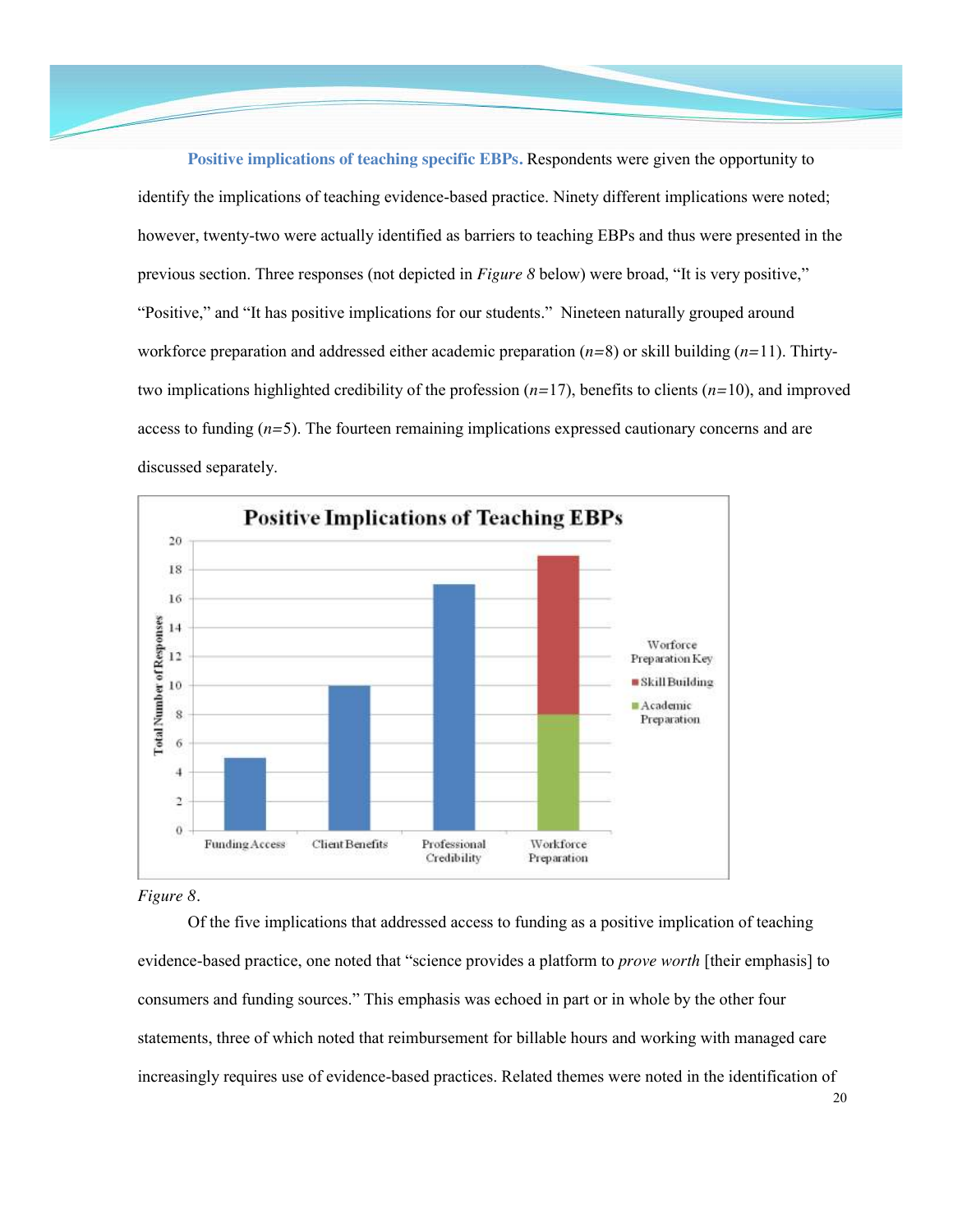benefits to clients (*n=*10) as a positive implication of teaching evidence-based practice. One respondent stated, "I believe the question is, what is the alternative?...something without research support?"

Nineteen statements asserted that teaching evidence-based practice offered positive implications for workforce preparation, and these naturally separated into two types. One emphasized academic preparation (*n=*8), the other emphasized skill-building (*n=*11). Those emphasizing academic preparation noted that teaching evidence-based practice contributed to development of critical thinking that makes students better consumers of research and seekers of evidence on what works with whom. One viewed teaching EBPs as "a promising trend that orients students to data-based approaches rather than seeing the world as socially constructed." Another extrapolated that, "We are teaching future social workers to think critically about the types of evidence needed to guide practice, where to find it, how to collect it, how to assess it, and how to apply it." Implication statements that emphasized skill-building (*n=*11) often asserted that teaching EBPs enhanced students' understanding of theory base and practice skills, as well as their critical thinking on differential assessment and intervention. Others noted that students learn that they must use what works with whom and not simply apply practices with which they are most comfortable.

While workforce preparation (academic and skill-building) accounted for nineteen positive implications of teaching evidence-based practice, a nearly equal number of statements noted that teaching evidence-based practice enhanced the credibility of social work as a profession (*n*= 17). Several emphasized that teaching and using evidence-based practices makes social work a more credible profession, competitive with other disciplines, especially in behavioral health. Some viewed evidencebased practice as a means for continual and contemporary professional development with heightened accountability to make and advocate for informed practice decisions. One noted that, "done correctly, EBPs should generate creativity in addressing the challenges experienced by both clients and social workers." Finally, another stated, "if well considered and implemented, teaching evidence-based practice will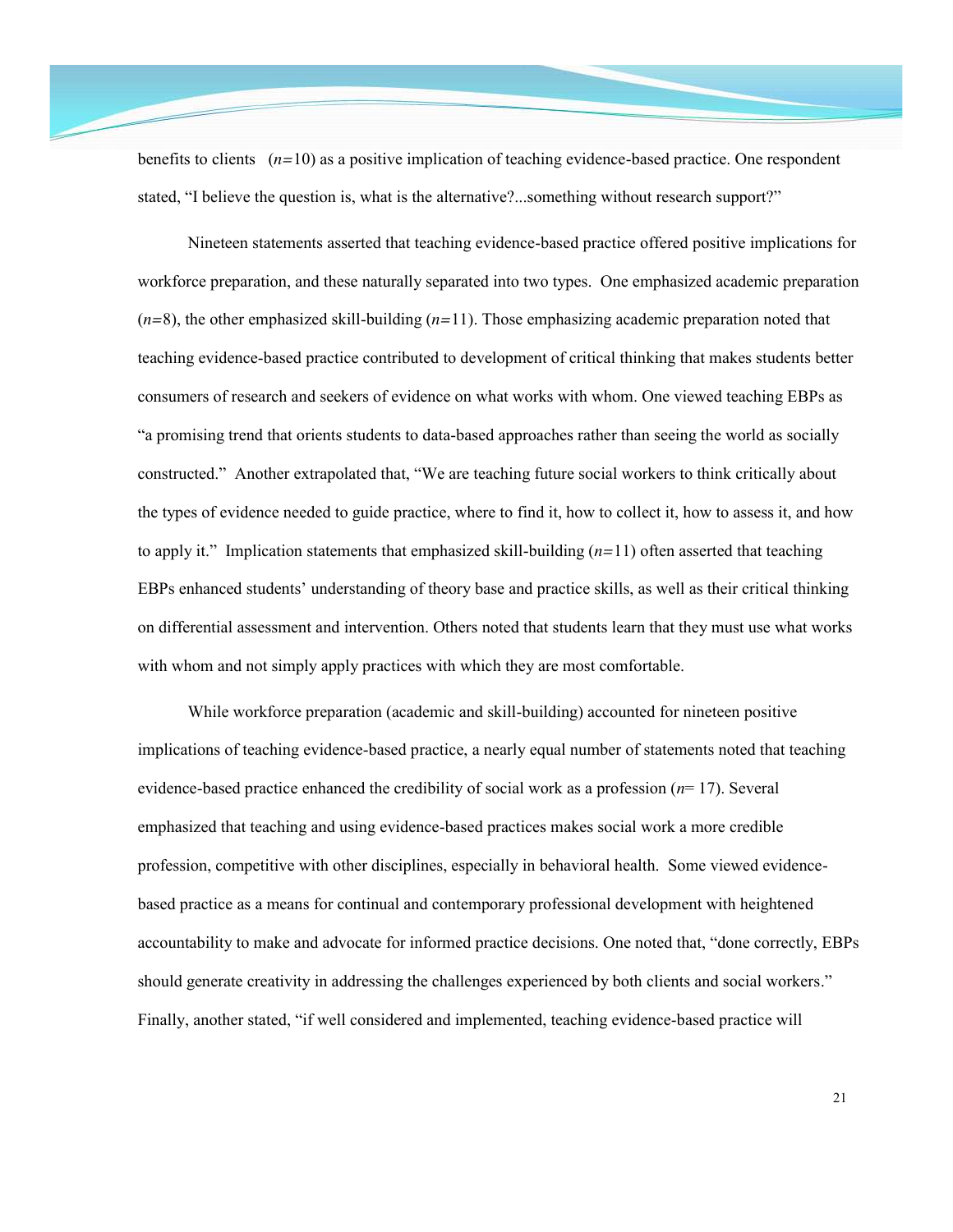eventually change both academia and service organizations including but not limited to who is hired and how personnel are developed."

**Cautions regarding teaching specific EBPs.** Given the current status of the debate in social work, it was not surprising that cautions regarding teaching evidence-base practices were identified. There were fourteen such statements. Five addressed the effect on the profession and nine expressed cautionary notes regarding inappropriate applications of evidence-based practices.

Two statements clearly expressed concern that there will be a negative impact on the profession. One stated, "My biggest concern is the profession of social work becoming lost in a sea of psychotherapies." Another extrapolated, "I believe it is destroying the capabilities of social workers to engage in growth-promoting relationships. It is more importantly robbing our clients of growth promoting experiences." Concerns were also expressed that insurance providers and funding sources could misapply the concept of evidence-based practice and restrict the range of additional services a client and their family might need. Another viewed evidence-based practice as "a more mechanistic conceptualization of the nature of excellent social work practice than some believe appropriate."

Cautionary notes also highlighted a realistic concern that MSW programs teach evidence-based practices thoroughly and carefully. Warnings about inappropriate application of evidence-based practices most often focused upon students misunderstanding EBPs. Respondent statements reflecting this concern included, "There are many pluses, but we must teach that some important practices are not found within evidence-based treatment packages" and "Students must understand that not all EBPs fit all populations nor may they be practiced in all settings." Another respondent noted, "I become concerned when educators advocate that students only use EBPs or that they rigidly adhere to treatment protocols. This could lead them to overlook unique client qualities and circumstances." Another further elaborated:

I agree conceptually with evidence-based practice. However...if there is not substantial understanding of the theoretical framework underlying the technique, it becomes if you have a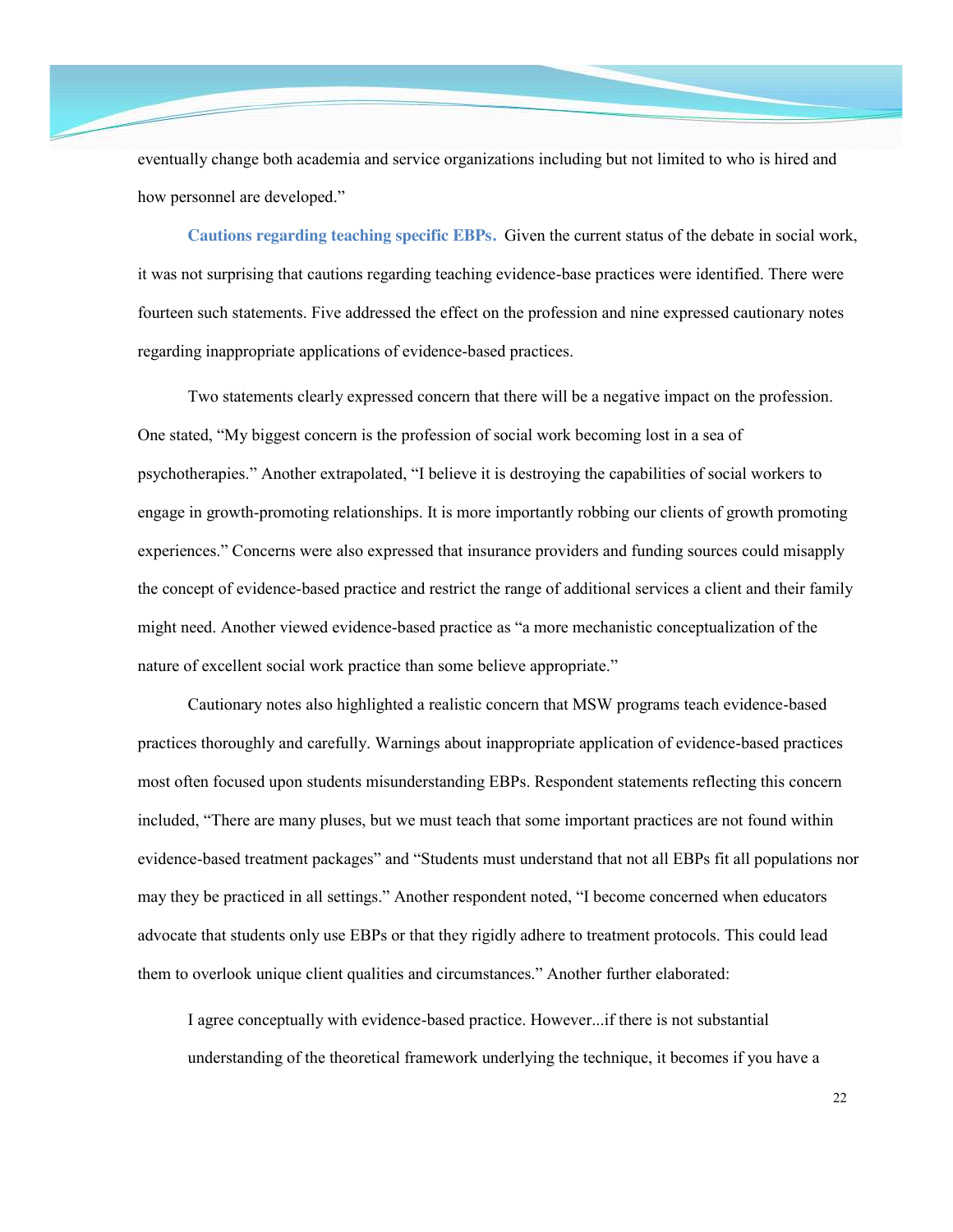hammer, everything looks like a nail. I would like to see more emphasis (in teaching EBPs) on relationship building and less on technical accuracy. Of course, this can be addressed in the classroom by well-educated instructors.

#### **Depth and Extent to which EBPs are Taught**

Again, the overwhelming majority of the 58 responding programs (89.7%) indicated they taught specific EBPs. These 52 programs could report up to 10 specific EBPs taught. A total of 163 different reported interventions were examined and 108 met the study definition of EBP (66.3%), but 53 did not meet study criteria (32.5%). Refer to the design and method section of this report for a description of the process that produced 98.9% inter-rater reliability.

To examine the depth and extent to which specific EBPs are taught, our survey used the National Implementation Network's intervention component framework (Bertram, 2013; Bertram, Blase, & Fixsen, *in press*; Bertram Blase, et al, 2011; Fixsen, Blase, et al, 2009; Fixsen, Naoom, et al, 2005). This framework includes four components: (1) clearly identified elements, participants, activities and phases; (2) the theory base(s) supporting them; (3) research supporting the efficacy of this practice with specific client population(s); and (4) the practice model's theory of change. Teaching the four NIRN intervention components and providing opportunities for students to practice applying it would provide evidence of a thorough instruction of an EBP. Thus, our survey asked if there were opportunities in class assignments or in field practicum for students to practice the specific EBP. Respondents could reply "yes," "no," or "don't know" to each of these five questions for each EBP taught that they believed met study criteria.

Respondents indicated that for the 108 EBPs that met study guidelines, all four NIRN criteria, and the opportunity to practice the EBP were present for 89 of the specific evidence-based practices (82.4%). However, for 22 EBPs (20.4%), this degree of instructional thoroughness was not or might not be the case. We were concerned that these questions were vulnerable to social desirability. However, for many reported EBPs that did not meet study criteria, there were appropriate "no" answers to one or more of five questions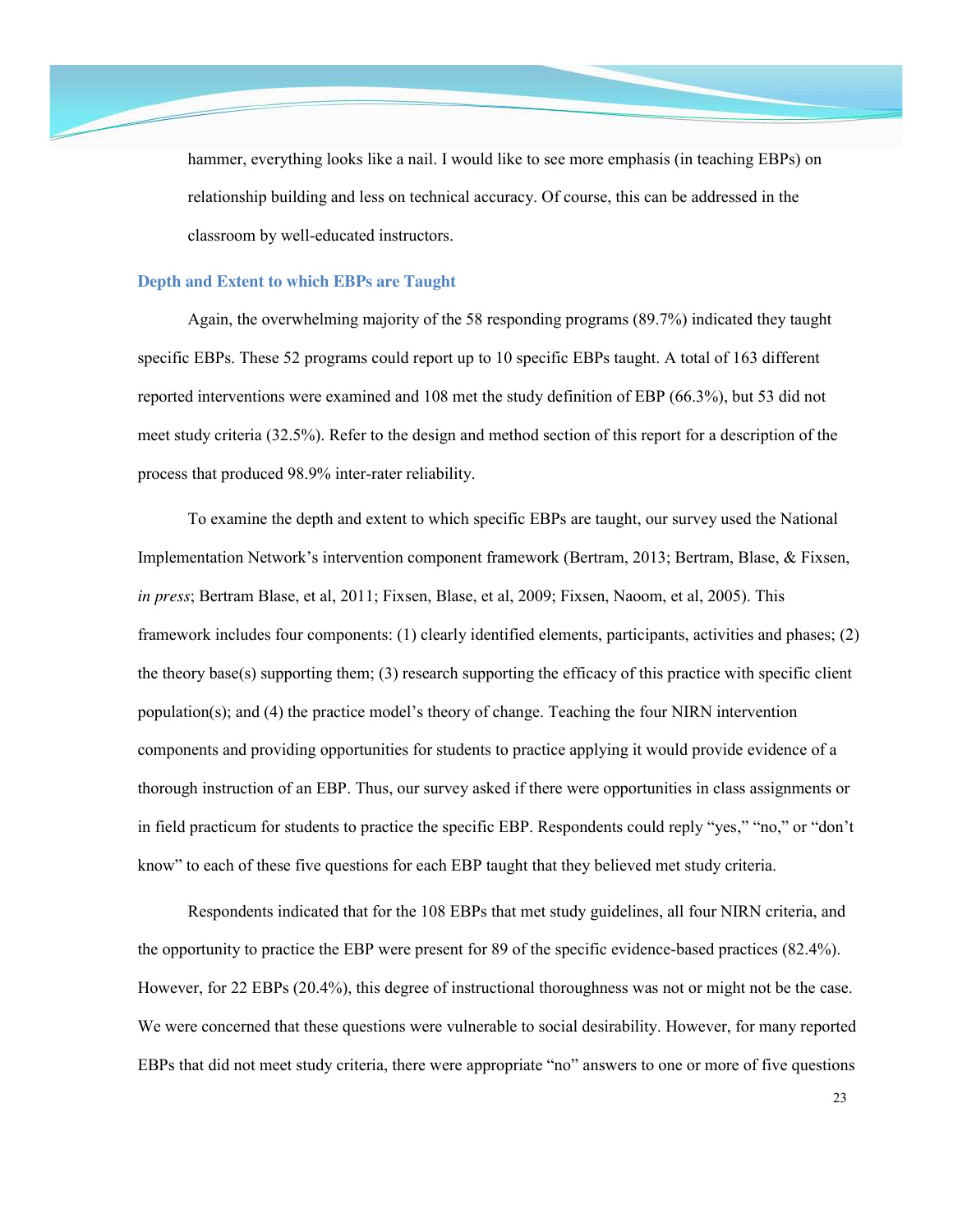on the depth and extent to which that practice was taught. For example, some respondents identified required courses that present an overview of social work practice or policy. These overview courses did not meet study criteria as an evidence-based practice, and these respondents correctly identified that these courses did not teach research supporting effectiveness with specific population(s).

There were 110 possible responses for the 22 EBPs in which one or more of the five questions regarding depth and extent of instruction were answered "no" or "don't know." A total of 35 "no" or "don't know" responses for these 22 EBPs were closely examined and we identified the following patterns.

- In half of those 22 EBPs, six respondents noted that theory of change was not taught and five did not know if it was taught.
- x When asked if there were class assignments or field placement opportunities to practice a specific EBP that met study criteria, there were seven definitive no answers and 4 don't know replies.
- Five respondents indicated research supporting effectiveness with a client population might not be taught, and two indicated it was not taught.
- There was greater certainty regarding whether specific activities, elements, participants and phases of these 22 EBPs were taught with only two "don't know" and one "no" response.
- Finally, of the 35 "no" or "don't know" depth or extent responses, seventeen  $(48.5\%)$  reported on instruction for Multisystemic Therapy (MST) or Trauma Informed Cognitive Behavioral Therapy. Since both of these EBPs are well-defined and tested these responses may suggest a less thorough presentation and instruction, or they may reflect respondent distance from development of curriculum content and instructional practices.

## **Results by Region**

In the qualitative responses to questions about barriers, supports and implications for teaching evidence-based practice, our survey of North American MSW program deans and directors gathered data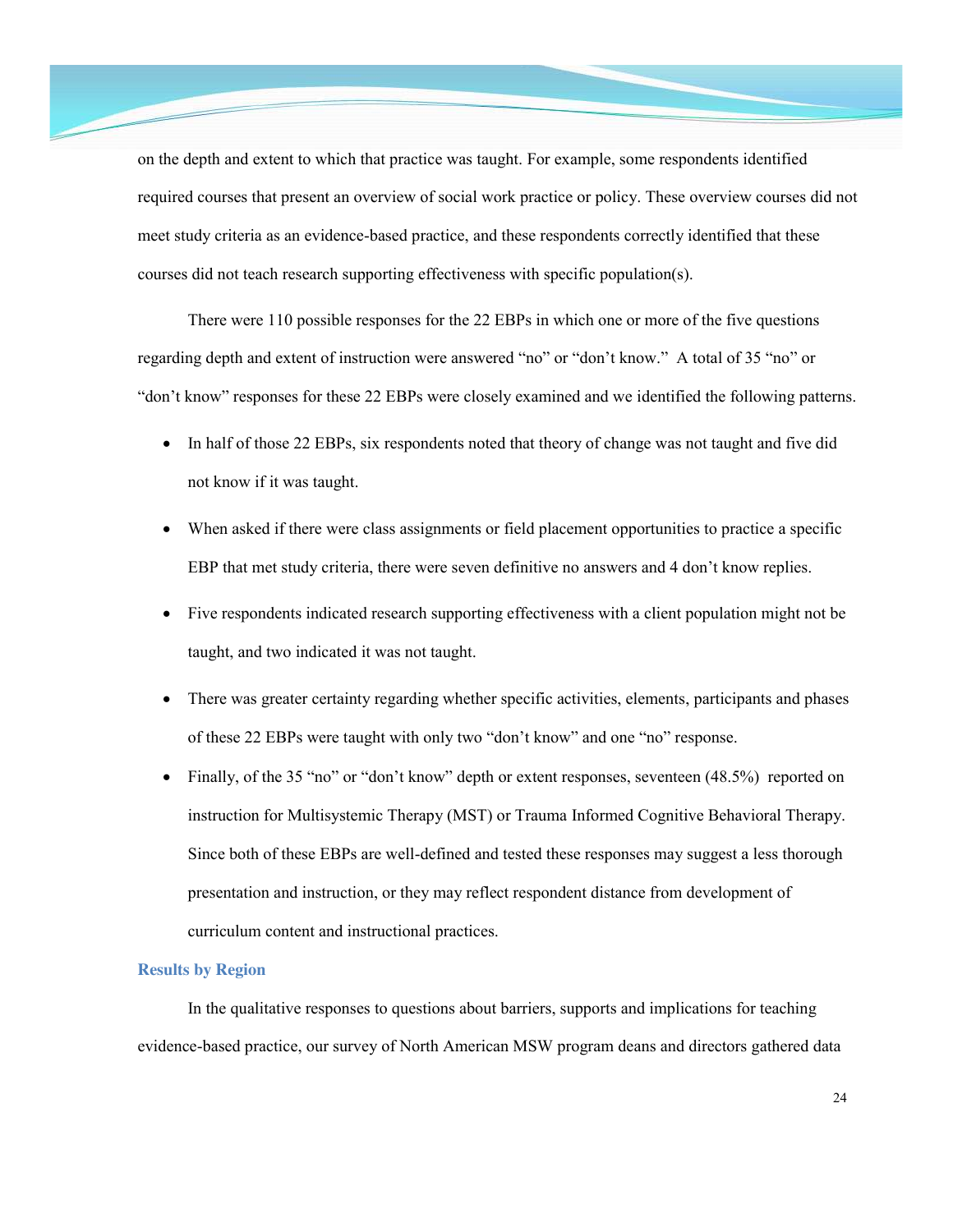that can be compared to similar questions posed to a large sample of faculty in a previous study (Rubin  $\&$ Parrish, 2007). Because we sampled MSW program administrators who have an overview of their MSW program that individual faculty may not, our study also contains data not previously examined, including student body size, number of faculty by positions, specific EBPs taught, and by position the faculty who teach them. Thus, results from this exploratory study begin to offer an initial examination of program factors and the teaching of evidence-based practices.

With 58 of over 200 possible MSW programs responding, we chose to present these programmatic data by region in two tables in each of five appendixes to allow readers to explore and compare raw data with their own programs. Each table is organized by and presents the size of student body. The first table for each geographic region presents: whether or not the program indicated it taught specific EBPs; the number of identified EBPs that met study criteria and the number that did not; the number of faculty by position; and by position the number of faculty teaching EBPs. The second table for each region presents the specific EBPs taught that met study criteria (inter-rater reliability 98.9%).

**Midwestern United States.** This region included the states of North and South Dakota, Nebraska, Kansas, Oklahoma, Minnesota, Iowa, Missouri, Illinois, Indiana, Michigan, and Ohio. Tables for this region are presented in Appendix I. Seventeen programs responded from the Midwestern United States. Six believed they thoroughly taught the three evidence-based practice skill sets examined in the Barwick (2011) study. The two programs with fewest number of students reported not teaching evidence-based practices. Fifteen programs indicated they taught EBPs. Two programs did not identify a specific EBP, and in one of these, all fifteen associate and assistant professors were reported as teaching EBPs (Table 1). For the thirteen remaining programs, five reported teaching EBPs that met study criteria but also identified teaching practices that did not. Eight programs accurately and only reported teaching EBPs that met study criteria.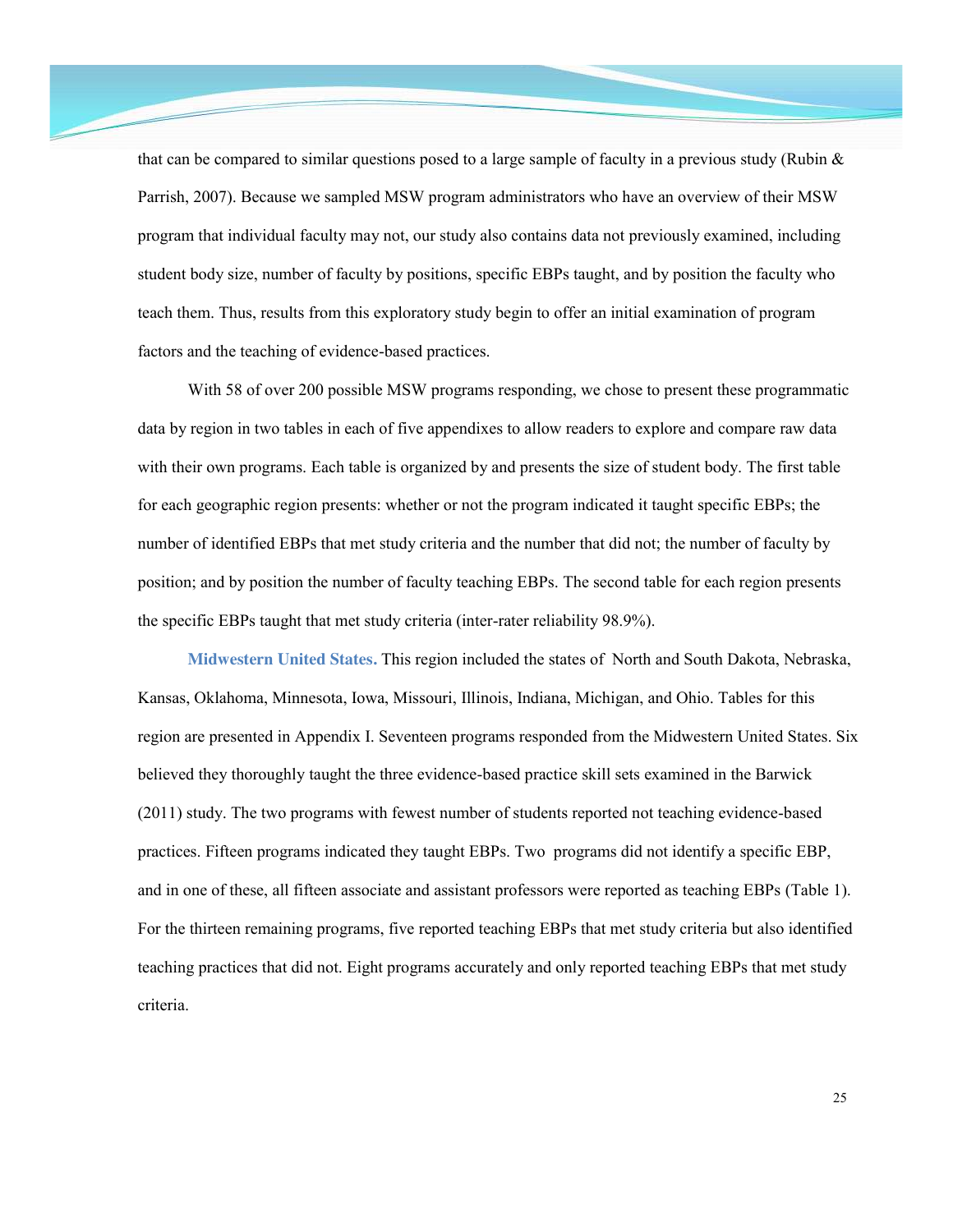When compared with other regions, the Midwest had less EBP diversity. Programs most often taught some form of cognitive behavioral therapy or motivational interviewing (Table 2). One program identified ten EBPs taught, but only one met study criteria (cognitive behavioral). Unlike others, this program indicated every tenure track faculty member (*n=*14) taught evidence-based practice, as did 75% of its clinical or adjunct instructors (*n=*20). That program also reported thoroughly teaching each of Barwick's (2011) evidence-based skill sets. However, most programs accurately identified EBPs meeting study criteria. Most programs reported only teaching one or two EBPs, and responses to the evidence-based practice skill set questions (Barwick, 2011) were less uniform. One of those programs reported that fifteen of seventeen tenure track faculty (88%) taught EBPs, but that program only taught cognitive behavioral therapy and motivational interviewing. However, a program of similar size with no full professors, nine associate or assistant professors and two clinical instructors (*n=*9), reported that seven of these faculty (78%) taught four EBPs that met study criteria (Cognitive Behavioral Therapy, Motivational Interviewing, Multisystemic Therapy, and Multidimensional Foster Care).

**Southern United States.** This region included the states of Kentucky, Tennessee, West Virginia, Virginia, North and South Carolina, Florida, Georgia, Mississippi, Alabama, Arkansas, Louisiana, Texas, and the District of Columbia (Washington D.C.). Tables for this region are presented in Appendix II. Sixteen programs from this region responded. Only two of these programs reported thoroughly teaching each of the three evidence-based practice skill sets imported directly from the Barwick (2011) study. Other program responses to these three questions were more diverse. Two of the sixteen responding programs indicated they do not teach EBPs. Neither of these reported thoroughly teaching the three skill set questions imported from the Barwick (2011) study.

Of the fourteen remaining programs, four reported teaching EBPs that met study criteria as well as other practices that did not meet study criteria. Ten programs accurately and only identified teaching EBPs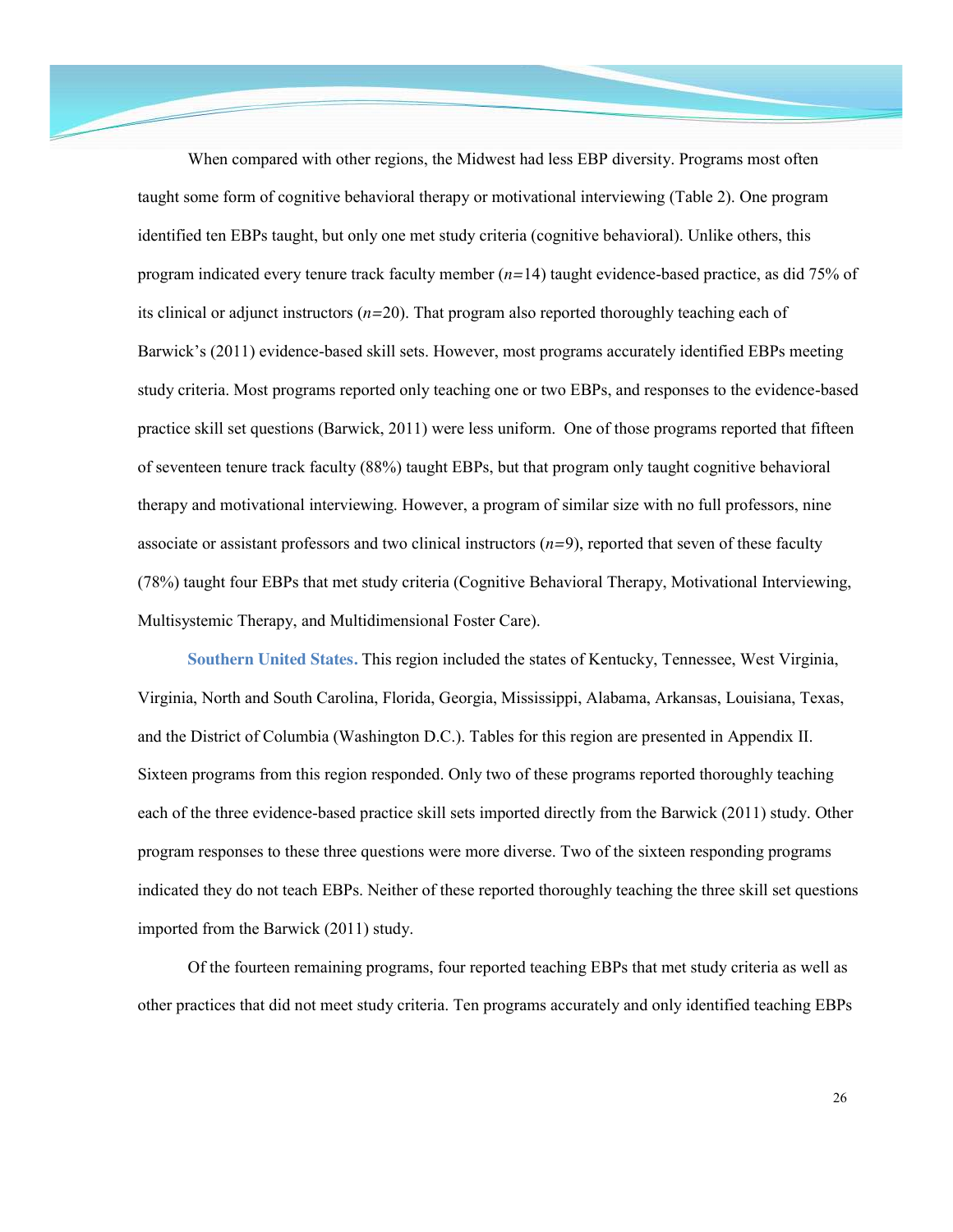that met study criteria. Eight programs (57%) reported teaching some form of cognitive behavioral therapy. Six programs (43%) reported teaching a family-centered EBP (Table 4).

Interestingly, except for two programs, the number of tenure track faculty appears lower than in other regions, even in programs with hundreds of students enrolled. One program reported teaching four EBPs but only two of these (cognitive behavioral therapy and structural family therapy) met study criteria. This program reported that six of seven tenure track and five of eight adjunct faculty taught these courses (Table 3). A much larger program accurately identified teaching only three EBPs that met study criteria (Cognitive Behavioral Therapy; Motivational Interviewing; Trauma-focused Cognitive Behavioral Therapy), and only two of 42 tenure track faculty (4%) taught these EBPs.

**Northeastern United States.** This region included the states of Maine, New Hampshire, Vermont, Rhode Island, Connecticut, New York, New Jersey, and Pennsylvania. Tables for this region are presented in Appendix III. Three of the fourteen programs reported they thoroughly taught the three evidence-based skill sets imported from the Barwick (2011) study. Other programs reported teaching these skill sets with greater differentiation. Of the three reporting thoroughly teaching these skill sets, one program did not identify teaching any EBPs that met study criteria.

Of the fourteen responding Northeastern programs, one indicated it did not teach EBPs. For the remaining thirteen programs, one identified teaching four EBPs but none met study criteria. That program reported that four of 36 faculty (11%) taught these practices and that all three evidence-based practice skill sets imported directly from the Barwick (2011) study were thoroughly taught.

The two programs with the largest number of students reported utilizing hundreds of adjunct faculty. Each of these two programs only taught EBPs that met study criteria. One reported 139 of 171 faculty taught the three EBPs in the curriculum. The other reported that of 244 faculty, only twenty taught the five EBPs in the curriculum. These programs may be reporting field instructors as adjunct faculty (Table 5).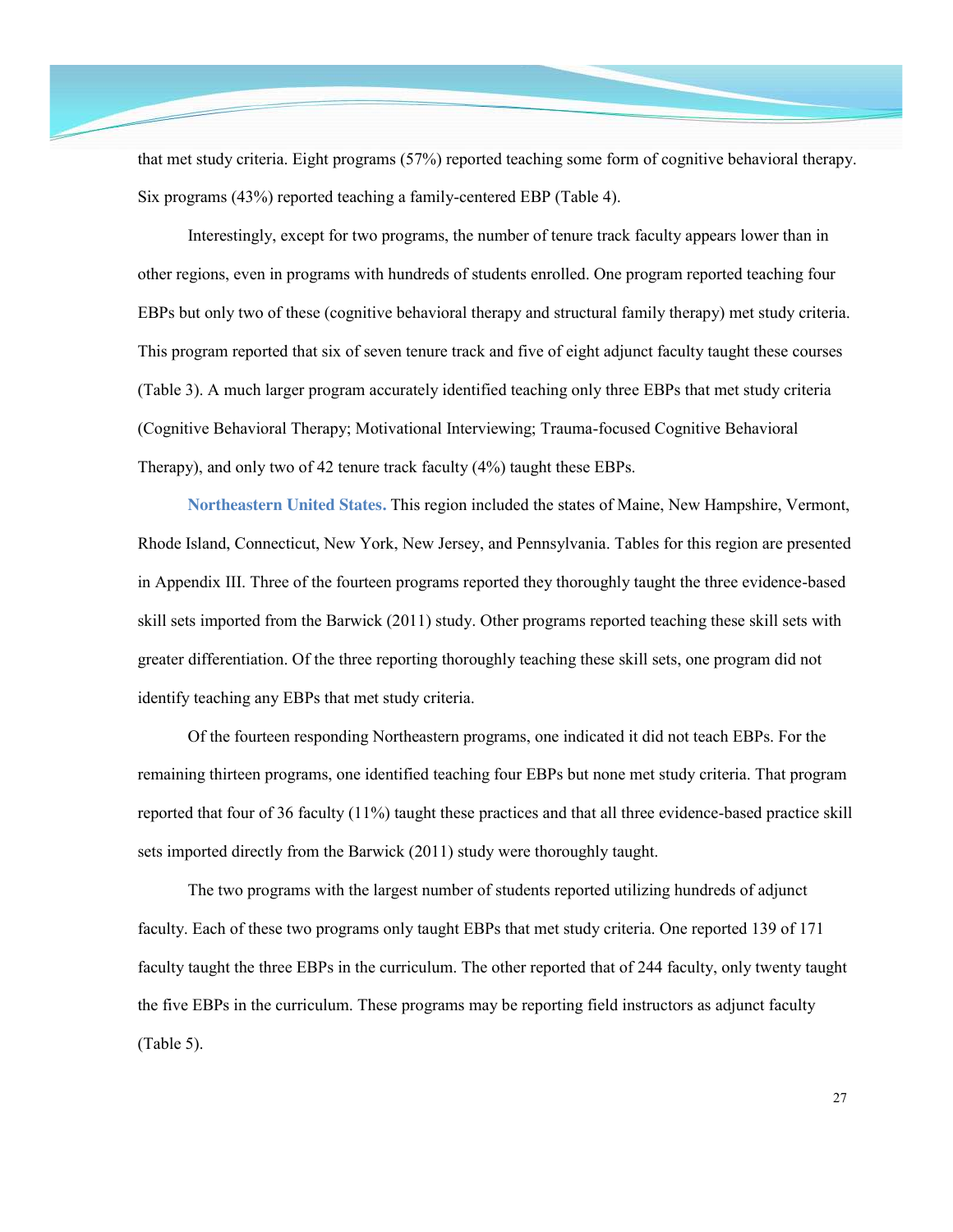Five programs reported teaching EBPs that met study criteria as well as practices that did not. Seven programs only reported EBPs that met study criteria. Eleven of the twelve programs that identified teaching EBPs that met study criteria (92%) taught some form of cognitive behavioral practices. There were only two programs teaching a family-centered EBP (Multisystemic Therapy). Similar to the Northeastern region responses, other EBPs that met study criteria were very diverse (Table 6).

**Western United States.** This region included the states of Alaska, Hawaii, Washington, Oregon, California, Arizona, Nevada, Idaho, Montana, Wyoming, Utah, Colorado, and New Mexico. Tables for this region are presented in Appendix IV. This region had only eight responding programs. All reported teaching EBPs, but one program did not specify the EBPs taught. Of the remaining seven programs, four reported EBPs that met study criteria as well as practices that did not. Three programs accurately and only reported teaching EBPs that met study criteria.

Six programs reported teaching some form of Cognitive Behavioral Thrapy. Four programs reported teaching a form of family-centered evidence-based practice. Two programs reported teaching more than two EBPs that met study criteria. Three programs reported teaching motivational interviewing (Table 8).

One program reported teaching ten EBPs but only two met study criteria (cognitive behavioral and solution-focused therapy). This program indicated that 57 of 112 faculty taught these practices including 45 of the 85 identified adjunct faculty. Similar to the program in the Midwest, this program reported thoroughly teaching each of the three EBP skill sets initially explored in the Barwick (2011) study. Another program reported teaching seven EBPs but only four met study criteria. This program indicated that 138 faculty taught throughout its curriculum but it was uncertain if any of the 117 adjunct faculty , ten clinical instructors or six assistant professors taught the EBPs. For both of these programs, the large numbers of adjunct faculty may include field instructors. Finally, similar to the Southern region, there appear to be smaller numbers of tenure track faculty reported across programs (Table 7).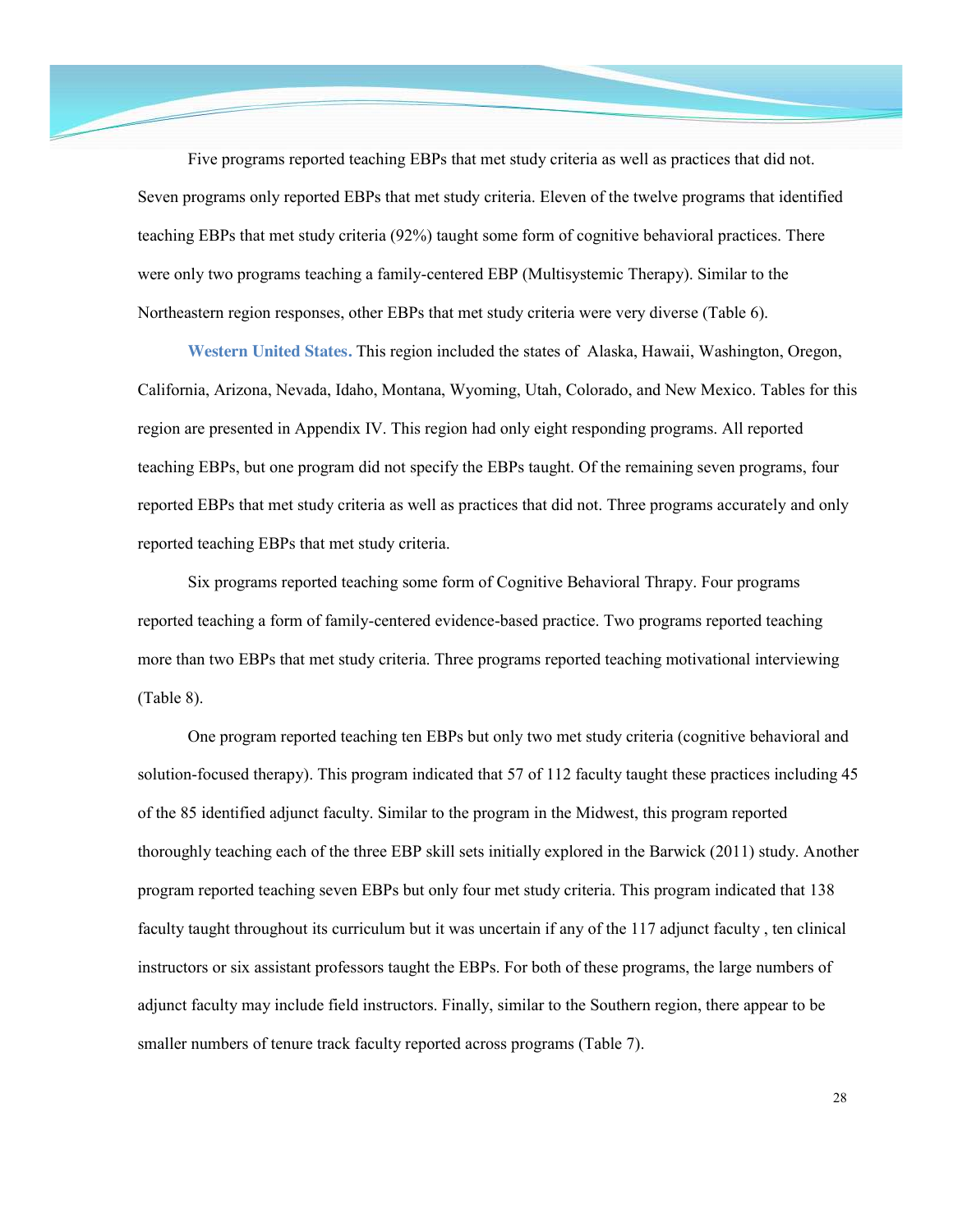**Canada.** Three of fifteen programs responded from Canada. Tables for this region are presented in Appendix V. All of the responding programs had substantially fewer faculty across type of positions than programs in the USA (Table 9).

One of the three responding programs reported not teaching EBPs. Neither of the other two programs reported teaching cognitive behavioral therapy. However, both of these programs only reported teaching EBPs that met study criteria. One program taught a single EBP that met study criteria (Function-Based Interventions) while the other with a much larger student body reported teaching two EBPs that met study criteria (Multisystemic Therapy and Parent-child Interaction; Table 10). With the limited number of Canadian respondents it is impossible to suggest data patterns. However, the respondent programs appear more conservative and accurate in identifying EBPs that met study criteria.

## **Limitations**

The primary limitation was the number of respondent programs (58 of 215 or more possible respondents). This study was not funded. A funded study with stipends for participation or with funds for repeated telephone and mail participation prompts would likely have increased our response rate. While a 27% response rate is adequate for most survey research, the smaller number of responding programs, especially from Canada and from the Western United States, constrains generalization from findings.

This survey was constructed in a short and succinct manner to reduce respondent fatigue. Thus, our survey did not ask in what type of course the EBP was taught. So for example, an EBP might be taught in an overview required practice course, in a required course specifically designed to teach EBPs, or in an elective devoted to specific topics. This should be examined in future studies.

In our review of literature (Appendix VI), the increasing use of adjunct faculty was highlighted as a constraint to teaching evidence-based practice because so many adjunct faculty are recruited from service programs that do not utilize EBPs. However, we failed to ask respondents to differentiate field instructors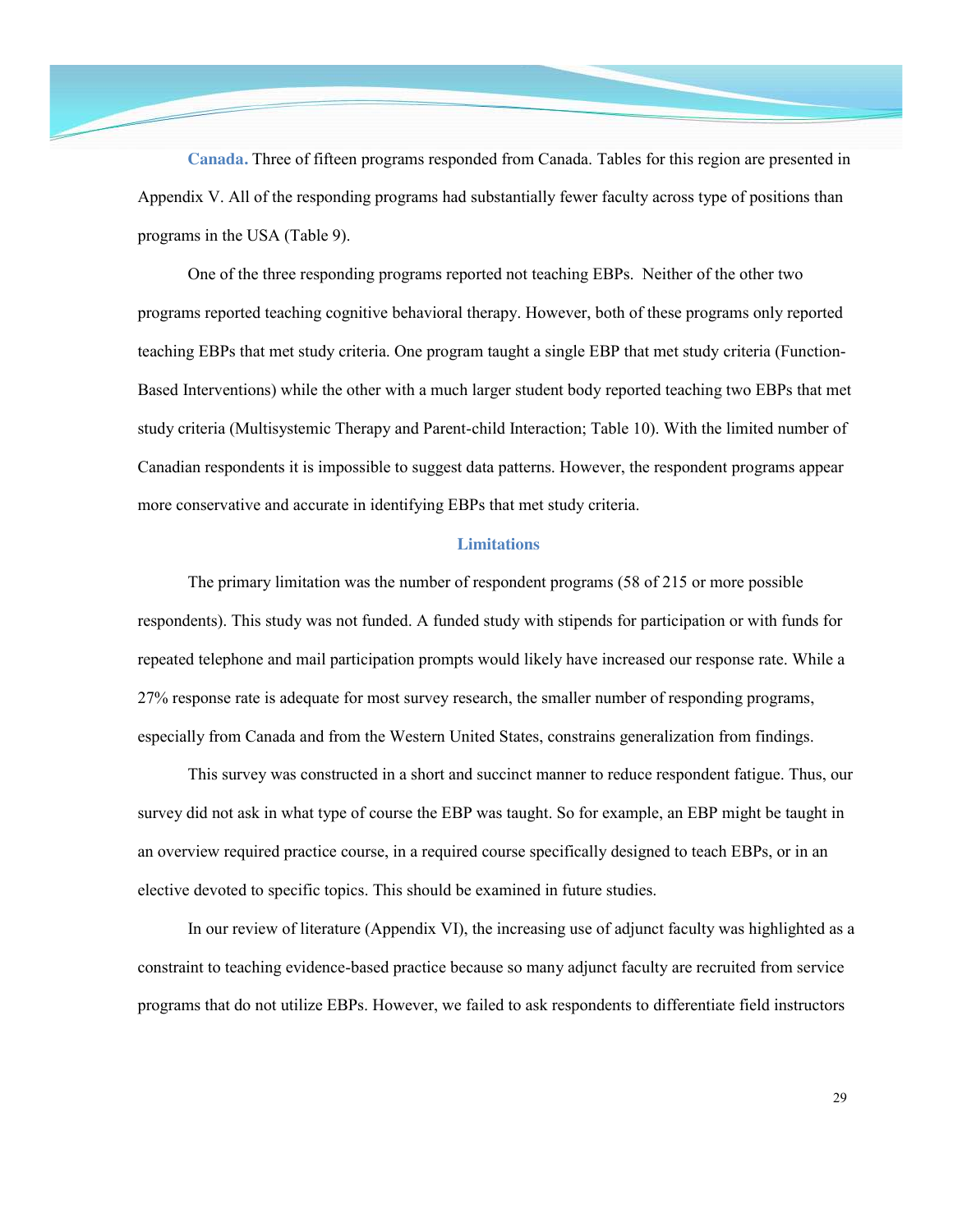from adjunct faculty responsible for non-practicum coursework. Some respondent programs reported from 40 to as many as 200 adjunct faculty.

Most programs rated their programs as thoroughly or somewhat teaching skills supporting evidence-based practice such as a scientific approach to knowledge and practice, as well as for critical appraisal of studies and other peer reviewed literature. No criteria for either rating "thoroughly" or "somewhat" were provided. Nor did we ask how the three EBP skill sets were taught. Development of these skill sets could have been infused throughout the curriculum or only addressed in specific courses. This too should be examined in future studies.

## **Recommendations**

There is an EBP divide within and between the academic and the practice worlds. Barwick's study (2011) found that masters level practitioners often did not have necessary skill sets for evidence based practice. In our study, most MSW program leaders indicated their curricula thoroughly or somewhat developed those skill sets. Other findings in our study suggest that contributing factors to the continuance of this divide are both within and between academic and social service programs.

In our study, many MSW program leaders indicated faculty not trained in nor comfortable with evidence-based practices, and the limited number of practice settings where students could apply them were barriers to integrating evidence-based practices into the curriculum. Thus, whether due to limited expertise, understanding, or ability to implement EBPs, both MSW faculty and field practicum sites constrain student exposure to these practices.

This conundrum is a self-perpetuating barrier to integrating proven effective practices into academic and social service programs. Service settings are not likely to adopt empirically supported practices if the MSW graduates they hire have not learned their value or developed the ability to implement them. These graduates become MSW field instructors and future leaders in these settings. They can play key roles in breaking through this barrier to integrate proven effective practices into academic and social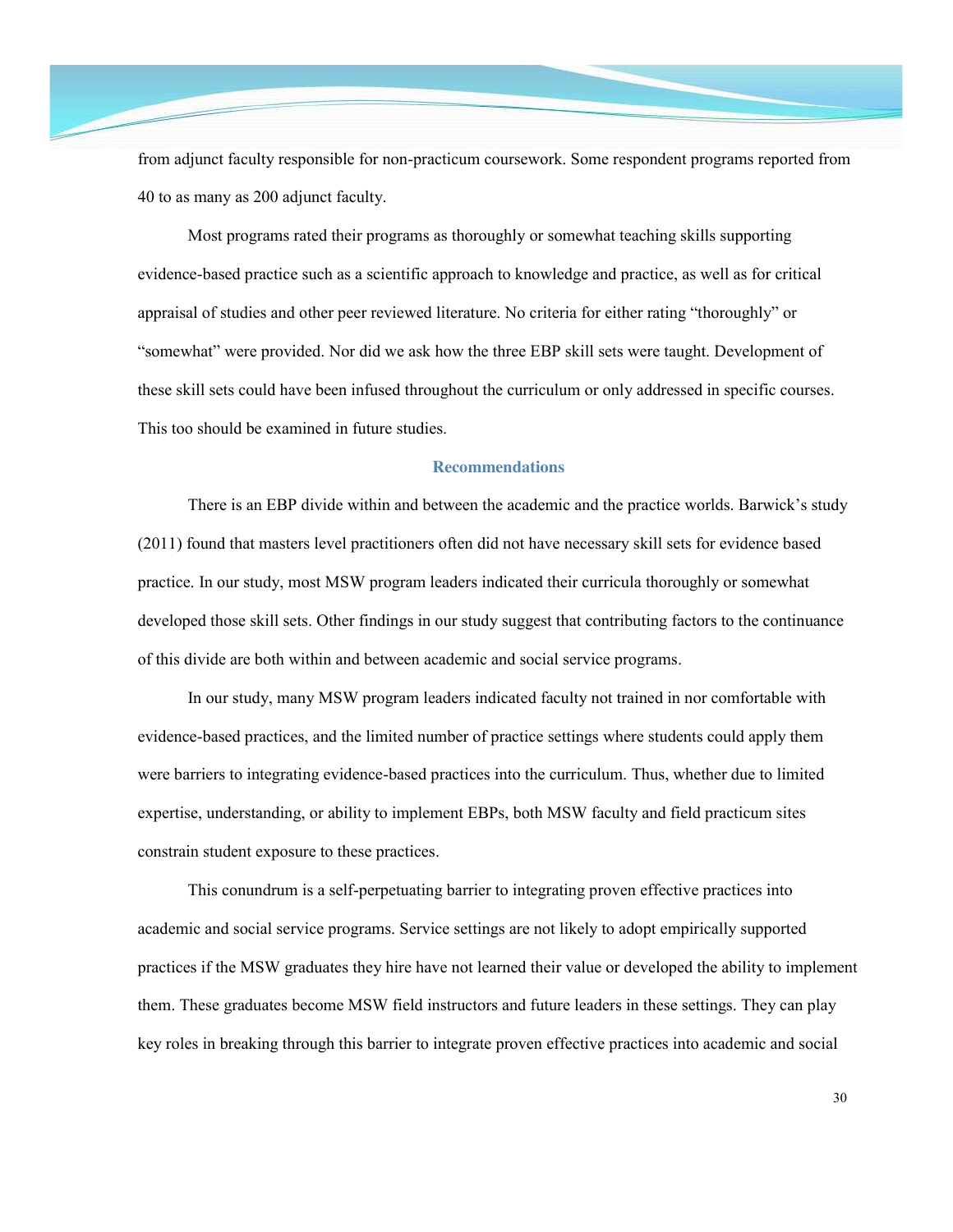service programs. However, if an MSW program doesn't effectively infuse EBP skill sets and specific EBPs into the curriculum, as well as support their application in practice settings that serve as its field sites and that employ its graduates, then clients will continue to be less likely to receive the most effective services.

Perhaps the most effective strategy to resolve this conundrum and bridge the divide between academic and practice worlds is to create active partnerships to understand, apply, and evaluate evidencebased practices. Like the two-faces of Mezo-American art and masks, the processes within this partnership should focus upon both worlds including within and from the MSW curriculum to shape those practice settings, as well as within and from those practice settings to shape the MSW curriculum.

Discussions within an MSW program should clarify the definition of evidence-based practice which has become an undue distraction evoking an excess of differently defined terms for applying research to inform and guide social work practice. These include promising practice, practice-based evidence, evidence-informed practice, evidence-guided practice, and others. This plethora of terms constrains social work from fulfilling its values regarding research and practice (Thyer, 2013). The basis of these clarifying discussions should be that social work practice needs rigorous standards for a level of empirical support and replicability that enhances what consumers can depend upon receiving and gaining from services.

Within MSW program discussions, distinctions should be made between *teaching about* evidencebased practice versus *actually teaching specific EBPs*. These distinctions will most likely be shaped by the expertise of faculty, by the availability of field sites in which an EBP could be applied, and by the type of EBP. Some EBPs like Motivational Interviewing fit easily into any social work practice, while others, like Multisystemic Therapy require more organizational adjustments to support their implementation.

In organizing curriculum content, the NIRN intervention component framework offers a template for teaching any practice model (Bertram, 2013; Bertram, Blase & Fixsen, *in press*; Fixsen, et al., 2005). This includes teaching the specific activities, elements, phases and participants, their theory base(s), the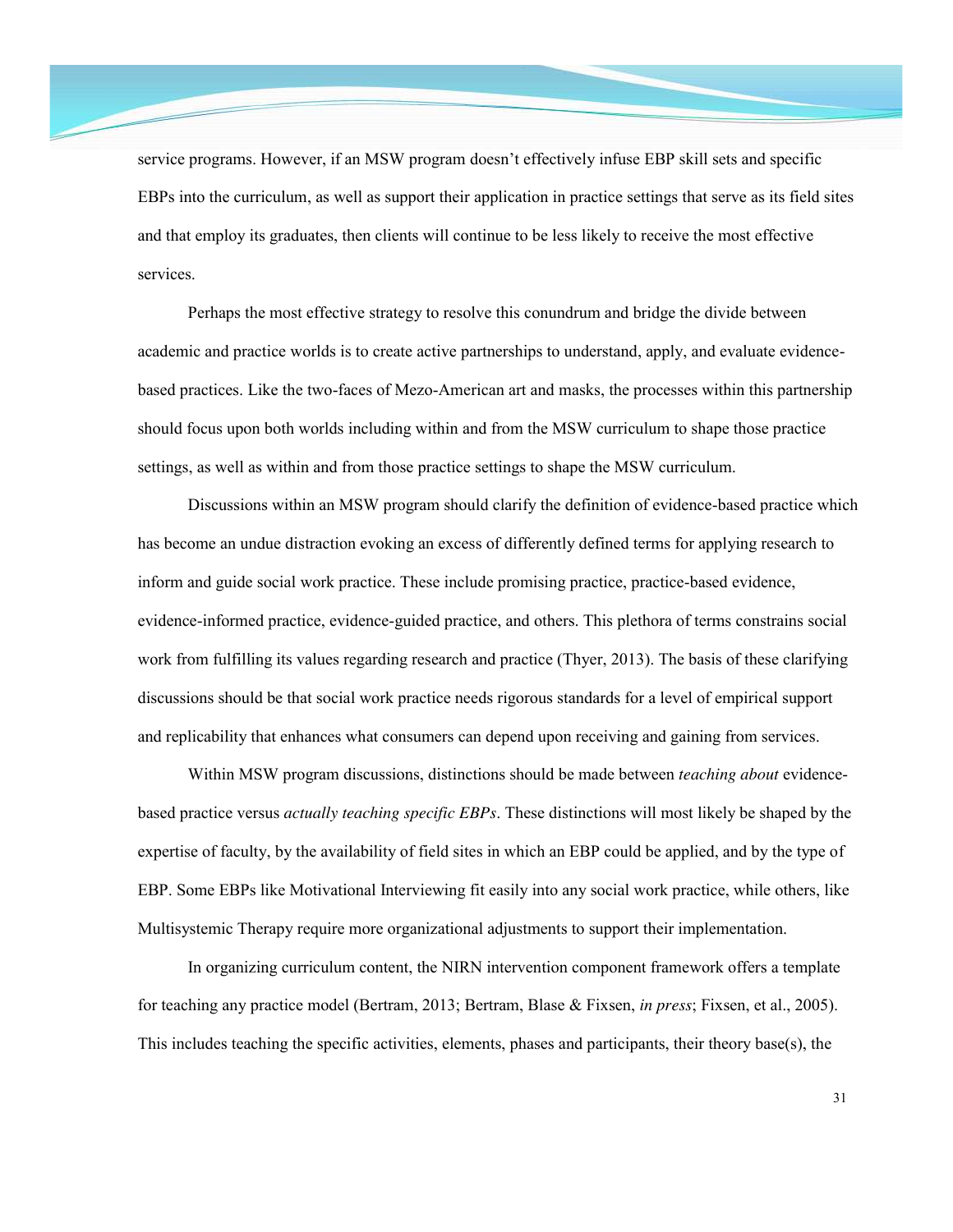theory of change, and the research supporting any social work practice's effectiveness with specific client populations. Consistent use of this template can support development of a scientific approach to practice, as well as critical thinking and search skills so students know what approaches have the greatest value for whom. By also integrating the NIRN frameworks of implementation drivers and stages of implementation into the curriculum, an MSW program can produce graduates capable of making informed program development, evaluation, and policy decisions as they advance to greater degrees of influence in their careers (Bertram, 2013; Bertram, Blase, & Fixsen, *in press*; Bertram, King, et al., *in press*).

Collaborative dialogues about proven effective practices within and between an MSW program and select practice settings can serve as a basis for establishing EBP transformation zones in which the initial goal should be to create shared understanding and ability to support and apply a few EBPs. Evaluation of these efforts can then guide a scaling up process (Bertram, Blase, et al., 2011) to offer a greater variety of integrated curriculum content and opportunities to apply EBPs in more field settings.

These discussions should begin by exploring and correcting misunderstandings such as the all too common belief that evidence-based practice constrains practitioner creativity. Motivational Interviewing, one of the more frequently taught EBPs identified by MSW program leaders in our study, offers a creative means of engagement, assessment and planning in any social work policy or practice setting. Further, recent work on the common elements approach to evidence-based practice may dissuade all but the most ardent critics regarding practitioner creativity (Barth, et al., 2013; Bellamy, Mullen, et al., 2013). Finally, even well-defined, manualized and tested collaborative practices like Multisystemic Therapy depend upon practitioner creativity in engaging families and other participants in assessment and in design of individualized interventions (Henggeler, et al., 2009).

Discussions within and between an MSW program and practice settings should actively elicit and respond to misgivings or uncertainties about choosing to teach or to implement evidence-based practices. For example, in our study, concerns or barriers identified by MSW program leaders included a perceived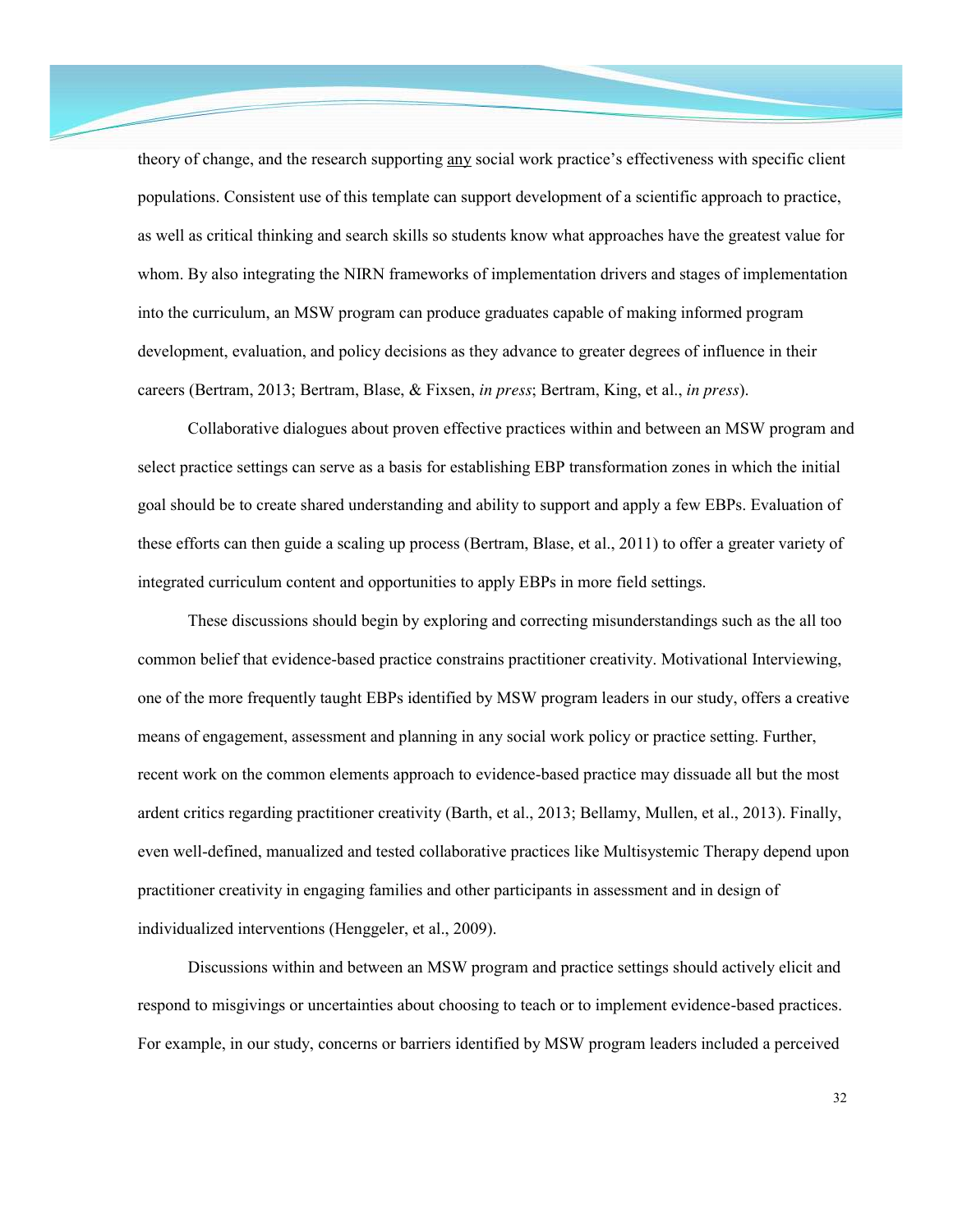lack of testing specific EBPs with populations most often served in social work settings, especially in serving those with co-occuring disorders or complex unmet needs. However, many well tested EBPs such as Multisystemic Therapy, Structural Family Therapy, Cognitive Behavioral Therapy, Trauma-Informed Care and others have a well established foundation of effective practice addressing complex situations and co-occurring disorders with diverse populations.

Reviews of literature on specific EBPs that focus through NIRN frameworks can inform these discussions and planning. As MSW course content and assignments, these reviews would facilitate students' development of skill sets identified as essential by multiple social work scholars (Aarons & Sawitzky, 2006; Bellamy, et al., 2008; Manuel, Mullen, Fang, Bellamy, & Bledsoe, 2009), yet found wanting in the Barwick study (2011). As discussions focused upon supporting implementation in practice settings, these reviews can focus through NIRN frameworks (Bertram, Suter, Bruns, & O'Rourke, 2011). Select EBP reviews could simultaneously inform students, faculty, and service setting program leaders. An MSW program and select practice settings could then apply this information to re-shape and integrate curriculum content, pre-service, and in-service training and program implementation (Cannata  $\&$  Hoge, 2012). Development and evaluation of such efforts can be a focal point for securing state, federal and foundation financial support. Presentation and publication of results of these efforts can shape academic careers and support development of junior faculty as they advance toward tenure.

These are but a few recommendations that can collaboratively transform how an MSW program supports the understanding and use of evidence-based practices. The princial investigators of this study as well as the Child and Family Evidence Based Practices Consortium welcome any opportunity to further discuss these findings and to explore these or other recommendations with the Council on Social Work Education, with its National Association of Deans and Directors, or with any MSW program.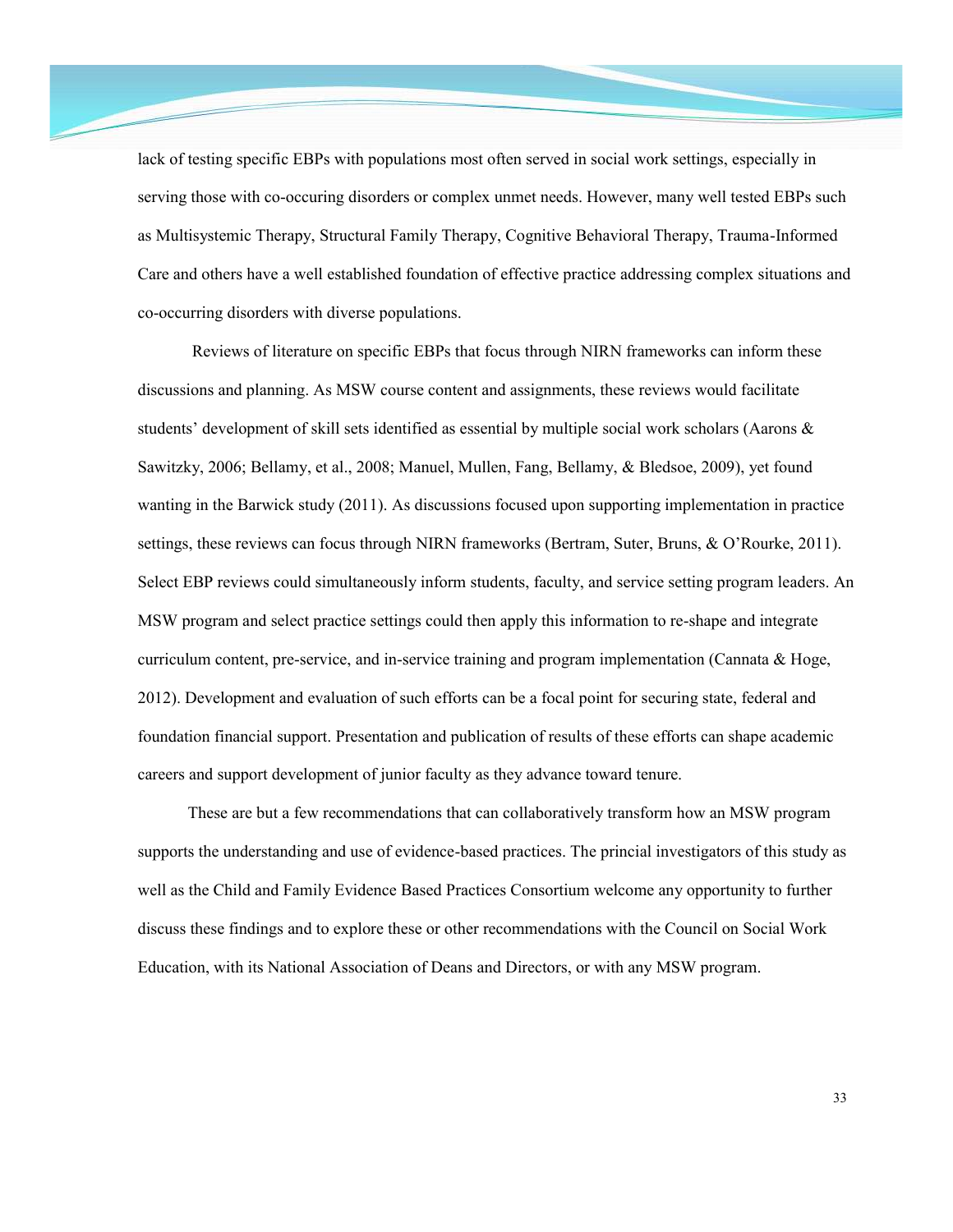#### **Appendix I** Midwestern United States

**Table 1** 

|                    | Midwestern region faculty teaching EBPs |                     |                             |                  |                    |                     |                                   |                        |                    |                        |                   |                        |                                                      |                    |  |
|--------------------|-----------------------------------------|---------------------|-----------------------------|------------------|--------------------|---------------------|-----------------------------------|------------------------|--------------------|------------------------|-------------------|------------------------|------------------------------------------------------|--------------------|--|
|                    |                                         |                     | # EBPs<br>Met<br>Definition |                  |                    | Full<br>Professor   |                                   | Associate<br>Professor |                    | Assistant<br>Professor |                   | Clinical<br>Instructor |                                                      | Adjunct<br>Faculty |  |
| Site               | #<br>Students                           | Teach<br><b>EBP</b> | Yes                         | N <sub>o</sub>   | <b>On</b><br>Staff | Teach<br><b>EBP</b> | On<br>Staff                       | Teach<br>EBP           | On<br>Staff        | Teach<br>EBP           | On<br>Staff       | Teach<br>EBP           | On<br>Staff                                          | Teach<br>EBP       |  |
|                    | 17                                      | No                  | N/A                         | N/A              | $\overline{0}$     | N/A                 | 2                                 | N/A                    | 2                  | N/A                    | $\overline{2}$    | <b>NR</b>              | $\mathbf{0}$                                         | N/A                |  |
| 2                  | 17                                      | No                  | N/A                         | N/A              | $\overline{0}$     | N/A                 | $\overline{c}$                    | N/A                    | 3                  | N/A                    | 1                 | NR                     | $\mathbf{0}$                                         | $\rm N/A$          |  |
| 3                  | 50                                      | Yes                 | 2                           | $\theta$         | $\Omega$           | $\theta$            |                                   | $\theta$               | 3                  | $\overline{c}$         | 3                 | 1                      | 15                                                   | DK                 |  |
| 4                  | 56                                      | Yes                 |                             |                  |                    | $\theta$            | $\overline{c}$                    |                        | $\overline{c}$     | $\mathbf{0}$           | 5                 | $\theta$               | 8                                                    | $\overline{0}$     |  |
| 5                  | 60                                      | Yes                 | 2                           |                  | 3                  | $\overline{2}$      | 4                                 | 3                      | $\overline{c}$     |                        |                   |                        | 4                                                    | 3                  |  |
| 6                  | 80                                      | Yes                 | 4                           |                  | $\Omega$           | $\theta$            | 4                                 | 3                      | 3                  | $\overline{2}$         | 2                 | $\overline{2}$         | 8                                                    | 2                  |  |
|                    | 85                                      | Yes                 | 2                           | $\mathbf{0}$     | 2                  | $\overline{2}$      |                                   |                        | 4                  | $\overline{2}$         | $\Omega$          | $\theta$               | 7                                                    | $\overline{0}$     |  |
| 8                  | 89                                      | Yes                 | 2                           | $\mathbf{0}$     | 4                  | 2                   | 10                                | 7                      | 6                  | 6                      |                   |                        | 12                                                   | 4                  |  |
| 9                  | 100                                     | Yes                 |                             | 9                | 3                  | 3                   | 4                                 | 4                      |                    | 7                      | 10                | 8                      | 10                                                   |                    |  |
| 10                 | 105                                     | Yes                 | N/A                         | N/A              | 3                  | $\overline{2}$      | $\overline{c}$                    |                        | 4                  | $\overline{c}$         | $\overline{c}$    | $\mathbf{0}$           | 5                                                    | $\overline{0}$     |  |
| 11                 | 120                                     | Yes                 | 2                           | $\mathbf{0}$     | 5                  | DK                  | 5                                 | DK                     | 6                  | DK                     |                   | <b>DK</b>              | DK                                                   | DK                 |  |
| 12                 | 150                                     | Yes                 |                             | $\mathbf{0}$     | 8                  | $\theta$            | 6                                 | $\overline{2}$         | 2                  | $\mathbf{0}$           | $\Omega$          | $\mathbf{0}$           | 5                                                    | 2                  |  |
| 13                 | 200                                     | Yes                 | $\overline{c}$              | $\Omega$         | 5                  | $\overline{2}$      | 15                                | 7                      | 10                 |                        | 0                 | $\theta$               | 40                                                   | 15                 |  |
| 14                 | 210                                     | Yes                 |                             | $\mathbf{0}$     | 5                  | $\overline{2}$      | 16                                | 5                      | 7                  | $\overline{2}$         |                   | $\overline{2}$         | 6                                                    |                    |  |
| 15                 | 223                                     | Yes                 | $\overline{c}$              | $\boldsymbol{0}$ | 11                 | NR                  | 10                                | <b>NR</b>              | 7                  | NR                     | $\overline{2}$    | NR                     | 48                                                   | <b>NR</b>          |  |
| 16                 | 330                                     | Yes                 | N/A                         | N/A              | 4                  | 1                   | 5                                 | 5                      | 13                 | 13                     |                   | <b>NR</b>              | 70                                                   | DK                 |  |
| 17<br>$\mathbf{r}$ | 360<br><b>BT / A</b>                    | Yes<br>1.7.1.1      | 4<br>$\mathbf{L}$           | $\overline{2}$   | 15<br>$\sqrt{1}$   | 8                   | 20<br>$\sim$ 1.<br>$\overline{1}$ | 10                     | 15<br>$\mathbf{r}$ | 8                      | 3<br>$\mathbf{u}$ | 3<br>mnn               | 50<br>$\mathbf{r}$ and $\mathbf{r}$ and $\mathbf{r}$ | 40                 |  |

*Note.* N/A = not applicable, does not teach EBPs; DK = do not know; NR = no response. Numbers teaching EBP may include faculty teaching a practice that did not meet study criteria.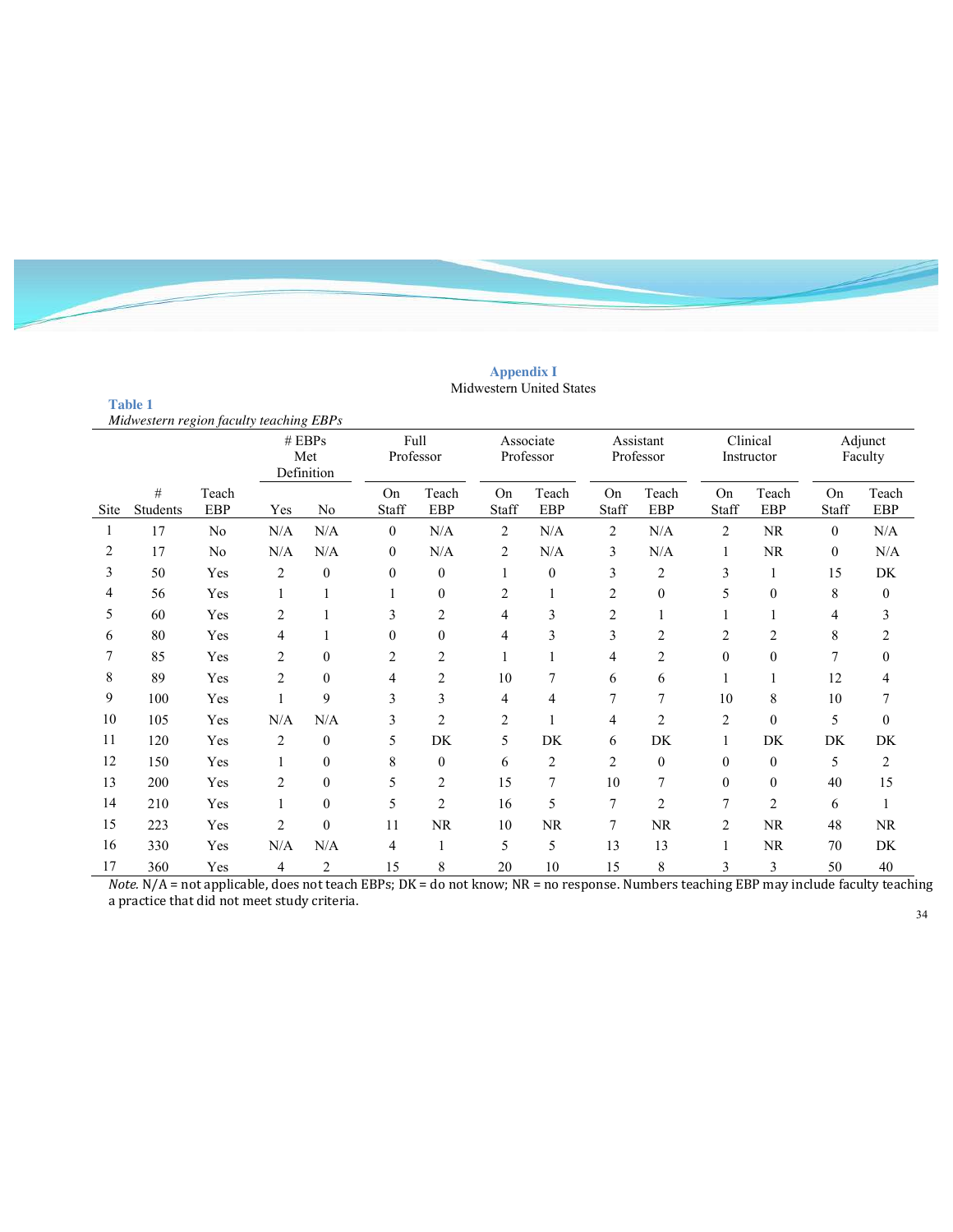# **Table 2**

*Midwestern region specific EBPs taught*

| <b>Site</b> | $\#$<br>Students | EBPs taught that met study criteria                                                                          |
|-------------|------------------|--------------------------------------------------------------------------------------------------------------|
| 1           | 17               | N/A                                                                                                          |
| 2           | 17               | N/A                                                                                                          |
| 3           | 50               | Motivational Interviewing; Multisystemic Family Therapy                                                      |
| 4           | 56               | Multisystemic Therapy                                                                                        |
| 5           | 60               | Cognitive Behavioral Therapy; Motivational Interviewing                                                      |
| 6           | 80               | Cognitive Behavioral Therapy; Motivational Interviewing; Multisystemic Therapy; Multidimensional Foster Care |
|             | 85               | Family Focused Therapy; Trauma-Informed Cognitive Behavioral Therapy                                         |
| 8           | 89               | Cognitive Behavioral Therapy; Motivational Interviewing                                                      |
| 9           | 100              | Cognitive Behavioral Practice                                                                                |
| 10          | 105              | <b>NR</b>                                                                                                    |
| 11          | 120              | Functional Family Therapy; Trauma-Informed Cognitive Behavioral Therapy                                      |
| 12          | 150              | Trauma-focused Cognitive Behavioral Therapy                                                                  |
| 13          | 200              | Cognitive Behavior Therapy                                                                                   |
| 14          | 210              | <b>Behavior Therapy</b>                                                                                      |
| 15          | 223              | Motivational Interviewing; Parent-Child Interaction Therapy                                                  |
| 16          | 330              | <b>NR</b>                                                                                                    |
| 17          | 360              | Cognitive Behavioral Therapy; Dialectical Behavior Therapy; Motivational Interviewing; Interpersonal Therapy |

*Note.* N/A = not applicable, does not teach EBPs; NR = no response.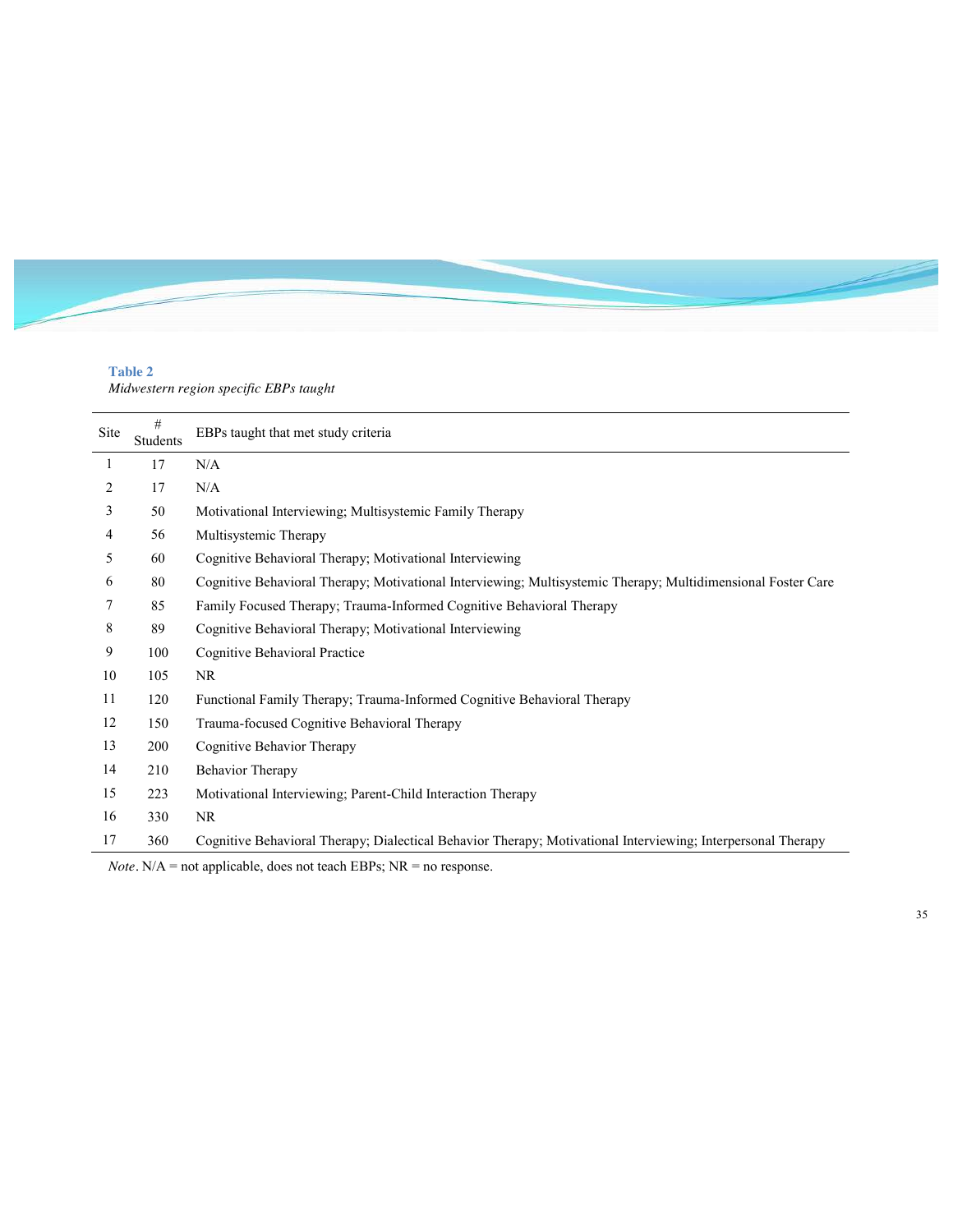#### **Appendix II** Southern United States

**Table 3** 

|      | Southern region faculty teaching EBPs |                     |                             |                  |                |                     |                |                        |                |                        |                |                        |             |                     |
|------|---------------------------------------|---------------------|-----------------------------|------------------|----------------|---------------------|----------------|------------------------|----------------|------------------------|----------------|------------------------|-------------|---------------------|
|      |                                       |                     | # EBPs<br>Met<br>Definition |                  |                |                     |                | Associate<br>Professor |                | Assistant<br>Professor |                | Clinical<br>Instructor |             | Adjunct<br>Faculty  |
| Site | #<br>Students                         | Teach<br><b>EBP</b> | Yes                         | N <sub>0</sub>   | On<br>Staff    | Teach<br><b>EBP</b> | On<br>Staff    | Teach<br><b>EBP</b>    | On<br>Staff    | Teach<br>EBP           | On<br>Staff    | Teach<br><b>EBP</b>    | On<br>Staff | Teach<br><b>EBP</b> |
|      | 7                                     | Yes                 |                             | $\overline{0}$   | $\overline{2}$ | DK                  | 4              | $\overline{2}$         | 2              |                        | $\theta$       | $\theta$               | $\theta$    | $\mathbf{0}$        |
| 2    | 20                                    | Yes                 | 4                           | $\overline{0}$   | <b>NR</b>      | <b>NR</b>           | <b>NR</b>      | <b>NR</b>              | 6              | 4                      | 1              | <b>NR</b>              | 2           | <b>NR</b>           |
| 3    | 40                                    | Yes                 | $\Omega$                    | $\overline{c}$   | <b>NR</b>      | <b>NR</b>           | 2              | $\overline{2}$         | 4              |                        | <b>NR</b>      | NR.                    | 4           |                     |
| 4    | 40                                    | Yes                 | $\overline{c}$              | $\overline{c}$   | 2              | $\overline{2}$      | 3              | 3                      | $\overline{2}$ | $\overline{2}$         | <b>NR</b>      | <b>NR</b>              | 5           | 5                   |
| 5    | 45                                    | No                  | N/A                         | N/A              | 4              | N/A                 | 4              | N/A                    | 3              | N/A                    | $\overline{c}$ | N/A                    | 5           | N/A                 |
| 6    | 65                                    | Yes                 | 2                           | $\overline{0}$   |                | $\mathbf{0}$        | 5              | $\overline{2}$         |                |                        | $\overline{2}$ | 1                      | 10          | 2                   |
| 7    | 70                                    | Yes                 | 2                           | 2                | $\overline{c}$ | $\overline{2}$      | $\overline{2}$ | 1                      | 2              | 2                      | <b>NR</b>      | <b>NR</b>              | 8           | 5                   |
| 8    | 75                                    | Yes                 | $\overline{c}$              | $\theta$         | $\overline{2}$ |                     | 3              |                        | 3              | $\overline{2}$         | 1              |                        | 5           | $\overline{c}$      |
| 9    | 80                                    | No                  | N/A                         | N/A              |                | N/A                 | 8              | N/A                    | 1              | N/A                    | 15             | N/A                    | 3           | N/A                 |
| 10   | 175                                   | Yes                 | 2                           | $\overline{0}$   | 6              | $\overline{c}$      | 6              | $\overline{c}$         | 8              | $\overline{2}$         | $\overline{2}$ | $\boldsymbol{0}$       | 20          | 3                   |
| 11   | 200                                   | Yes                 |                             | $\overline{0}$   | 5              | $\mathbf{0}$        | 4              | $\mathbf{0}$           | 6              |                        | 18             | $\overline{2}$         | 15          | $\mathbf{0}$        |
| 12   | 225                                   | Yes                 | $\overline{c}$              | $\overline{0}$   | 3              | $\overline{c}$      | 7              | 3                      | 9              | 9                      | 5              | 3                      | 55          | DK                  |
| 13   | 240                                   | Yes                 | $\theta$                    | $\overline{2}$   | 6              | $\overline{2}$      | 5              | $\overline{2}$         | 4              | $\theta$               |                | $\mathbf{0}$           | 42          | 6                   |
| 14   | 300                                   | Yes                 | $\overline{2}$              | $\overline{0}$   | 16             | 12                  | 9              | 7                      | 3              | 3                      | 11             | 10                     | 30          | 20                  |
| 15   | 380                                   | Yes                 | 3                           | $\mathbf{0}$     | 8              | $\mathbf{0}$        | 18             | $\overline{2}$         | 16             | $\overline{0}$         | $\overline{2}$ | 1                      | 38          |                     |
| 16   | 400                                   | Yes                 | 3                           | $\boldsymbol{0}$ | 5              |                     | 9              | 5                      | 8              | 3                      | 12             | 5                      | 15          | <b>NR</b>           |

*Note.* N/A = not applicable, does not teach EBPs; DK = do not know; NR = no response. Numbers teaching EBP may include faculty teaching a practice that did not meet study criteria.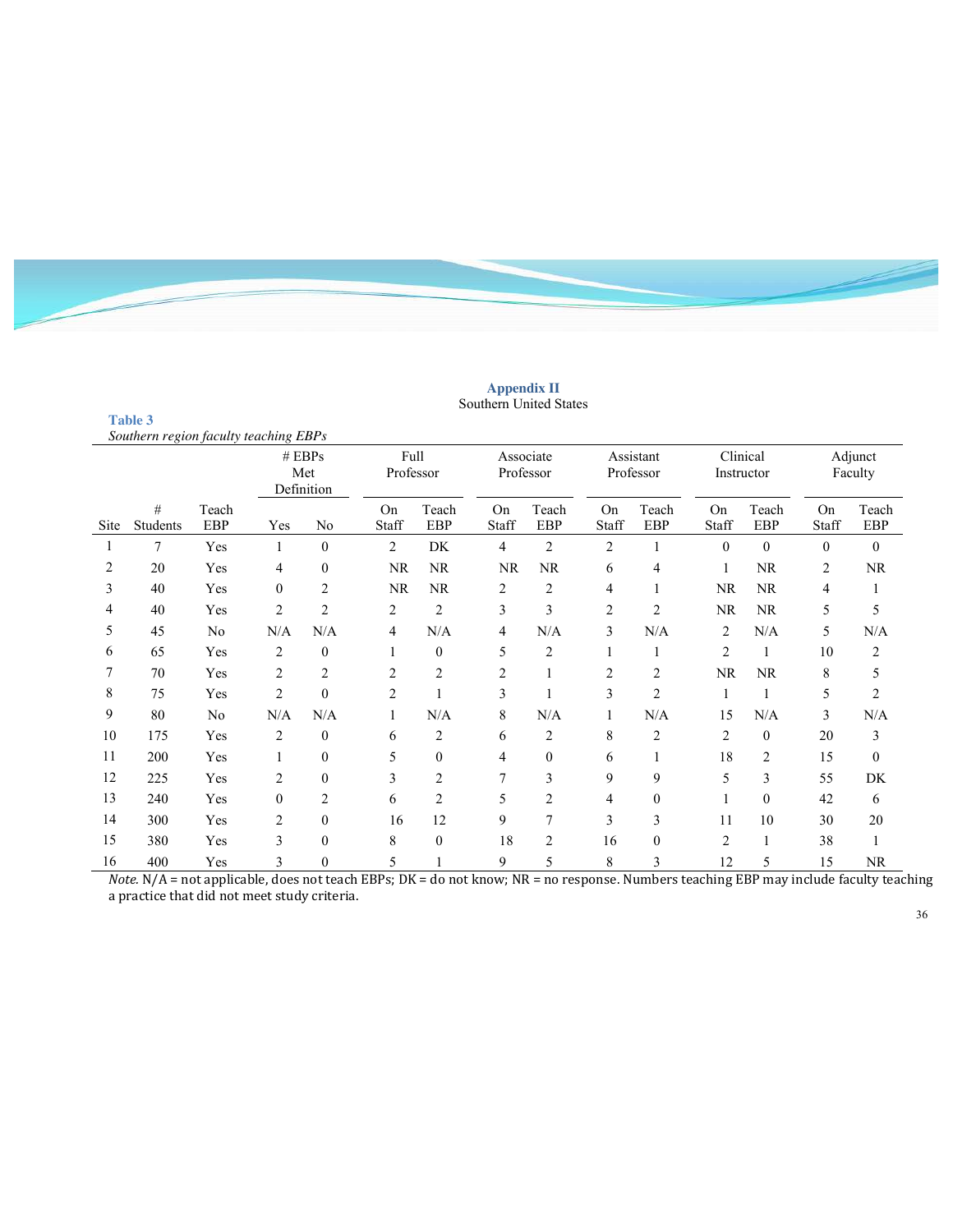## **Table 4**

*Southern region specific EBPs taught*

| Site | $\#$<br><b>Students</b> | EBPs taught that met study criteria                                                                      |
|------|-------------------------|----------------------------------------------------------------------------------------------------------|
| 1    | 7                       | Trauma Focused Cognitive Behavioral                                                                      |
| 2    | 20                      | Motivational Interviewing; Family Focused Treatment; Solution-Focused Therapy; Structural Family Therapy |
| 3    | 40                      | None met study definition                                                                                |
| 4    | 40                      | Cognitive Behavioral Therapy; Motivational Interviewing                                                  |
| 5    | 45                      | N/A                                                                                                      |
| 6    | 65                      | Multisystemic Therapy; Narrative Therapy                                                                 |
| 7    | 70                      | Cognitive Behavioral Therapy; Structural Family Therapy                                                  |
| 8    | 75                      | Functional Family Therapy; Trauma-Centered Cognitive Behavior                                            |
| 9    | 80                      | N/A                                                                                                      |
| 10   | 175                     | Cognitive Behavioral Therapy; Motivational Interviewing                                                  |
| 11   | 200                     | Cognitive Behavioral Interventions                                                                       |
| 12   | 225                     | Behavioral Parent Training; Functional Family Therapy                                                    |
| 13   | 240                     | None met study definition                                                                                |
| 14   | 300                     | Cognitive Behavioral Therapy; Motivational Interviewing                                                  |
| 15   | 380                     | Cognitive Behavioral Therapy; Motivational Interviewing; Trauma-Focused Cognitive Behavioral Therapy     |
| 16   | 400                     | Cognitive Behavioral Therapy; Solution-Focused Brief Therapy; Structural Family Therapy                  |

*Note.* N/A = not applicable, does not teach EBPs.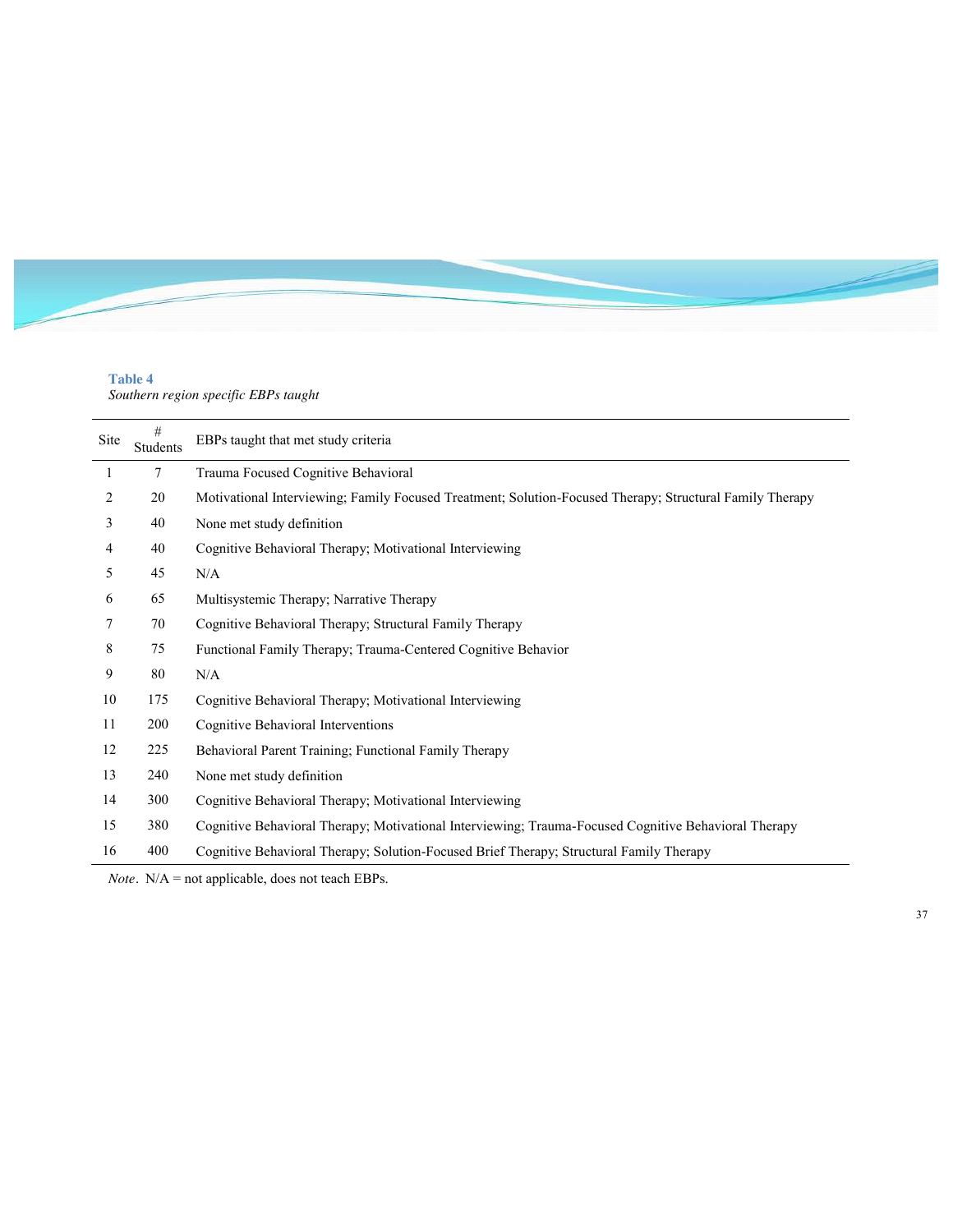

#### **Appendix III** Northeastern United States

**Table 5**  *Northeastern region faculty teaching EBPs*

|      |               |                     |                | # EBPs<br>Met<br>Definition | Full<br>Professor |                |                | Associate<br>Professor |             | Assistant<br>Professor |             | Clinical<br>Instructor |                | Adjunct<br>Faculty  |
|------|---------------|---------------------|----------------|-----------------------------|-------------------|----------------|----------------|------------------------|-------------|------------------------|-------------|------------------------|----------------|---------------------|
| Site | #<br>Students | Teach<br><b>EBP</b> | Yes            | No                          | On<br>Staff       | Teach<br>EBP   | On<br>Staff    | Teach<br><b>EBP</b>    | On<br>Staff | Teach<br>EBP           | On<br>Staff | Teach<br>EBP           | On<br>Staff    | Teach<br><b>EBP</b> |
| ш    | 18            | N <sub>0</sub>      | N/A            | N/A                         |                   | N/A            | 4              | N/A                    | 2           | N/A                    | 2           | N/A                    | <b>NR</b>      | N/A                 |
| 2    | 45            | Yes                 | 3              | $\mathbf{0}$                | 3                 | 3              | 3              | $\overline{2}$         | $\Omega$    | DK                     |             | DK                     | 3              | DK                  |
| 3    | 65            | Yes                 |                | 0                           | 5                 | 5              | 5              | 5                      | $\theta$    | $\mathbf{0}$           | $\theta$    | $\mathbf{0}$           | 15             | 7                   |
| 4    | 70            | Yes                 |                | $\overline{c}$              | 2                 | $\mathbf{0}$   | $\overline{2}$ | 2                      | 4           | 3                      | 3           | DK                     | 8              |                     |
| 5    | 150           | Yes                 | 2              | $\theta$                    | 6                 | 2              | 3              |                        |             | 5                      | 42          | DK                     | $\theta$       | NR                  |
| 6    | 180           | Yes                 | 2              |                             | $\overline{c}$    |                | 3              |                        | 4           | 3                      | 9           | $\overline{2}$         | 41             |                     |
| 7    | 232           | Yes                 | 6              | 3                           | 4                 | 3              | 8              | 2                      | 5           |                        | 5           | 3                      | 20             | 6                   |
| 8    | 250           | Yes                 | $\overline{c}$ | $\theta$                    | 10                |                | 3              | 2                      | 4           | 3                      | $\Omega$    | $\theta$               | 20             | 5                   |
| 9    | 257           | Yes                 | 6              | $\theta$                    | 8                 |                | 13             | $\overline{2}$         | 9           | 6                      | 41          | 11                     | $\overline{2}$ | <b>NR</b>           |
| 10   | 283           | Yes                 | $\Omega$       | 4                           | 8                 | $\overline{2}$ | 6              |                        | 2           |                        | $\Omega$    | $\theta$               | 20             | $\mathbf{0}$        |
| 11   | 340           | Yes                 |                | 4                           | 7                 | 5              | 9              | 5                      | 3           | 3                      |             |                        | 27             | 14                  |
| 12   | 550           | Yes                 | 3              | $\mathbf{0}$                | 3                 | $\overline{2}$ | 15             | 14                     | 11          | 8                      | 21          | 15                     | 124            | 100                 |
| 13   | 1300          | Yes                 | 5              | $\theta$                    | 14                | $\overline{2}$ | 14             | 5                      | 4           | 3                      | 12          | $\theta$               | 200            | 10                  |
| 14   | NR            | Yes                 | 4              |                             | 7                 |                |                |                        | 2           | $\overline{2}$         | 2           | $\overline{2}$         | 25             | 25                  |

*Note*. N/A = not applicable, does not teach EBP; DK = do not know; NR = no response. Numbers teaching EBP may include faculty teaching a practice that did not meet study criteria.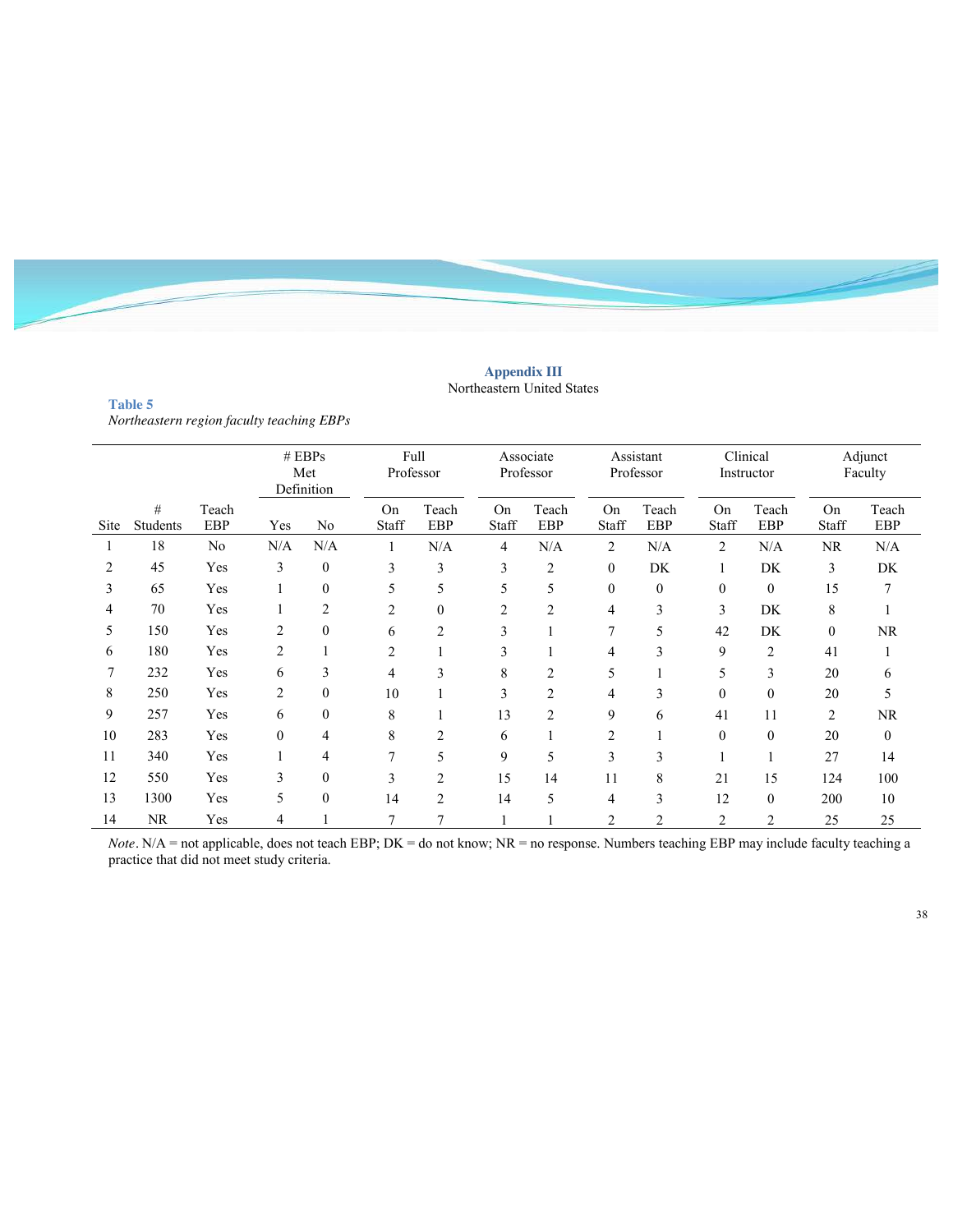# **Table 6**

*Northeastern region specific EBPs taught*

| Site | #<br><b>Students</b> | EBPs taught that met study criteria                                                                                                                                                              |
|------|----------------------|--------------------------------------------------------------------------------------------------------------------------------------------------------------------------------------------------|
| 1    | 18                   | N/A                                                                                                                                                                                              |
| 2    | 45                   | Cognitive Behavioral Therapy; Dialectical Behavioral Therapy; Solution-Focused Therapy                                                                                                           |
| 3    | 65                   | Cognitive Behavioral Therapy                                                                                                                                                                     |
| 4    | 70                   | Interpersonal Therapy                                                                                                                                                                            |
| 5    | 150                  | Cognitive Behavioral Therapy; Dialectical Behavioral Therapy                                                                                                                                     |
| 6    | 180                  | Child-parent Interaction; Trauma-Focused Cognitive Therapy                                                                                                                                       |
| 7    | 232                  | Cognitive Behavioral Therapy; Dialectical Behavioral Therapy; Exposure-based Trauma Treatment;<br>Motivational Interviewing; Schema-focused Therapy; Trauma-Focused Cognitive Behavioral Therapy |
| 8    | 250                  | Multisystemic Therapy; Trauma-Focused Cognitive Behavioral Therapy                                                                                                                               |
| 9    | 257                  | Behavioral Activation with Adults; Behavioral Therapy with Children and Adults; Motivational Interviewing;<br>Multisystemic Family Therapy; Trauma-Focused Cognitive Behavioral Therapy          |
| 10   | 283                  | None met study definition                                                                                                                                                                        |
| 11   | 340                  | Cognitive Behavioral Therapy                                                                                                                                                                     |
| 12   | 550                  | Cognitive Behavioral Therapy; Dialectical Behavioral Therapy; Interpersonal Psychotherapy                                                                                                        |
| 13   | 1300                 | Acceptance & Commitment Therapy; Assertive Case Management;<br>Eye Movement Desensitization and Reprocessing; Interpersonal Psychotherapy                                                        |
| 14   | NR                   | Cognitive Behavioral Therapy; Dialectical Behavioral Therapy; Eye Movement Desensitization and Reprocessing                                                                                      |

*Note.* N/A = not applicable, does not teach EBPs. NR = no response.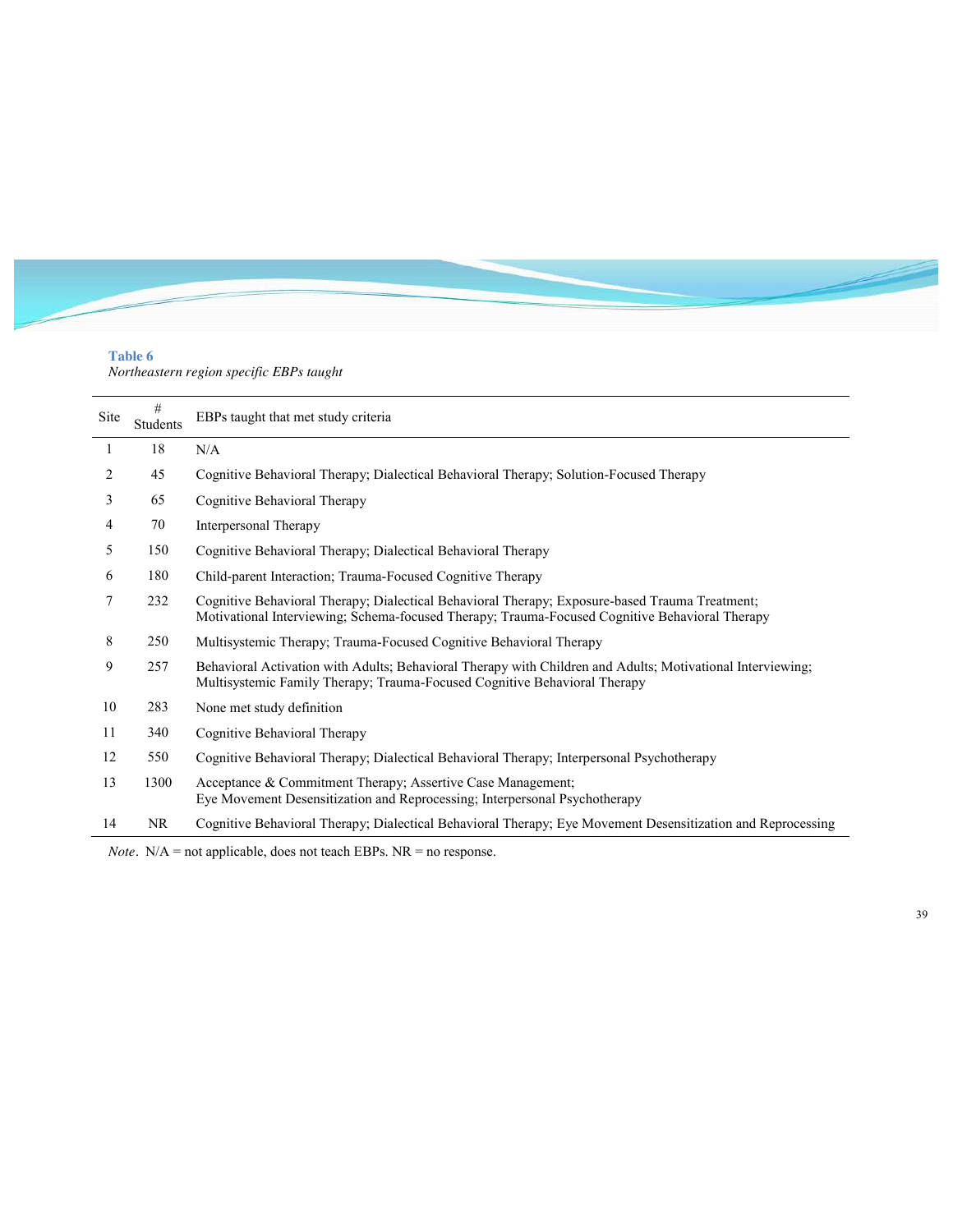#### **Appendix IV** Western United States

> Teach EBP

|      | Western region faculty teaching EBPs |                     |     |                               |             |              |             |                        |             |                        |             |                        |             |                    |
|------|--------------------------------------|---------------------|-----|-------------------------------|-------------|--------------|-------------|------------------------|-------------|------------------------|-------------|------------------------|-------------|--------------------|
|      |                                      |                     |     | $#$ EBPs<br>Met<br>Definition | Full        | Professor    |             | Associate<br>Professor |             | Assistant<br>Professor |             | Clinical<br>Instructor |             | Adjunct<br>Faculty |
| Site | #<br>Students                        | Teach<br><b>EBP</b> | Yes | No                            | On<br>Staff | Teach<br>EBP | On<br>Staff | Teach<br>EBP           | On<br>Staff | Teach<br>EBP           | On<br>Staff | Teach<br>EBP           | On<br>Staff | Teac<br>EBI        |
|      | 30                                   | Yes                 |     |                               |             |              |             |                        |             |                        |             |                        |             | DK                 |

**Table 7**  *Western region faculty teaching EBPs*

*Note*. N/A = not applicable, does not teach EBPs; DK = do not know; NR = no response. Numbers teaching EBP may include faculty teaching a practice that did not meet study criteria.

 64 Yes 2 0 7 3 3 2 NR NR 11 3 24 NR 65 Yes 5 2 1 1 6 6 2 2 2 2 15 10 79 Yes 4 3 1 1 4 4 6 DK 10 DK 117 DK 100 Yes 1 0 9 1 2 0 3 2 8 NR 2 NR 150 Yes 5 0 2 NR 4 1 8 3 4 1 10 4 190 Yes 2 8 6 2 9 5 4 3 8 5 85 45 NR Yes NR NR 4 4 6 6 4 4 4 4 4 2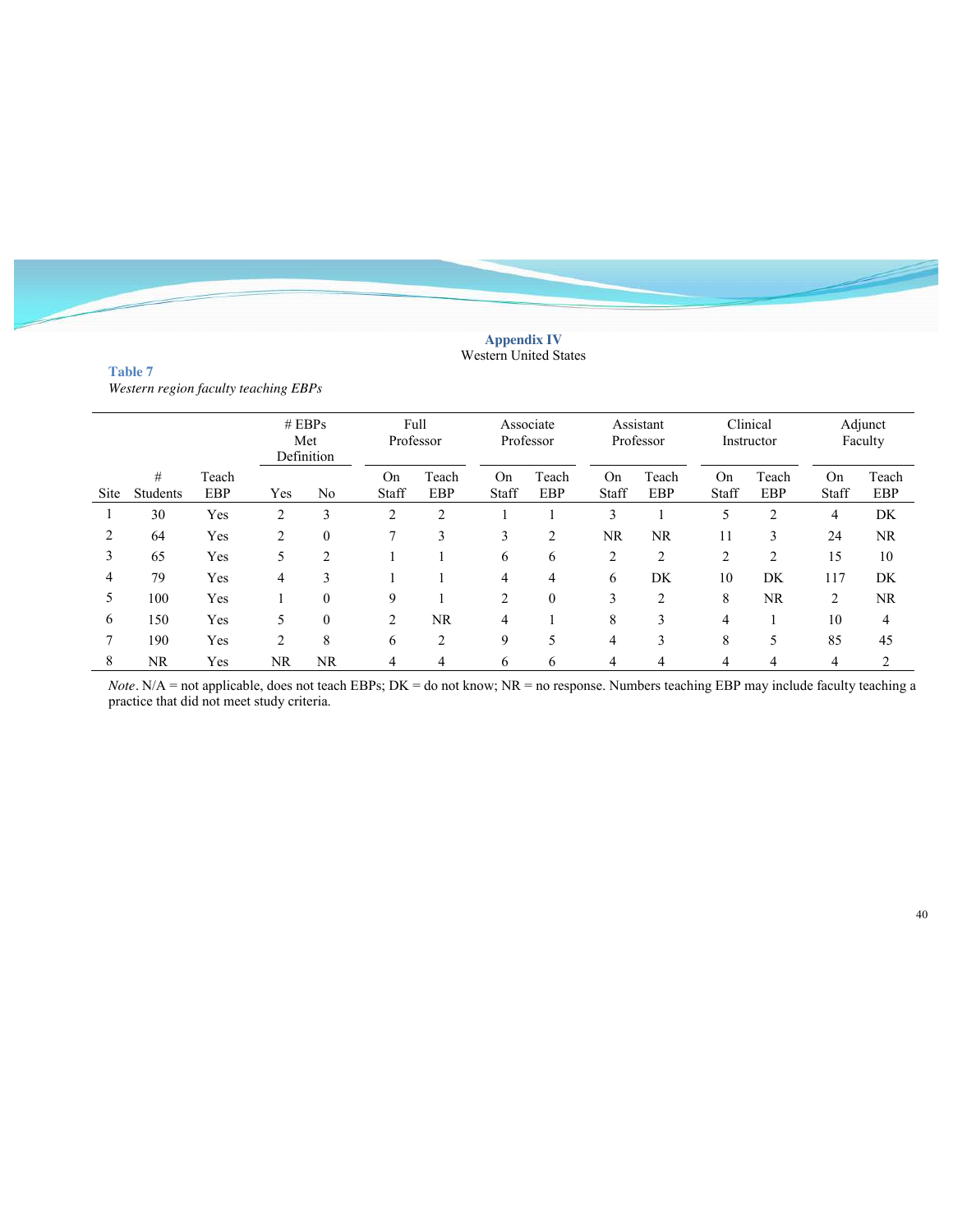# **Table 8**

*Western region specific EBPs taught*

| Site | #<br>Students | EBPs taught that met study criteria                                                                                                                         |
|------|---------------|-------------------------------------------------------------------------------------------------------------------------------------------------------------|
|      | 30            | Functional Family Therapy; Motivational Interviewing                                                                                                        |
| 2    | 64            | Cognitive Behavioral Therapy; Multisystemic Therapy                                                                                                         |
| 3    | 65            | Cognitive Behavior Therapy, Multisystemic Therapy; Narrative Therapy; Solution-Focused Therapy; Structural<br>Therapy                                       |
| 4    | 79            | Cognitive Behavioral Therapy; Family Conferencing; Mindfulness Stress Reduction; Motivational Interviewing                                                  |
| 5    | 100           | Cognitive Behavioral Therapy                                                                                                                                |
| 6    | 150           | Acceptance & Commitment Therapy; Brief Solution-Focused Therapy; Cognitive Behavioral Treatment;<br>Dialectical Behavior Therapy; Motivational Interviewing |
|      | 190           | Cognitive Behavioral Therapy; Solution-focused Therapy                                                                                                      |
| 8    | NR.           | NR.                                                                                                                                                         |

*Note.* NR = no response.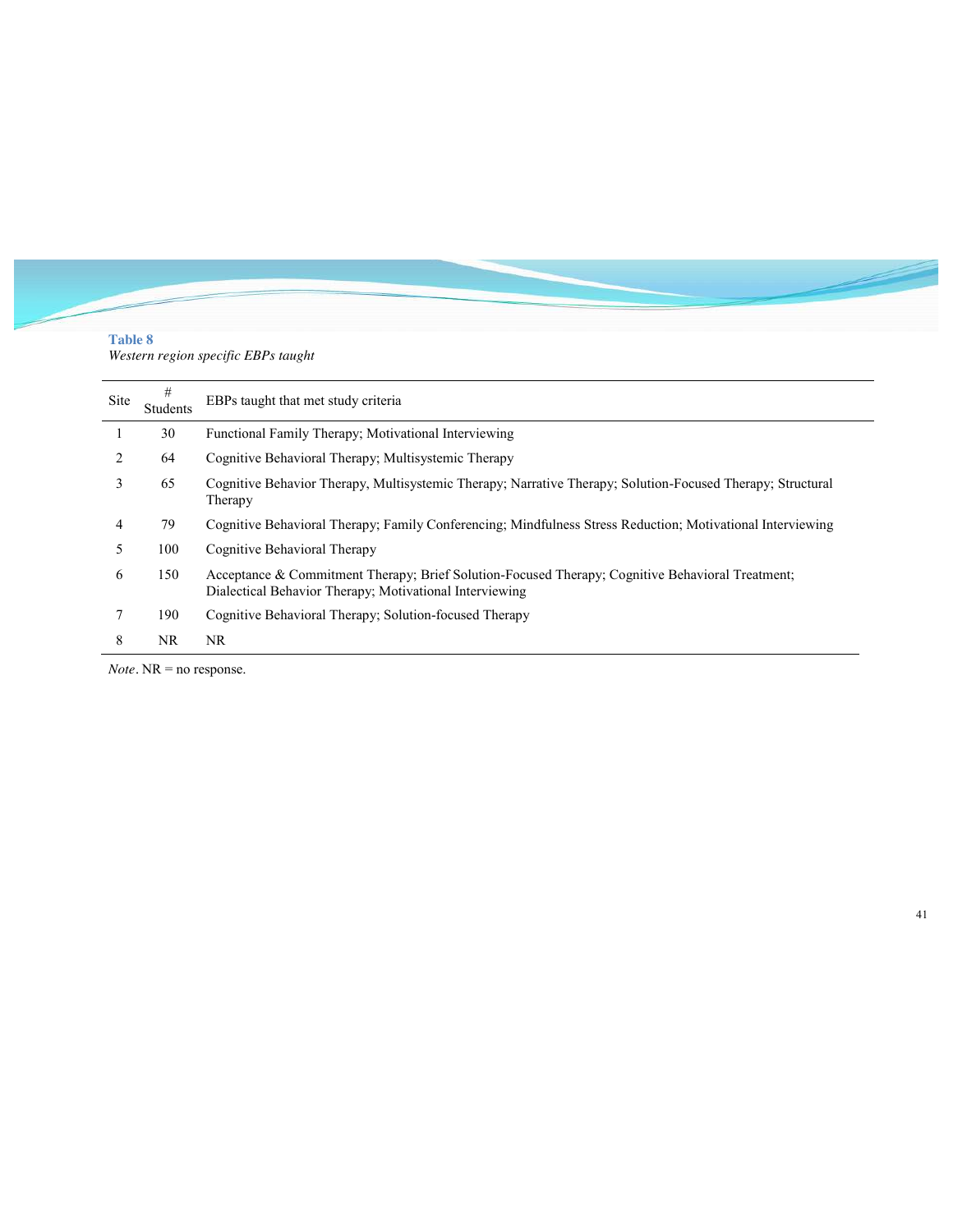#### **Appendix V** Canada

## **Table 9**  *Canada faculty teaching EBPs*

|             |               |              |     | # EBPs<br>Met<br>Definition | Full        | Professor    |             | Associate<br>Professor |              | Assistant<br>Professor |             | Clinical<br>Instructor |             | Adjunct<br>Faculty |
|-------------|---------------|--------------|-----|-----------------------------|-------------|--------------|-------------|------------------------|--------------|------------------------|-------------|------------------------|-------------|--------------------|
| <b>Site</b> | #<br>Students | Teach<br>EBP | Yes | N <sub>0</sub>              | On<br>Staff | Teach<br>EBP | On<br>Staff | Teach<br>EBP           | On.<br>Staff | Teach<br>EBP           | On<br>Staff | Teach<br>EBP           | On<br>Staff | Teach<br>EBP       |
|             | 21            | Yes          |     |                             |             |              | 0           | NR                     |              | NR                     |             | NR.                    | NR          | NR.                |
| 2           | 50            | No           | N/A | N/A                         |             | N/A          |             | N/A                    |              | N/A                    | NR          | N/A                    | 4           | N/A                |
|             | 210           | Yes          |     | $\mathbf{0}$                | 10          |              | 8           |                        | 6            | 4                      |             | NR                     | DK          | NR.                |

*Note*. N/A = not applicable, does not teach EBPs; DK = do not know; NR = no response. Numbers teaching EBP may include faculty teaching a practice that did not meet study criteria.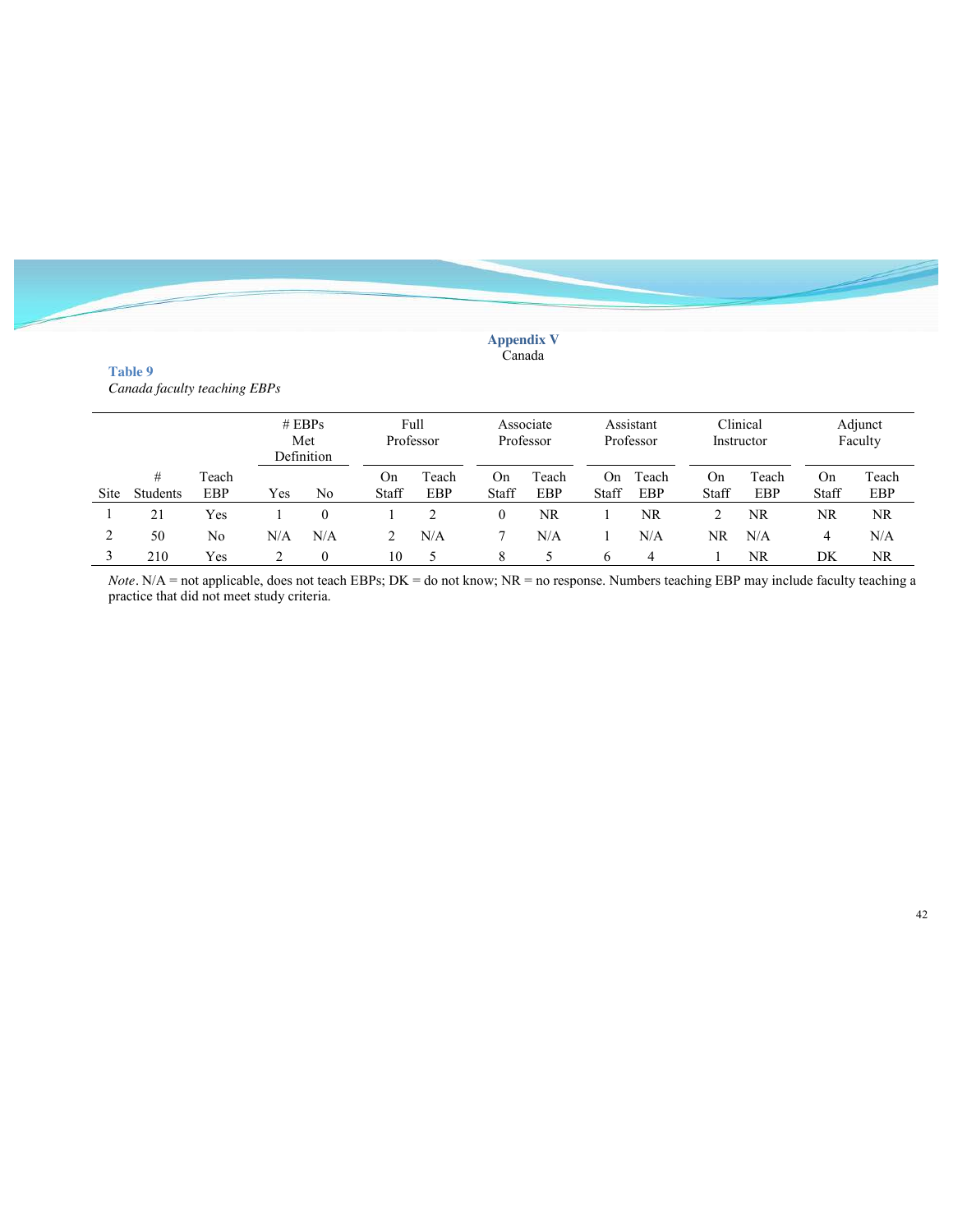| <b>Table 10</b> |               | Canada specific EBPs taught                     |
|-----------------|---------------|-------------------------------------------------|
| Site            | #<br>Students | EBPs taught that met study criteria             |
|                 | 21            | <b>Function-Based Interventions</b>             |
| 2               | 50            | N/A                                             |
| 3               | 210           | Multisystemic Therapy; Parent-Child Interaction |

*Note.* N/A = not applicable, does not teach EBPs.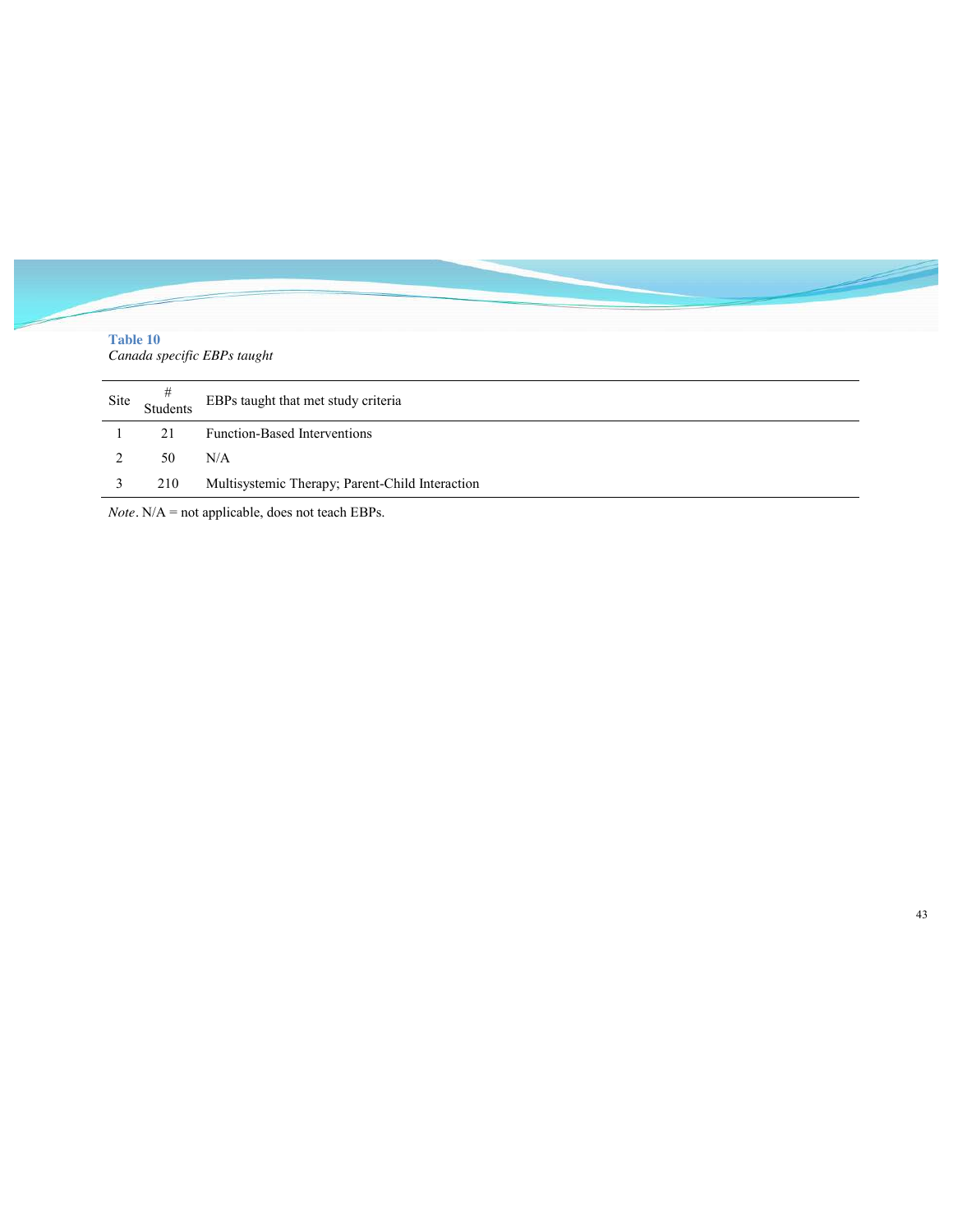## **Appendix VI**

#### **Review of Literature**

Evidence-based practice (EBP) emerged from and is well understood and accepted in medical education and services. It was defined as an explicit, judicious use of the best available scientific evidence to make decisions about patient care (Sackett, et al, 1996; Strauss, et al, 2011). However, EBP remains a subject of confusion, concern, and even dispute in social work education and practice, and some authors have observed a widening division between its proponents and opponents (Howard, McMillen, and Pollio, 2003).

Similar to the definition that emerged from medical literature, Rubin (2007) described evidence-based practice as the social worker's selection and use of practice methods that have clear evidence to support efficacy with a client population. However, many authors note that for varying reasons, this definition has been misunderstood and suggest explicit steps to base social work practice on evidence that includes: (1) Identification of an answerable question; (2) Finding evidence to address that question; (3) Critical review of the scientific validity and application of that evidence; (4) Use of clinical expertise to compare that evidence with client values before choosing to apply it in practice; and (5) Subsequent evaluation of outcomes (Gibbs & Gambrill, 2002; Rubin, 2007; Thyer & Pignotti, 2011).

An entire edition of *Research on Social Work Practice* was devoted to papers and recommendations from a conference symposium of social work educators who focused upon the teaching of evidence-based practice. This event attracted over 200 participants from 70 universities in the United States, Canada and Sweden (Rubin, 2007). It was inspired by results from a survey of over 900 faculty from United States MSW programs in which 73% of respondents viewed EBPs favorably, while also identifying significant definitional disparities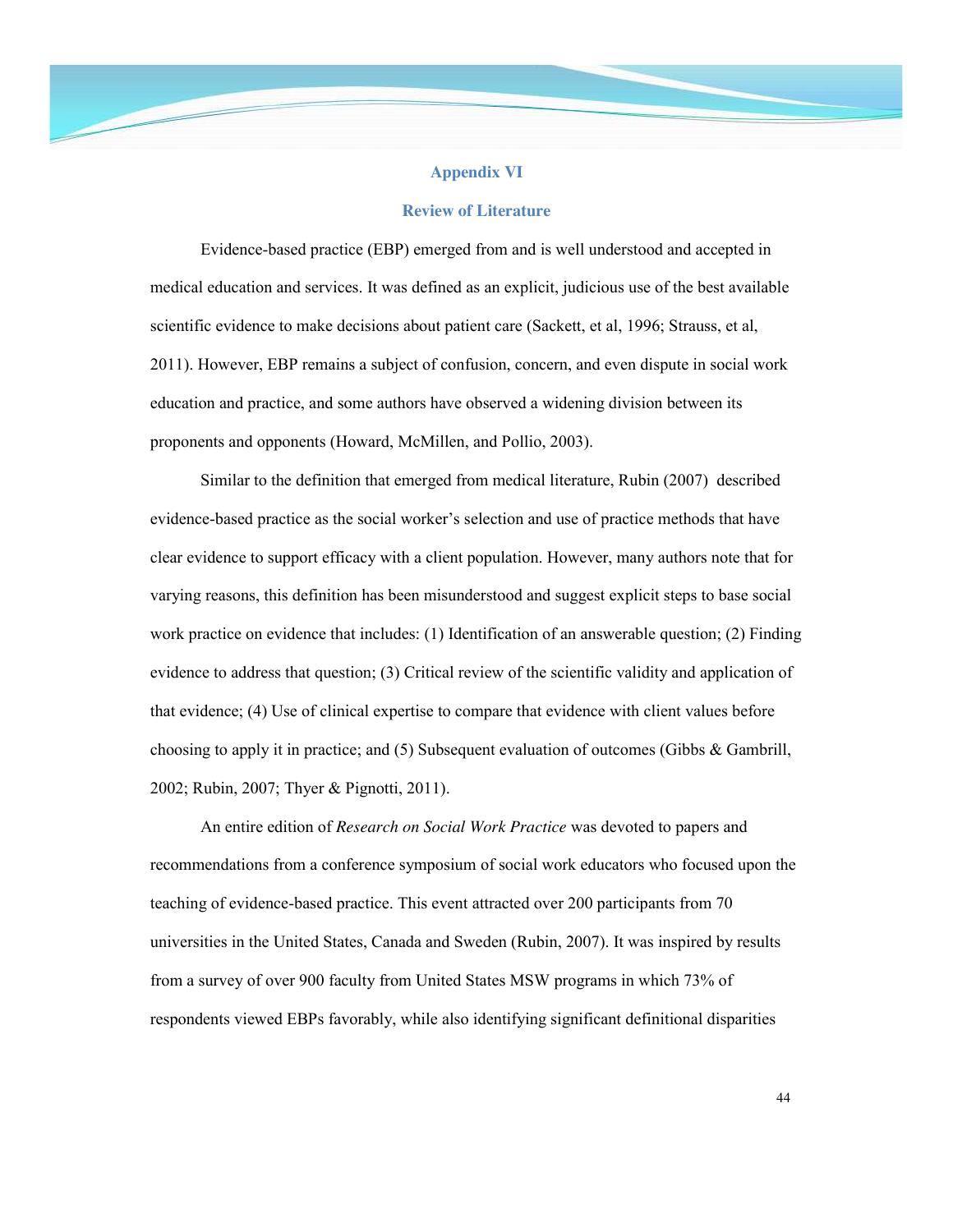and concerns about integration of EBPs into the curriculum. Expressed concerns about EBPs included: (a) EBPs undervalue clinical expertise; (b) client values and preferences are or may be ignored in delivery of an EBP; (c) Evidence-based practice is not uniquely specialized to each client; (d) EBPs are used only for cost efficiency; and oddly, (e) Evidence-based practice reduces the meaning of therapeutic interventions (Rubin & Parrish, 2007). Some participants at that conference suggested that evidence-based practice may ignore unique client and practitioner factors, and and contribute to non-individualized service. Concerns were also expressed regarding perceived flaws in research designs that establish evidence for a practice. Also noted was the lack of attention in social work research and discourse to the influence of organizational resources, policies, workload assignments, and components like training and supervision that can compromise MSW graduates' abilities to deliver empirically supported interventions (Rubin, 2007).

#### **Client Characteristics and Choice**

Expanding upon some of the above concerns, some authors believe that EBPs are not tested sufficiently for more complex client populations or that they fail to consider so-called macro factors, and thus may not be efficacious for the unique needs of diverse groups. They note that research designs often drop subjects if there is co-morbidity of problems and that these client populations are often the ones served by social workers (Otto, Polutta, & Ziegler, 2009; Wampold & Bhati, 2004). Questions about generalizability of randomized controlled studies, and about the use of manuals and guidelines that may limit practitioner creativity or client choice are often raised (Roberts & Yeager, 2004; Rubin, 2007; Rubin & Parrish, 2007).

In contrast, evidence-based practice advocates assert that thoughtful selection of interventions with clients and their evaluation of intervention outcomes support professional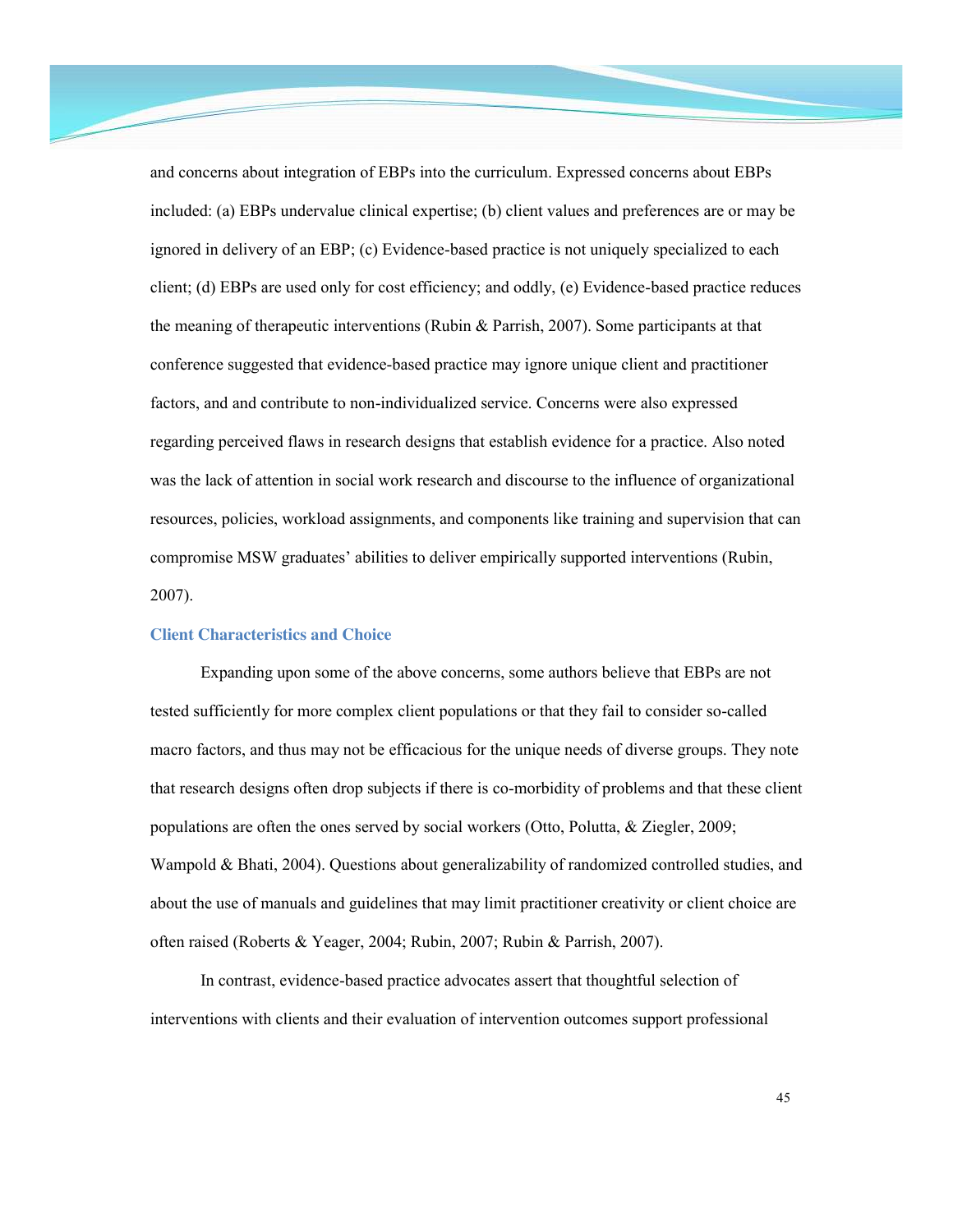accountability to clients, to continual development of social work competencies, and can support encouraging clients to be informed consumers (Gambrill, 1999, 2007; Hudson, 2009; Zlotnik, 2007). Parrish and Rubin (2012) suggest that as a discipline, social workers' attitudes toward implementing EBPs are similar to what is found in other disciplines. These perspectives mirror recent emphasis in medical literature that the best research evidence should be integrated with clinical expertise and with the patient's unique preferences, concerns, expectations, and circumstances (Straus, Glasziou, Richardson, & Haynes, 2011).

However, in a recent edition of *Families In Society*, Gitterman and Knight (2013) are critical of evidence-based practice and of comparisons of social work and medicine. While these points are considered and thoroughly addressed in Thyer's response (2013) to Gitterman & Knight, Multi-systemic Therapy (MST) offers an excellent, practical example of an EBP that has been repeatedly and successfully tested in longitudinal experimental design studies with diverse families in which youth displayed complex anti-social and substance using behaviors. MST is now being adapted and tested with diverse client populations to successfully address child abuse, psychiatric hospitalization, and juvenile sex offenders. MST is guided by nine theory-based principles and actively uses data-informed formats for training, coaching and consultation that simultaneously focus upon model fidelity and staff development that encourage practitioner creativity in engagement, assessment, design and evaluation of interventions with clients. In MST, youth and family caregivers are active participants in individualized ecological assessment and in the development of present-focused, action oriented interventions to diminish or eliminate contributing factors to behaviors of concern (Henggeler et al., 2009).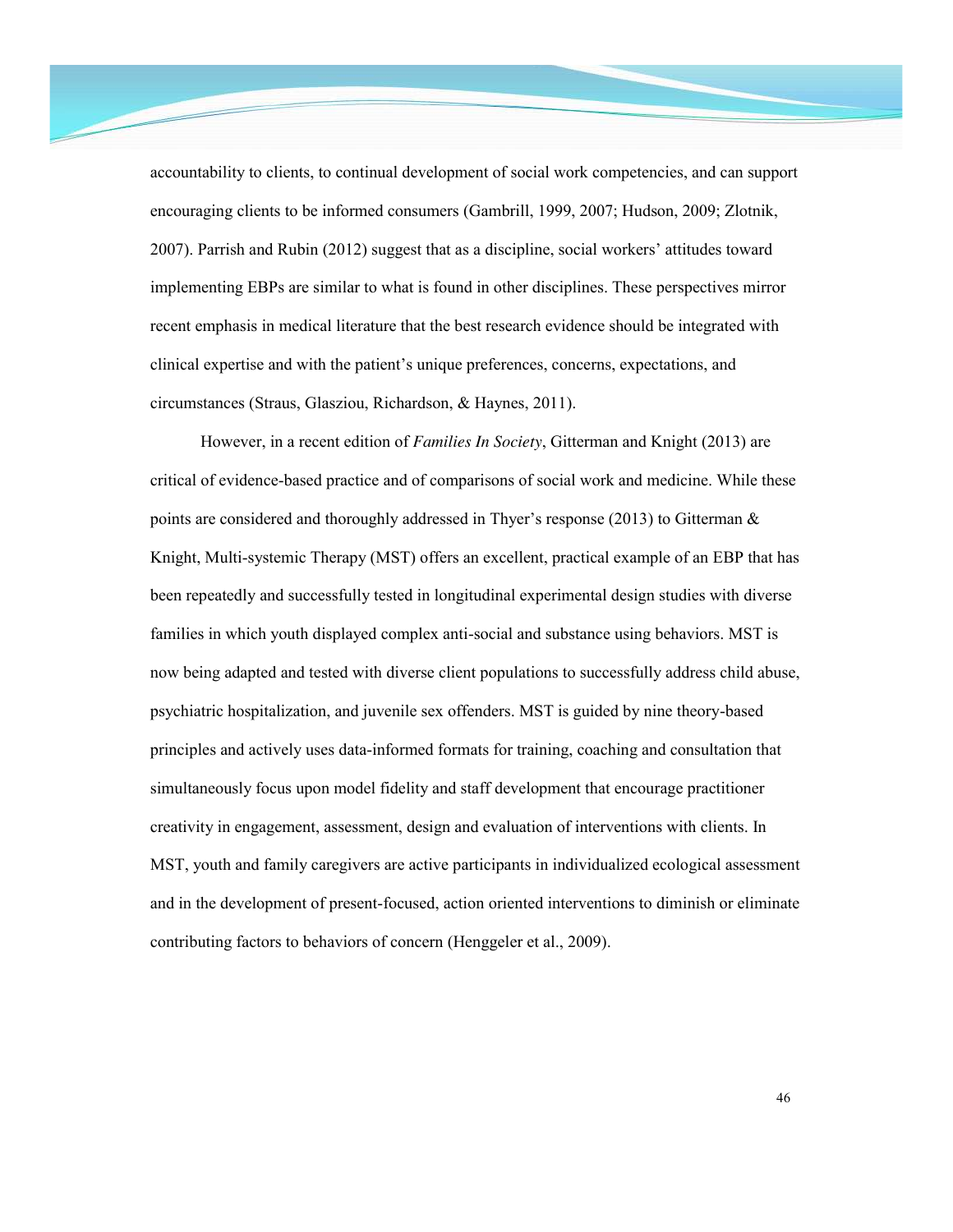## **Practitioner Creativity**

Nevertheless, some authors assert that treatment manual specification of key participants, elements, activities, and phases of a service model, as well as measurements of fidelity constrain clinician creativity (Addis, Wade, & Hatgis, 1999; Gitterman & Knight, 2013; Roberts & Yeager, 2004; Rubin, 2007; Rubin & Parrish, 2007). Those expressing this perspective frequently state that in psychotherapy, the relationship between the client and clinician is more efficacious than specific ingredients of treatments (Wampold, 2001).

Again, the example of MST stands in clarion contrast to such concerns. In MST, the youth and family caregivers, and key persons from the school or community are actively engaged by the MST therapist in individualized ecological assessment and in the development of interventions to diminish or eliminate contributing factors to behaviors of concern. This process is described in training manuals and measured by adherence to nine theory-based principles. Participants are uniquely engaged by each clinician, and assessments and interventions uniquely reflect the contributing factors and client strengths in each family situation (Henggeler, et al., 2009). Individualized creative application of model elements and activities are also evident in other EBPs such as Motivational Interviewing, Structural Family Therapy, Solution-Focused Treatment, Cognitive Behavioral Therapy and other manualized EBPs. Careful attention to the training manuals and guidelines for these EBPs should be cause to critically question the basis for rejection of EBPs by educators or practitioners who embrace eclectic or psychodynamic theory based practice.

## **Program Implementation**

Evidence-based practices are less likely to be implemented in community settings than are values-driven models that lack evidence of efficacy or effectiveness (Bickman, 1996;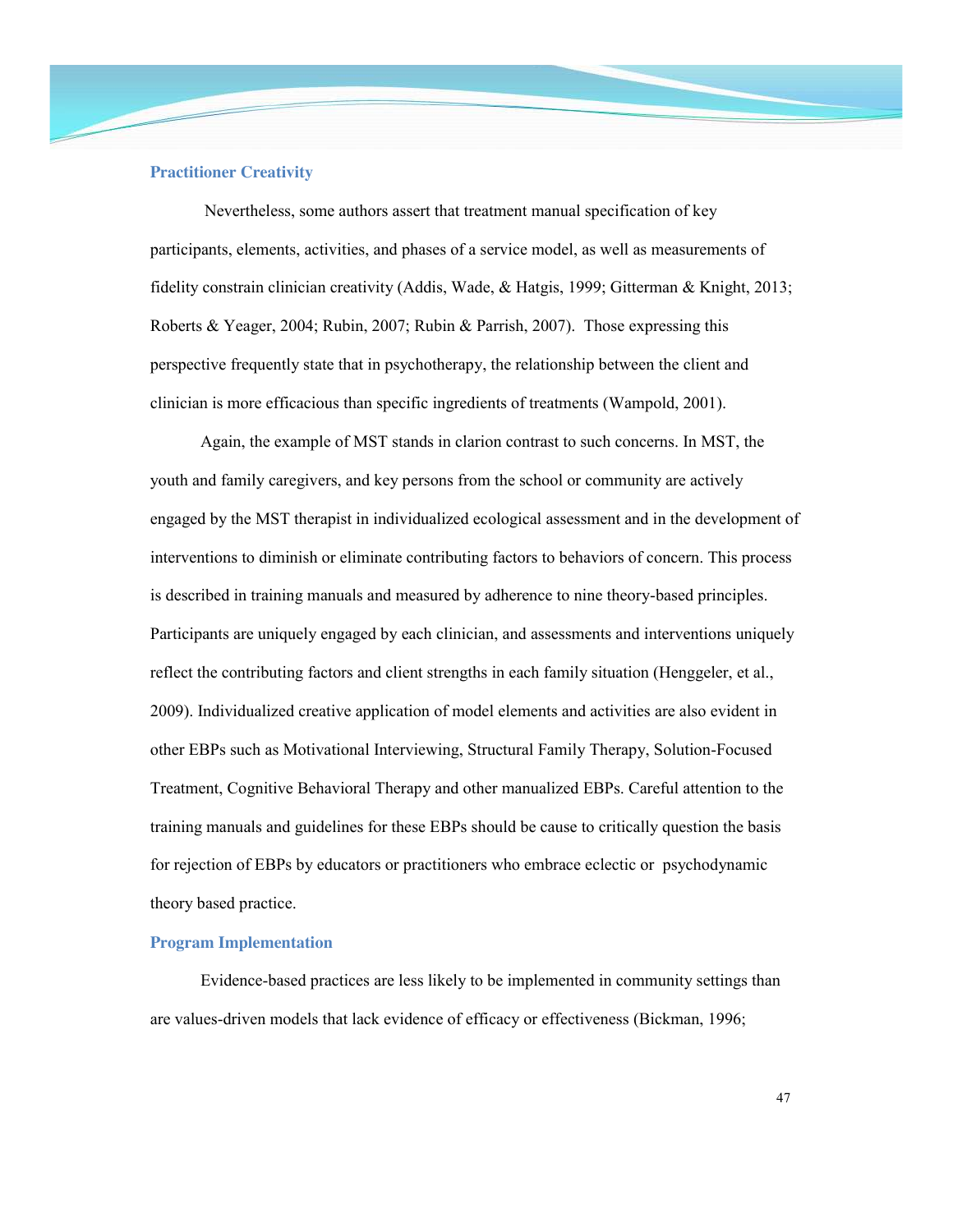Rotheram-Borus & Duan, 2003). Related to this, a substantial barrier to teaching EBPs in MSW curricula are field placement sites where there may be limited opportunities for students to apply course lessons on specific evidence-based practice models (Rubin & Parrish, 2007). Workload and organizational policy may not provide time for delivery of key activities, elements, or phases of an EBP (Dulcan, 2005; Mullen & Streiner, 2004). Directed actions are needed in multiple environments to reflect empirically supported practices in agency-based practice-relevant research, organizational infrastructures, and in class and field education (Proctor, 2004; Proctor et al, 2007).

Social work educators and practice setting administrators should always consider and attend to the NIRN identified core intervention components that comprise an practice model. These include: (1) specification of key elements, participants, activities and phases of the practice model; (2) the theory base(s) supporting them; (3) research supporting efficacy of the practice model with specific populations; and (4) the practice model's theory of change. Based upon such clarification or practice model, social work educators and service setting administrators should focus through NIRN identified implementation drivers to shape organizational supports to deliver that practice model effectively with fidelity. These include the competency drivers of staff selection, training, coaching, and performance assessment, as well as the organization drivers of administrative policy and procedure, data systems, and interventions with other systems to protect the integrity of the practice model (Bertram, 2013; Bertram, Blase, & Fixsen, *in press*; Bertram Blase, et al, 2011; Fixsen, Blase, et al, 2009). These implementation frameworks emerged in the midst of social work's last decade of discourse on EBPs (Fixsen, Naoom, et al, 2005) but have only recently been applied to clarify, improve, and test promising practices like wraparound (Bertram, Suter, Bruns, & O'Rourke, 2011) or applied in MSW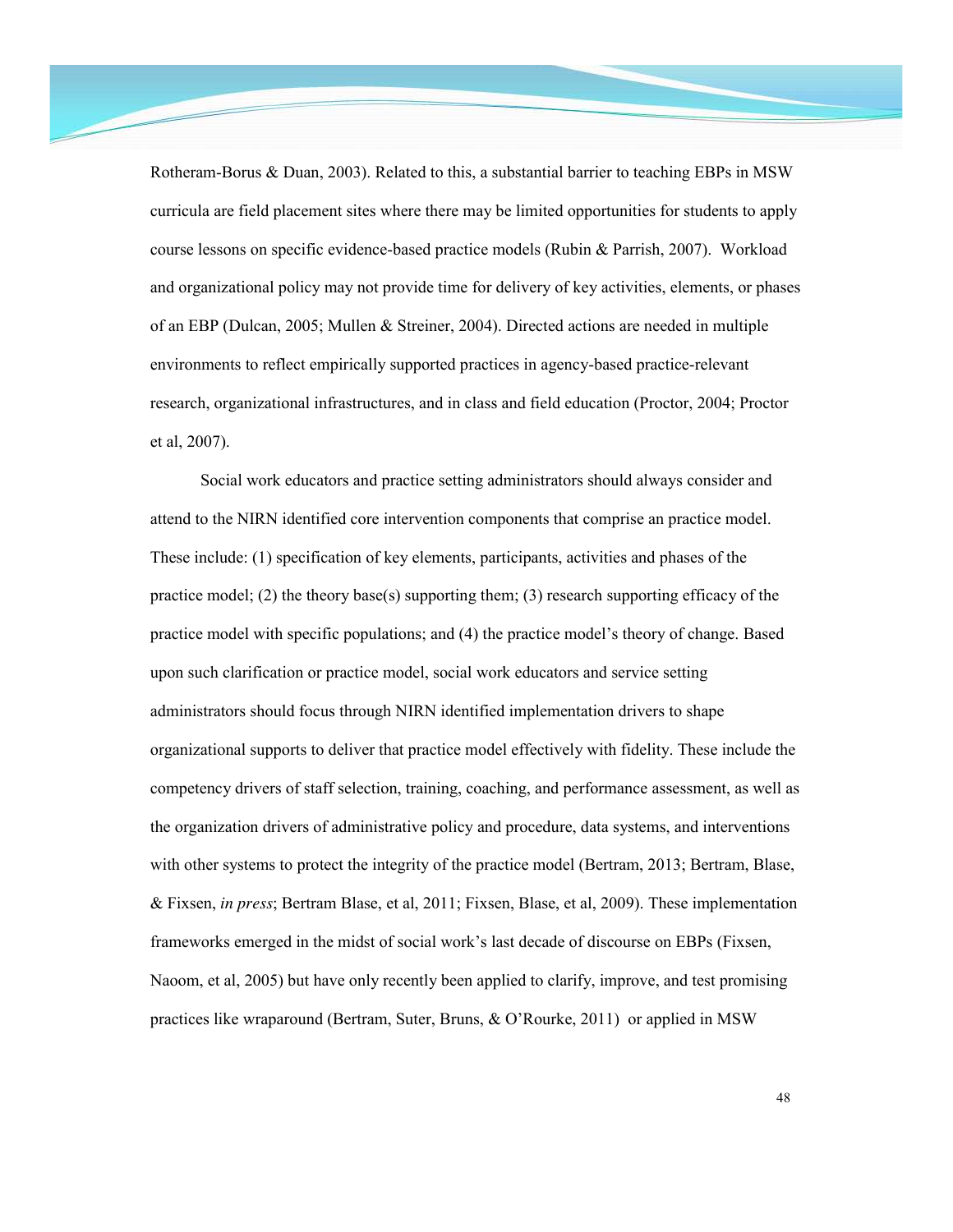curricula to clarify and inform discussions about evidence-based practices (Bertram, 2013; Bertram, Blase, & Fixsen, *in press*; Bertram, King, Pederson, & Nutt, *in press*).

## **MSW Program Curricula and Faculty Abilities**

MSW students often feel that seeking empirical evidence is mechanistic or disempowering, and more often focus on subjective evaluation of practice (Baker, Hudson & Pollio, 2011). MSW students tend to be more interested in providing psychotherapy or counseling, especially when they aspire to clinical private practice, and often don't value accessing empirical data as part of their post-graduate responsibilities (Green, Bretzin, Leininger & Stauffer, 2001). Moreover, MSW students are often uncertain of how to generate, apply, and identify relevant data (Hardcastle & Bisman, 2003; Howard, McMillen & Pollio, 2003; Rubin, Robinson & Valutis, 2010).

Reflecting this student predilection rather than challenging it, single subject case studies are often the focus of graduate research courses (Bertram, King, et al, 2014; Hardcastle  $\&$ Bisman, 2003; Rubin, Robinson, & Valutis, 2010). Further, required practice and research courses in MSW programs tend to rely on overview texts that do not emphasize critical appraisal of literature, and tend to not enhance student comfort with appraising empirical data (Bertram, King, et al, 2014; Howard, McMillen, & Pollio, 2003; Smith, Cohen-Callow, Hall & Hayward, 2007).

If provided with a sound knowledge base regarding the relationship between implementation frameworks and evidence-based practice, social work educators and students, as well as service setting administrators and practitioners may better appreciate how to use modelpertinent information to improve both client and organization outcomes (Bertram, 2013; Bertram, Blase, & Fixsen, *in press*; Bertram, King, et al., 2014). To accomplish this MSW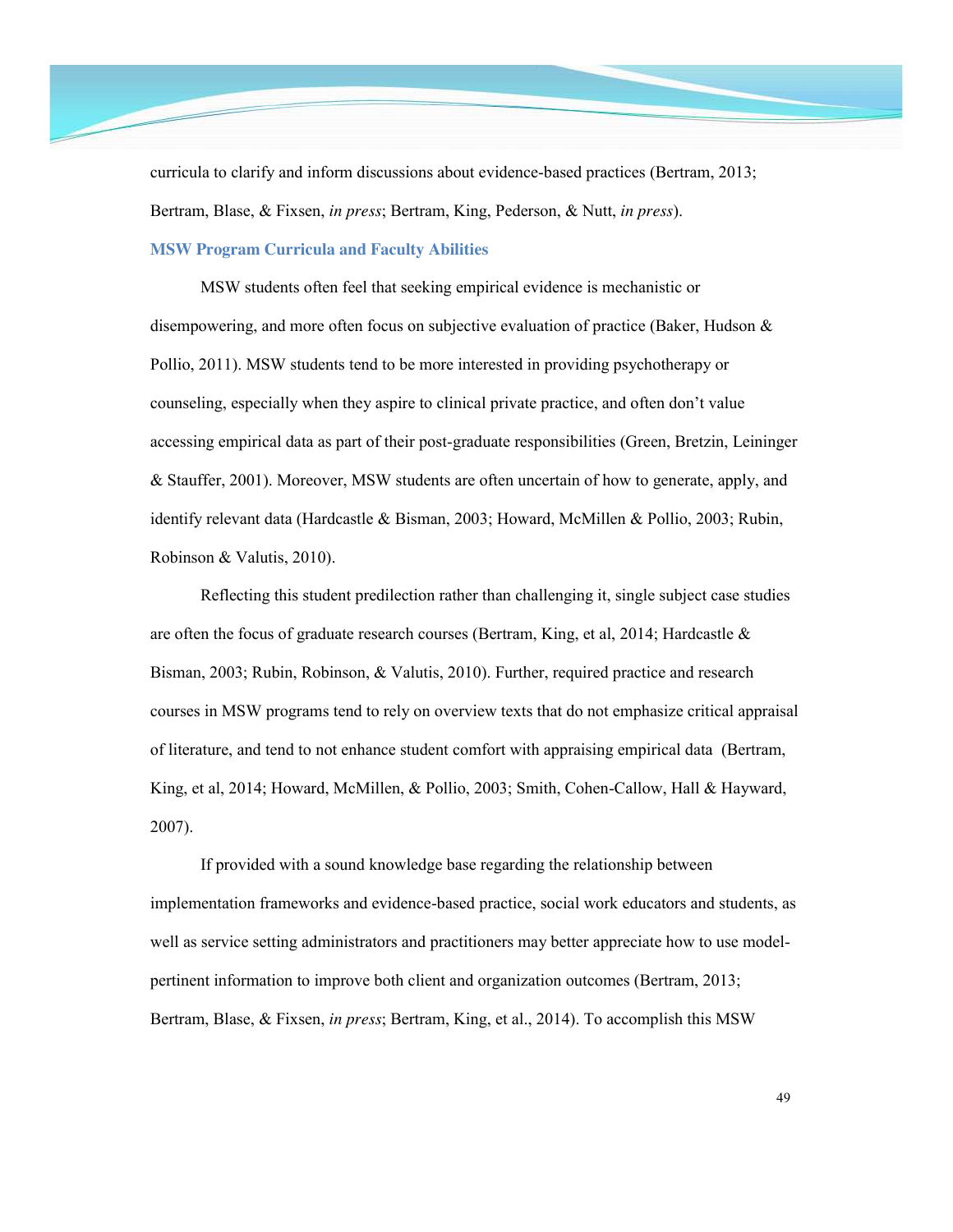programs must encourage students to become more familiar with accessing and appraising literature and with elements of evidence-based practice (Aarons & Sawitzky, 2006; Bellamy, Mullen, et al., 2013; Barth, et al., 2013; Bellamy, et al., 2008; Manuel, Mullen, Fang, Bellamy, & Bledsoe, 2009). Although the Council on Social Work Education (CSWE), acknowledges the need for teaching EBPs in the classroom (CSWE, 2013), many tenure track faculty haven't received formal training in specific EBPs, and adjunct faculty or clinical instructors usually have little exposure to doctoral level research. These limitations may be even more pronounced in small or new MSW programs (Bledsoe, et al., 2013). As noted in the background to this study, Barwick (2011) surveyed 589 North American administrators and supervisors from behavioral health care programs. They reported that MSW staff were most often hired and that these clinicians frequently did not have the ability to search the literature to identify evidence-based practices that could be effective with a specific population.

To address these constraints to evidence based practice, faculty and program leaders should collaboratively consider how they develop student knowledge and skills to find, select, and deliver and evidence-based practice throughout the curriculum in both courses and field settings. Mullen and colleagues (2007) make the following suggestions: (a) Students should be taught how to ask practice-relevant questions and to seek that information in order to implement EBPs; (b) Students should learn classification systems to organize empirical evidence regarding intervention efficacy to promote self-directed learning and individualized interventions in client context; (c) MSW programs should develop at least a beginning level of competence in empirically supported assessments and interventions; (d) MSW programs should partner with service organizations and provide support for selecting and implementing EBPs that should pay specific attention to developing field instructors and supervisor competencies in teaching and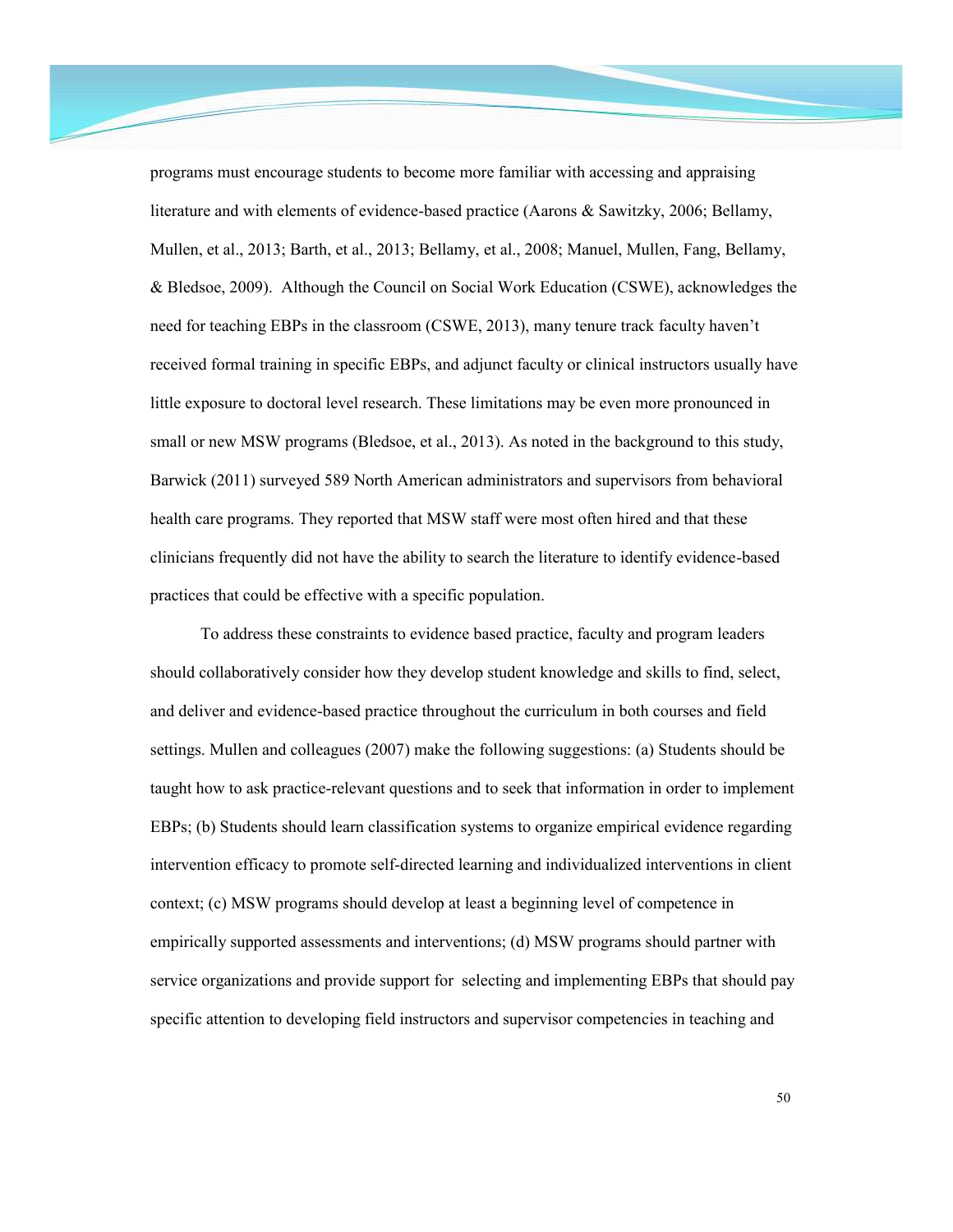coaching EBPs. This should not be an unmanageable task. Parrish and Rubin (2012) suggest that as a discipline, social workers' attitudes toward implementing EBPs are similar to what is found in other disciplines. However, training in specific EBPs is often seen as limited to purveyors of the EBP, creating an artificial barrier for MSW faculty. This perception is exacerbated by the tendency of MSW programs to develop practice courses covering broad topics that manualized EBPs may not address. Thus courses on specific EBPs are often offered only as electives (Barth, et al., 2013).

Howard and Allen-Meares (2007) further assert that the long standing practice of teaching qualitative and quantitative required research course to MSW students is neither efficient nor effective. Most students pursue an MSW and do not continue their higher education in pursuit of a PhD. Instead, Howard and Allen-Meares recommend a complete reorganization of the required MSW research sequence so students learn EBP principles. Then, through exposure to specific cases they could develop the skills to access and critically appraise population characteristics and practice data to guide informed evidence-based practice decisions. Jenson (2007) concurs, stating a paradigm shift is in order as he questions whether the generalist social work practice model is an historical artifact of the profession when examined in light of evidence-based practice.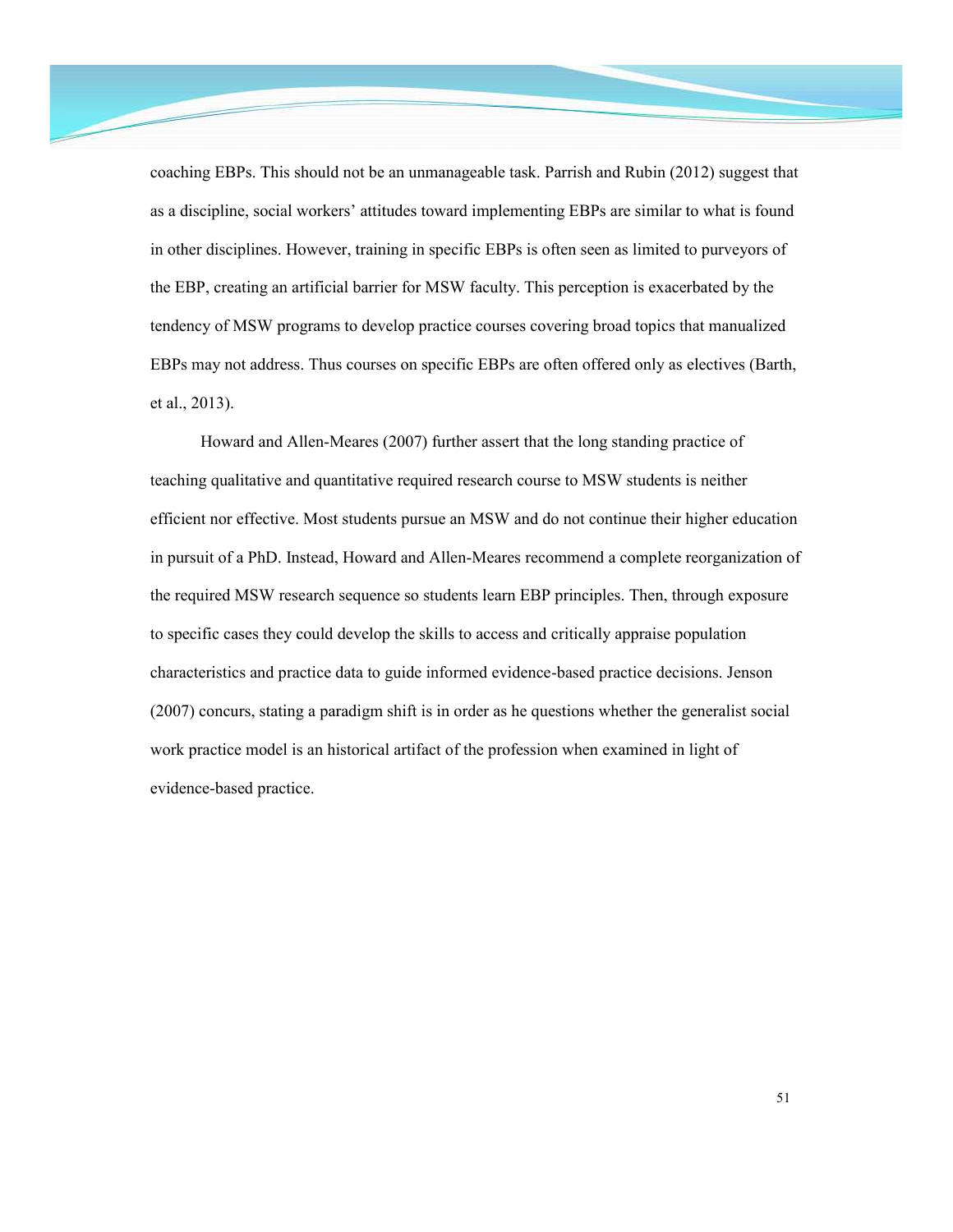#### **References**

- Addis, Michael, Wendy Wade & Christina Hatgis. "Barriers to Dissemination of Evidence-Based Practices: Addressing Practitioners' Concerns About Manual-Based Psychotherapies." *Clinical Psychology: Science and Practice* 6, no. 4 (1999): 430-441.
- Aarons, G. A., & Sawitzky, A. C. (2006). Organizational culture and climate and mental health provider attitudes toward evidence-based practice. Psychological Services, 3(1), 61-72.
- Baker, L. R., Hudson, A., & Pollio, D. E., (2011). Assessing student perception of practice evaluation knowledge in introductory research methods. Journal of Social Work Education, 47(3), 555-564.
- Barth, R.P., Kolivoski, K.M., Lindsey, M.A., Lee, B.R., & Collins, K.S. (2013). Translating the common elements approach: Social work's experiences in education, practice, and research. *Journal of Clinical Child & Adolescent Psychology*, DOI: 10.1080/15374416.2013.848771
- Barwick, M. (2011). Master's level clinician competencies in child and youth behavioral healthcare. *Emotional & Behavioral Disorders in Youth, 11* (2), 29-58.
- Bellamy, J. L., Bledsoe, S. E., Mullen, E. J., Fang, L., & Manuel, J. (2008). Agency-university partnership for evidence-based practice in social work. *Journal of Social Work Education*, *44* (3), 55-76.
- Bellamy, J. L., Mullen, E. J., Satterfield, J. M., Newhouse, R. P., Ferguson, M., Brownson, R. C., & Spring, B. (2013). Implementing evidence-based practice education in social work: A transdisciplinary approach. *Research on Social Work Practice, 23* (4), 426–436.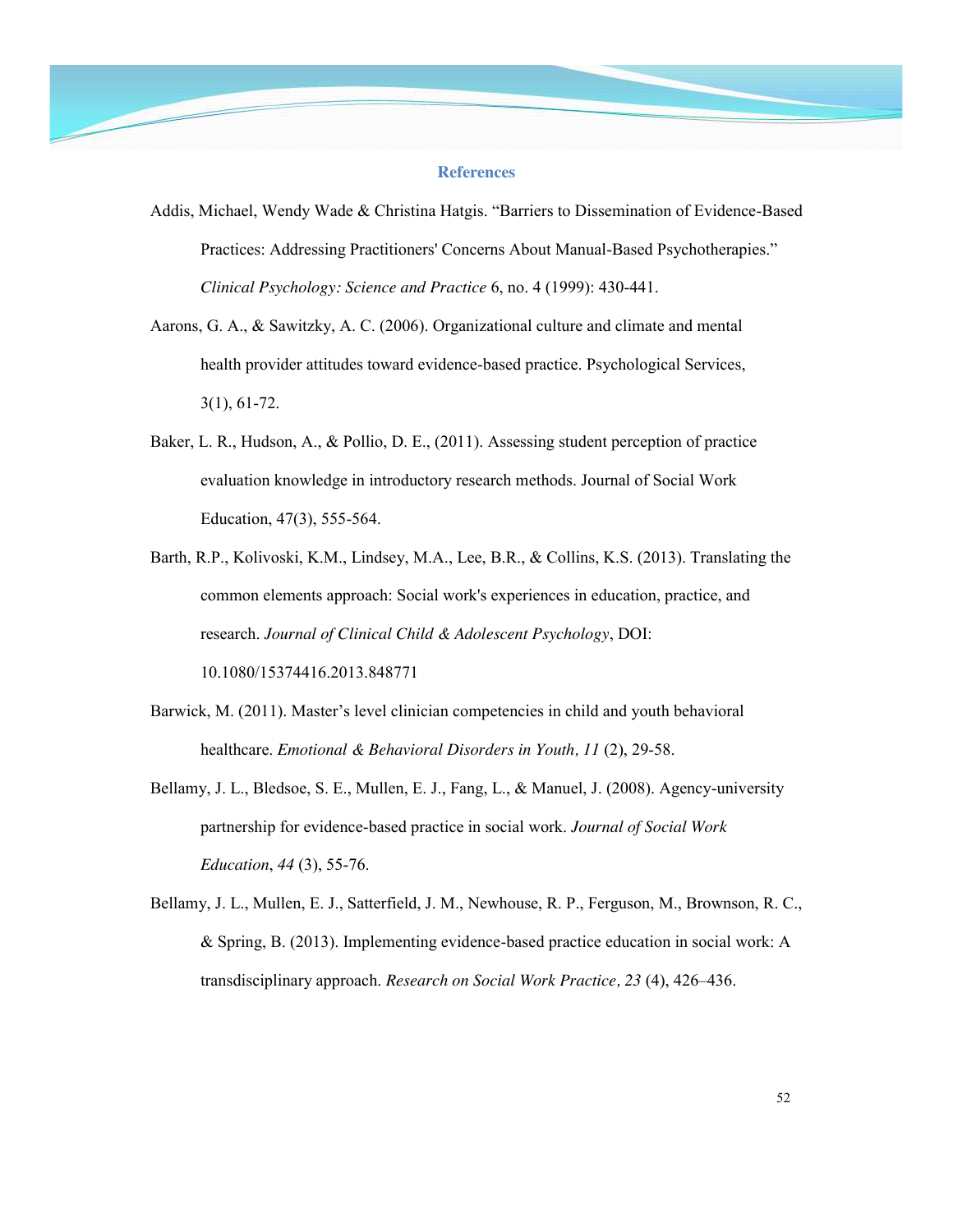- Bertram, R.M. (2013). Program implementation frameworks. *21st Edition of Encyclopedia of Social Work.* Oxford University and NASW Press. Retrieved 4 Nov. 2013, from http://socialwork.oxfordre.com/view/10.1093/acrefore/9780199975839.001.0001/acrefor e-9780199975839-e-94
- Bertram, R.M., Blase, K.A., & Fixsen, D.L. (*in press*). Improving programs and outcomes: Implementation frameworks 2013. *Research on Social Work Practice*.
- Bertram, R.M., Blase, K., Shern, D., Shea, P., & Fixsen, D. (2011). *Implementation opportunities and challenges for prevention and health promotion initiatives*. National Association of State Mental Health Program Directors, Alexandria VA.
- Bertram, R. M., King, K., Pederson, R., & Nutt, J., (2014). Implementation frameworks and MSW curriculum: Encouraging pursuit and use of model pertinent data. *Journal of Evidence-Based Social Work*, 11 (1-2), 193-207.
- Bertram, R. M., Schaffer, P, & Charnin, L., (2014). Changing organization culture: Data-driven participatory evaluation and revision of wraparound implementation. *Journal of Evidence-Based Social Work*, 11 (1-2), 18-29.
- Bertram, R.M., Suter, J., & Bruns, E., & Orourke, K. (2011). Implementation research and wraparound literature: Building a research agenda. *Journal of Child and Family Studies*, 20 (6), 713-726.
- Bickman, L. (1996). Reinterpreting the Fort Bragg evaluation findings: The message does not change. *Journal of Mental Health Administration, 23*, 137-145.
- Bledsoe, S. E., Manuel, J., Bellamy, J. L., Fang, L., and Mullen, E. J. (2013). Implementing evidence-based practice: Practitioner assessment of an agency-based training program. Journal of Evidence Based Social Work, 10, 73–90.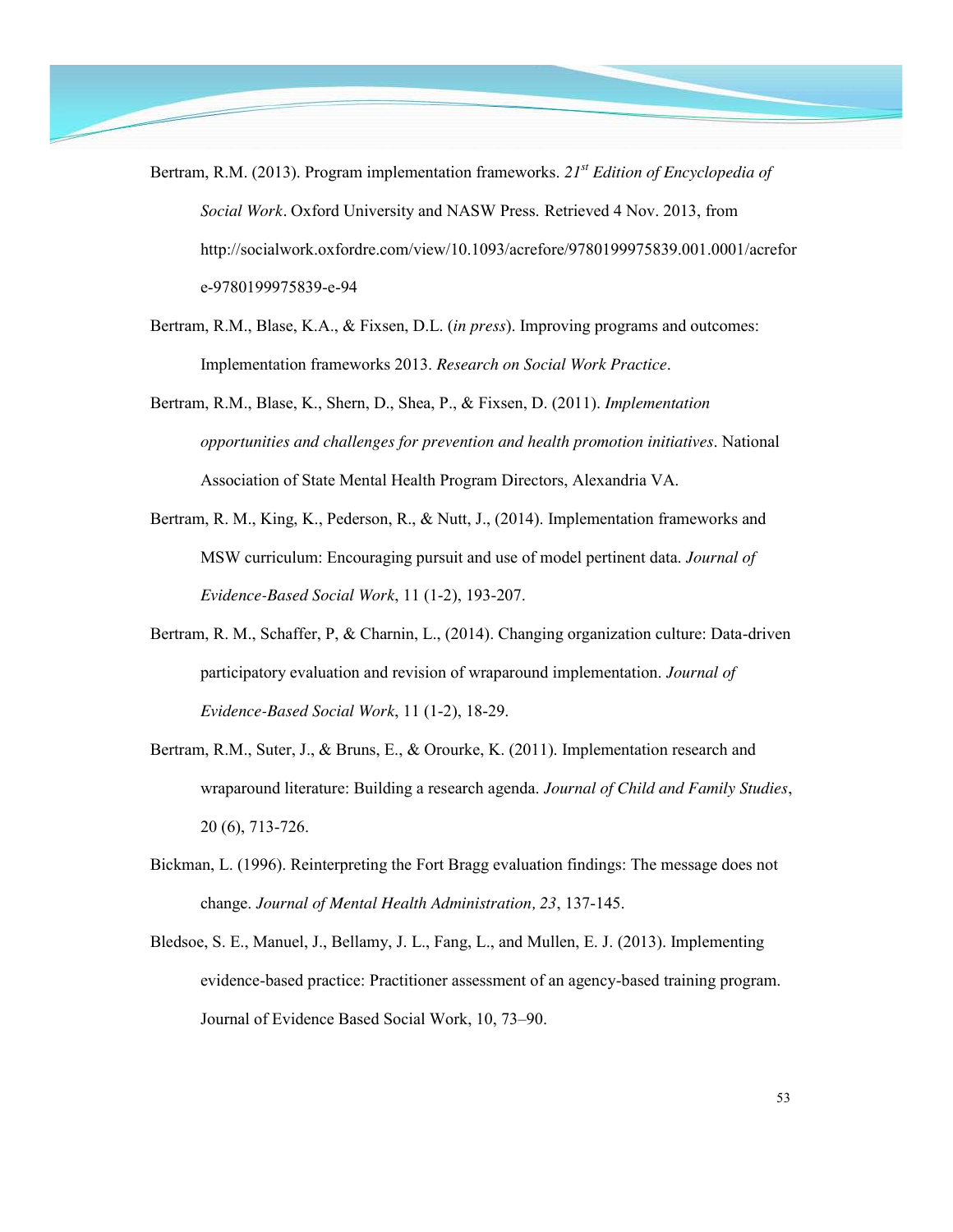- Cannata, E. & Hoge, M.A. (2012). Higher Education Reform on Evidence-Based Practices: The Connecticut Transformation Initiative. *Report on Emotional and Behavioral Disorders in Youth, 12* (1), 18-23*.* 
	- Council on Social Work Education, (2013). Teaching evidence-based practice. Retrieved from http://www.cswe.org/CentersInitiatives/ CurriculumResources/TeachingEvidence-BasedPractice.aspx
	- Dulcan, M. K. (2005). Practitioner perspectives on evidence-based practice. *Child Adolescent Psychiatric Clinics of North America 14,* 225-240.
	- Fixsen, D.L., Blase, K.A., Naoom, S.F., & Wallace, F., (2009). Core implementation components. *Research on Social Work Practice*, *19* (5), 531-540.
	- Fixsen, D. L., Naoom, S. F., Blase, K. A., Friedman, R. M., & Wallace, F. (2005). *Implementation Research: A Synthesis of the Literature*. Tampa, FL: University of South Florida, Louis de la Parte Florida Mental Health Institute, The National Implementation Research Network (FMHI Publication #231).
	- Gambrill, E. (2007). Views of evidence-based practice: Social workers' code of ethics and accreditation standards as guides for choice. *Journal of Social Work Education, 43*, 447– 462.
	- Gambrill, E. (1999). Evidence-based practice: An alternative to authority-based practice. *Families in Society : The Journal of Contemporary Social Services, 80*(4), 341–350.
	- Gibbs, L., & Gambrill, E. (2002). Evidence-based practice: Counterarguments to objections. Research on Social Work Practice, *12*, 452-476.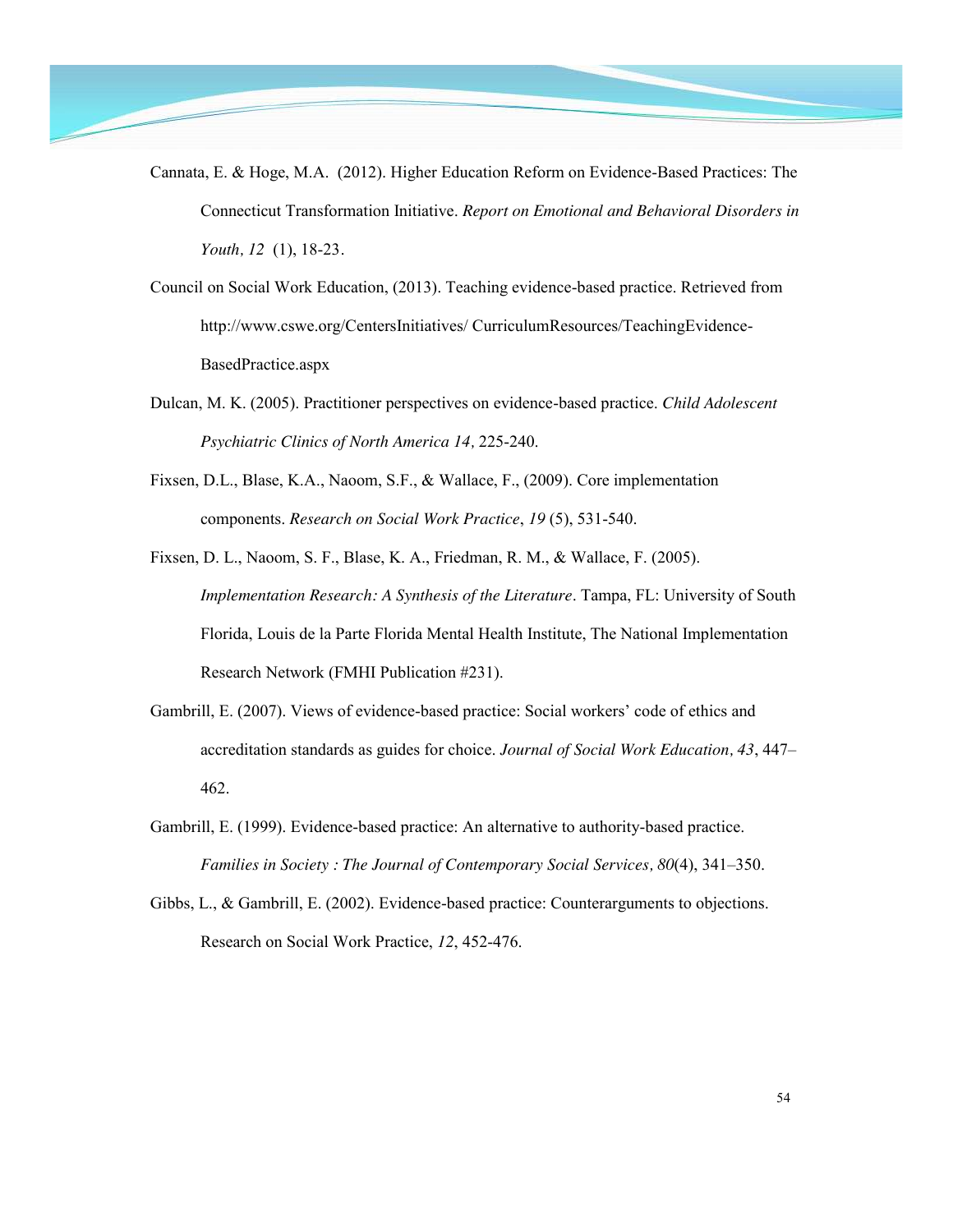- Gitterman, A., & Knight, C. (2013). Evidence-guided practice: Integrating the science and art of social work. *Families in Society: The Journal of Contemporary Social Services, 94*(2), 70–78.
- Green, R. G., Bretzin, A., Leininger, C., & Stauffer, R., (2001). Research learning attributes of graduate students in social work, psychology, and business. Journal of Social Work Education, 37(2), 333-341.
- Hardcastle, D. A., & Bisman, C. D., (2003). Innovations in teaching social work research. Social Work Education, 22(1), 31-43.
- Henggeler, S.W., Schoenwald, S.K., Borduin, C.M., Rowland, M.D., & Cunningham, P.B., (2009). Multisystemic Therapy for Anti-Social Behavior in Children and Adolescents  $(2<sup>nd</sup> edition)$ , New York: Guilford Press.
- Howard, M., Allen-Meares, P., & Ruffolo, M. C. (2007). Teaching evidence-based practice: Strategic and pedagogical recommendations for schools of social work. *Research On Social Work Practice*, *17*(5), 561-568.
- Howard, M., McMillen, C. J., & Pollio, D. E., (2003). Teaching evidence-based practice: Toward a new paradigm for social work education. Research on Social Work Practice, 13, 234-259.
- Hudson, C. (2009). Decision-making in evidence-based practice: Science and art. *Smith College Studies in Social Work, 79*, 155–174.
- Jenson, J. (2007). Evidence-based practice and the reform of social work education: A response to Gambrill and Howard and Allen-Meares. Research on Social Work Practice, 19 (5), 569-573.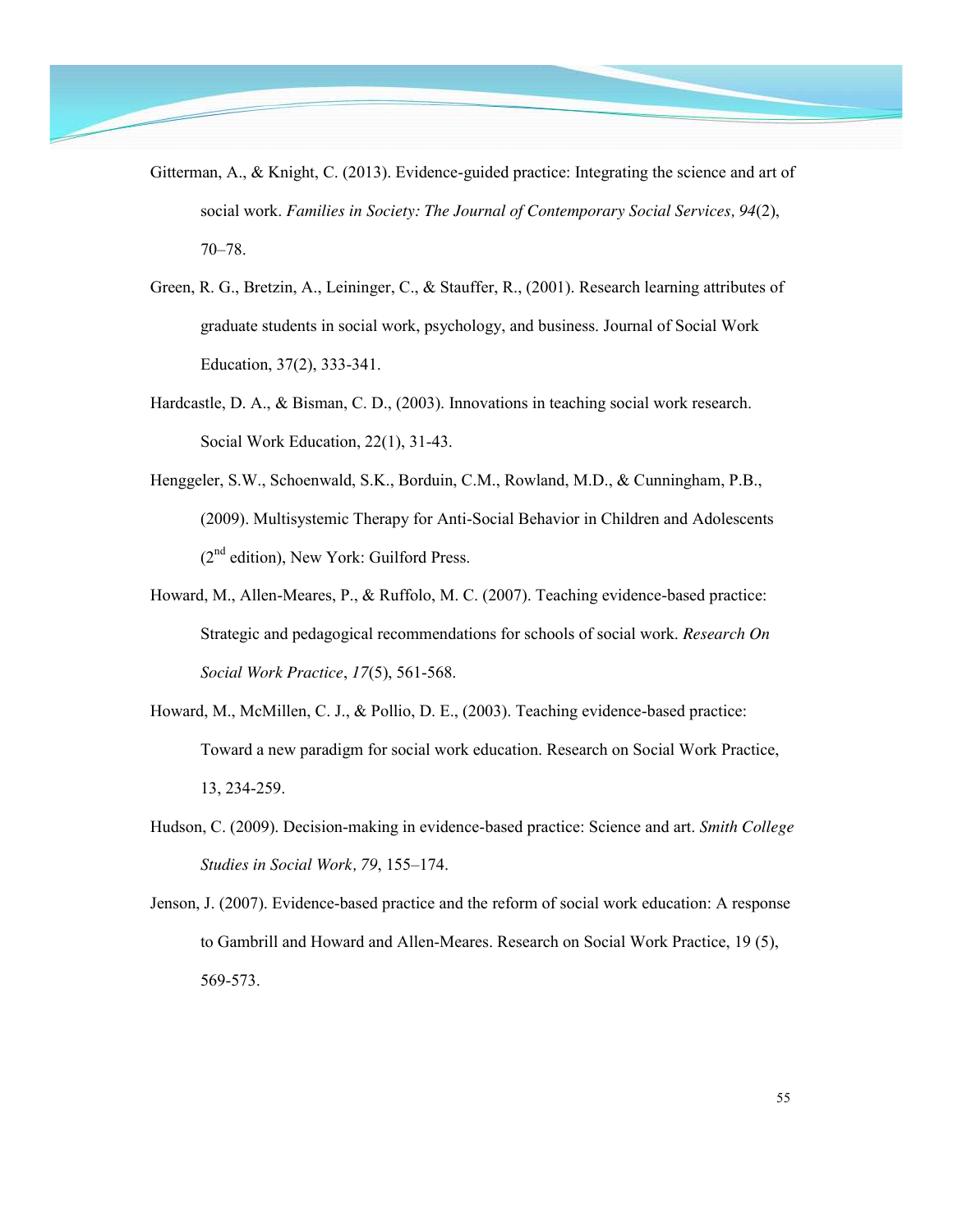- Manuel, J. I., Mullen, E. J., Fang, L., Bellamy, J. L., & Bledsoe, S.E., (2009). Preparing social work practitioners to use evidence-based practice: A comparison of experiences from an implementation project. Research on Social Work Practice,19 (5), 613-627.
- Mullen, E. J., Bellamy, J. L., Bledsoe, S. E., & Francois, J. (2007). Teaching evidence-based practice. *Research On Social Work Practice*, *17*(5), 574-582.
- Mullen, E. J., Bledsoe, S. E., & Bellamy, J. L. (2008). Implementing evidence-based social work practice. *Research On Social Work Practice*, *18*(4), 325-338.
- Mullen, E. J., & Streiner, D. L. (2004). The evidence for and against evidence-based practice. *Brief Treatment and Crisis Intervention*, *4* (1), 111-121.
- Otto, H.U., Polutta, A., & Ziegler, H. (2009). Reflexive professionalism as a second generation of evidence-based practice: Some considerations on the special issue "What works? Modernizing the knowledge-base of social work." *Research on Social Work Practice*, *19*(4), 472–478.
- Parrish, D. E., & Rubin, A. (2012). Social workers' orientations toward the evidence-based practice process: A comparison with psychologists and licensed marriage and family therapists. Social Work, 57, 201–210.
- Proctor, E.K., Knudsen, K.J., Fedoravicus, N., Hovmans, P., Rosen, A., & Perron, B., (2007). Implementation of evidence-based practice in community behavioral health: Agency director perspectives. *Administration and Policy in Mental Health and Mental Health Services Research, 34* (5), 479-488.
- Roberts, A. R., & Yeager, K. R. (Eds.). (2004). Evidence-based practice manual: Research and outcome measures in health and human services. New York: Oxford University Press.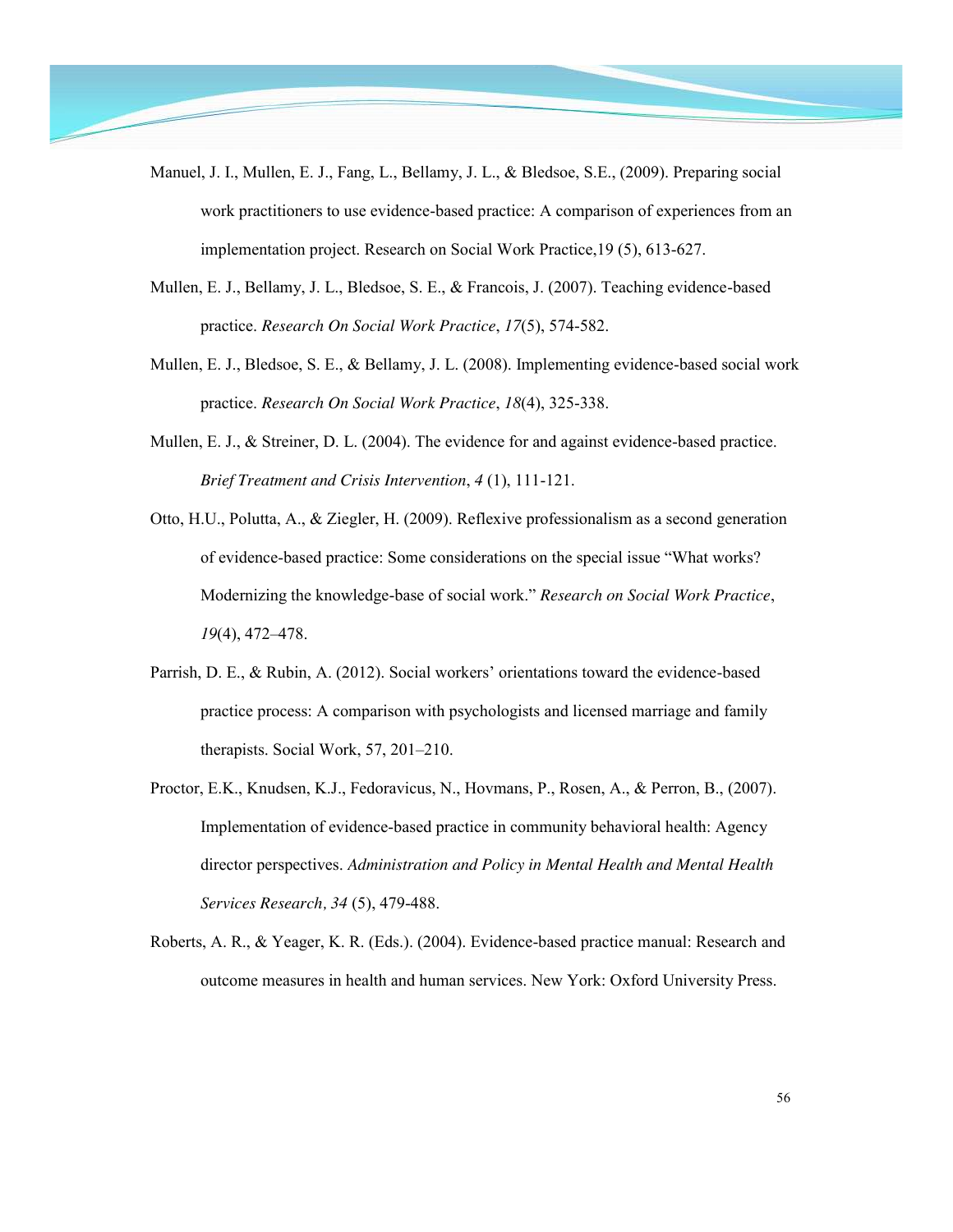- Rotheram-Borus, M. J., & Duan, N. (2003). Next generation of preventive interventions. *Journal of the American Academy of Child and Adolescent Psychiatry*, *42*, 518-526.
	- Rubin, A. (2007). Improving the teaching of evidence-based practice: Introduction to the Special Issue. *Research On Social Work Practice*, *17*(5), 541-547.
	- Rubin, A., & Parrish, D. (2007). Views of Evidence-Based Practice Among Faculty in Master of Social Work Programs: A National Survey. *Research On Social Work Practice*, *17*(1), 110-122.
	- Rubin, A., Robinson, B., & Valutis, S., (2010). Social work education and student research projects: A survey of program directors. Journal of Social Work Education, 46(1), 39-55.
	- Sackett, D. L., Rosenberg, W. M. C., Gray, J. A. M., Haynes, R. B., & Richardson, W. S. (1996). Evidence based medicine: What it is and what it isn't. It's about integrating individual clinical expertise and the best external evidence. British Medical Journal, *312*, 71-72
	- Smith, C.A., Cohen-Callow, A., Hall, D.M., & Hayward, R.A. (2007). Impact of a foundation level MSW research course on student's critical appraisal skills. *Journal of Social Work Education, 43* (3), 481-495.
	- Straus, S. E., Glasziou, P., Richardson, W. S., & Haynes, R. B. (2011). *Evidence-based medicine: How to practice and teach it* (4th ed.). New York, NY: Churchill Livingstone.
	- Thyer, B. (2013). Evidence-based practice or Evidence-guided practice: A rose by any other name would smell as sweet [Invited response to Gitterman & Knight's "Evidence- guided practice"]. *Families In Society: The Journal of Contemporary Social Services, 94 (2), 79-*84.
	- Thyer, B. A., & Pignotti, M. (2011). Clinical social work and evidence-based practice: An introduction to the special issue. *Clinical Social Work Journal*, *39*(4), 325-327.